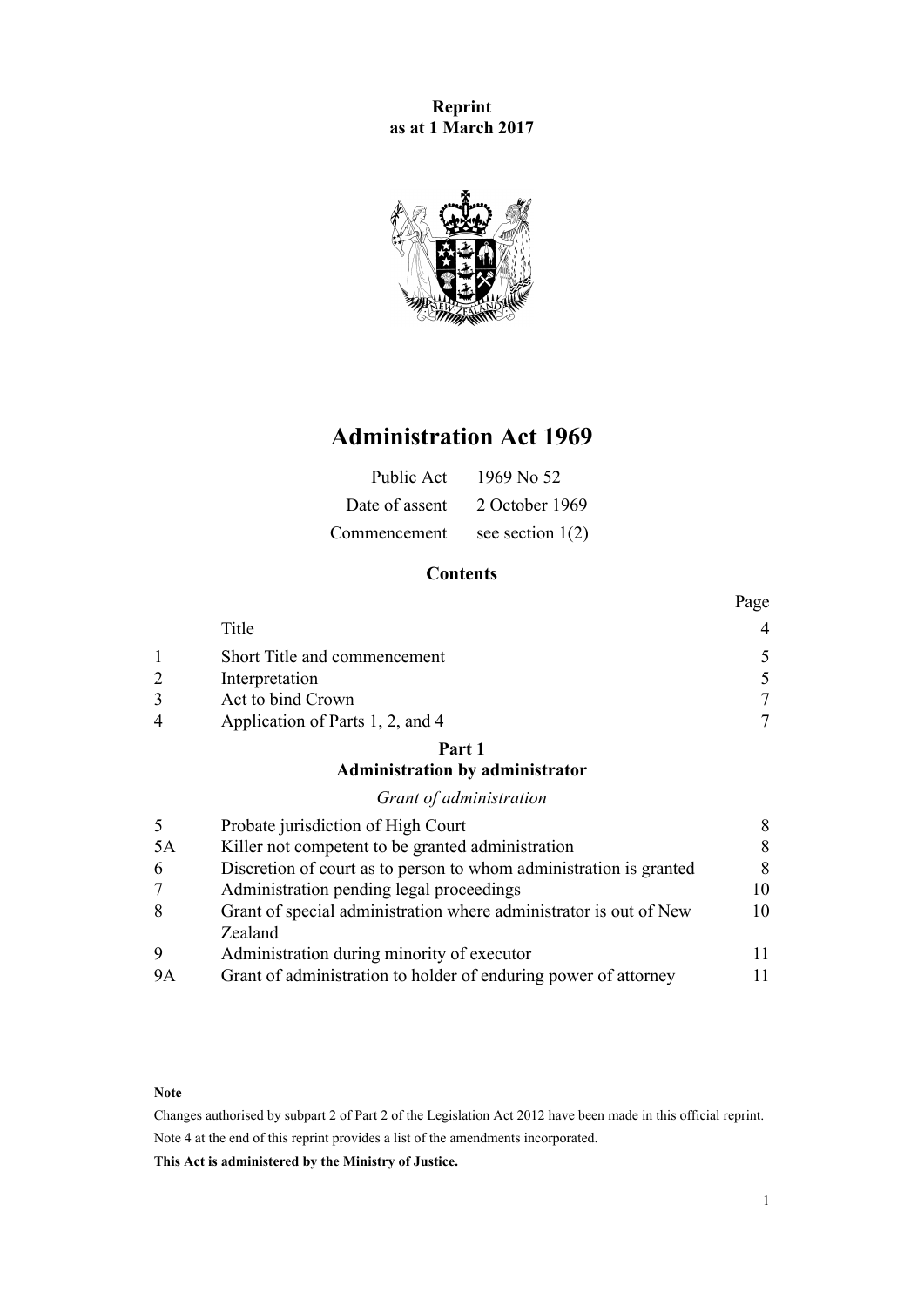|     | <b>Administration Act 1969</b>                                                                    | Reprinted as at<br>1 March 2017 |
|-----|---------------------------------------------------------------------------------------------------|---------------------------------|
| 9B  | Further provisions relating to grant of administration to holder of<br>enduring power of attorney | 13                              |
| 10  | Administration with will annexed                                                                  | 14                              |
| 11  | Cesser of right of executor to prove                                                              | 14                              |
| 12  | Withdrawal of renunciation                                                                        | 14                              |
| 13  | Executor of executor represents original testator                                                 | 15                              |
| 14  | Notice to be sent to Public Trustee of applications for<br>administration [Repealed]              | 15                              |
| 15  | Administration bond [Repealed]                                                                    | 15                              |
| 16  | Proceedings if condition of bond broken [Repealed]                                                | 16                              |
| 17  | Administration as evidence                                                                        | 16                              |
| 18  | Certificates of administration                                                                    | 16                              |
| 19  | Proceedings where executor neglects to prove will                                                 | 17                              |
| 20  | When powers, etc, of Public Trust or Māori Trustee to pass to<br>executor                         | 17                              |
| 21  | Discharge or removal of administrator                                                             | 18                              |
|     | The administering of estates                                                                      |                                 |
| 22  | Interim vesting of estate where no executor appointed                                             | 19                              |
| 23  | Executor not to act while another administrator is in office                                      | 19                              |
| 24  | Estate to vest in administrator                                                                   | 19                              |
| 25  | How estate to be held by administrator                                                            | 20                              |
| 26  | Estate to be assets for payment of debts, etc.                                                    | 20                              |
| 27  | Power of sale on intestacy                                                                        | 20                              |
| 28  | Method of sale or lease                                                                           | 21                              |
| 29  | Administrator to represent real estate                                                            | 21                              |
| 30  | Rights and duties of administrator as to real estate                                              | 21                              |
| 31  | Payment of claims where estate insufficient                                                       | 21                              |
| 32  | <b>Administration suits</b>                                                                       | 22                              |
| 33  | Debts under deeds and simple contracts to stand in equal degree                                   | 22                              |
| 34  | Charges on property of deceased to be paid primarily out of the<br>property charged               | 22                              |
| 35  | Articles held under hire purchase agreement                                                       | 23                              |
| 36  | Application of sections 34 and 35                                                                 | 24                              |
| 36A | Direction for payment of duty on dutiable estate [Repealed]                                       | 24                              |
| 37  | Liability of specific devise or bequest where estate primarily liable<br>is insufficient          | 24                              |
| 38  | Proving executors may exercise powers                                                             | 24                              |
| 39  | Interest on legacies and annuities                                                                | 25                              |
| 40  | No right of retainer by administrator                                                             | 25                              |
| 41  | Rights and liabilities of administrator                                                           | 26                              |
| 42  | Liability of agent of administrator                                                               | 26                              |
| 43  | Administrator's right to distrain [Repealed]                                                      | 26                              |
| 44  | Administrator may be required to exhibit inventory                                                | 26                              |
| 45  | Protection of persons acting on administration                                                    | 26                              |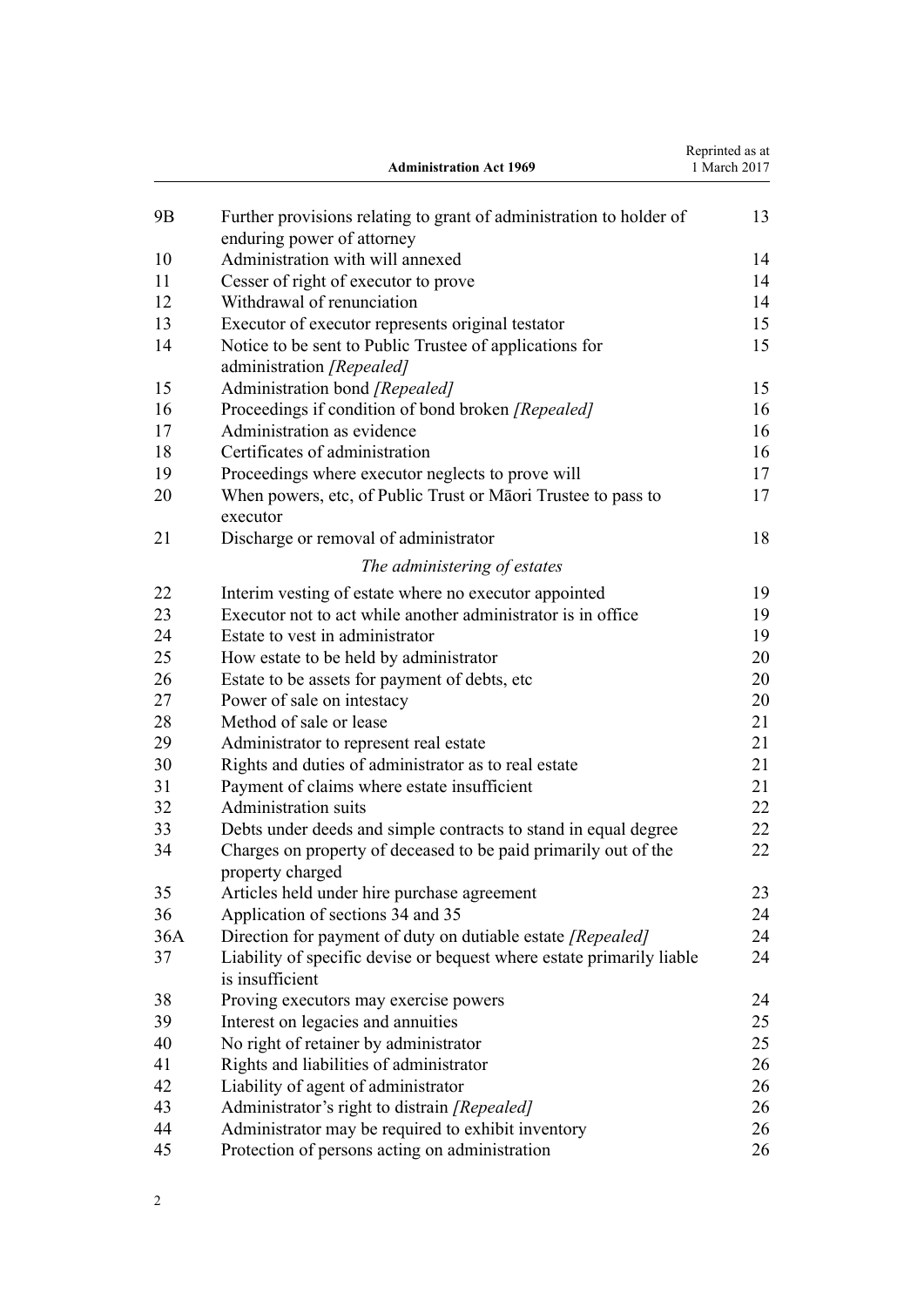| Reprinted as at<br>1 March 2017 | <b>Administration Act 1969</b>                                                            |          |
|---------------------------------|-------------------------------------------------------------------------------------------|----------|
| 46                              |                                                                                           |          |
| 47                              | Interpretation of sections 47 to 50<br>Protection of administrator against certain claims | 27<br>27 |
| 48                              | Notices and distributions                                                                 | 29       |
| 49                              | Following of assets, etc.                                                                 | 29       |
| 50                              | Freedom to exercise remedies                                                              | 31       |
| 51                              | Restriction on following assets                                                           | 32       |
| 52                              | Liability of person fraudulently obtaining or retaining estate of<br>deceased             | 32       |
|                                 | Powers and procedure of court                                                             |          |
| 53                              | Direction to executor to prove or renounce, etc                                           | 33       |
| 54                              | Production of instruments purporting to be testamentary                                   | 33       |
| 55                              | Continuance of legal proceedings after revocation of temporary<br>administration          | 33       |
| 56                              | Question of fact may be tried by a jury                                                   | 34       |
| 57                              | Practice of court in its administration jurisdiction                                      | 34       |
| 58                              | Form of order to Public Trust or Māori Trustee                                            | 34       |
| 59                              | Power to make rules                                                                       | 34       |
|                                 | Caveats                                                                                   |          |
| 60                              | Caveat may be lodged                                                                      | 35       |
| 61                              | Where a caveat lodged, court may grant order nisi                                         | 35       |
|                                 | Miscellaneous provisions                                                                  |          |
| 62                              | Succession to, capacity of, and construction of wills of, married                         | 37       |
|                                 | women and minors in certain cases                                                         |          |
| 63                              | Administration not to be granted to companies other than trustee<br>companies             | 38       |
| 64                              | Devolution of loan stock without administration                                           | 38       |
| 64A                             | Vesting of shares or debentures without administration                                    | 39       |
| 65                              | Payment without administration                                                            | 40       |
| 66                              | Saving                                                                                    | 43       |
| 67                              | Other Acts providing for payment without administration not<br>affected                   | 43       |
| 68                              | Bondsmen and sureties deemed to be trustees                                               | 44       |
|                                 | Part 1A                                                                                   |          |
|                                 | <b>Nominations of accounts</b>                                                            |          |
| 68A                             | Interpretation                                                                            | 44       |
| 68B                             | Application of Part                                                                       | 44       |
| 68C                             | <b>Effect of nominations</b>                                                              | 45       |
| 68D                             | Revocation of nomination                                                                  | 45       |
|                                 | Part 2                                                                                    |          |
|                                 | <b>Administration granted out of New Zealand</b>                                          |          |
| 69                              | Interpretation                                                                            | 45       |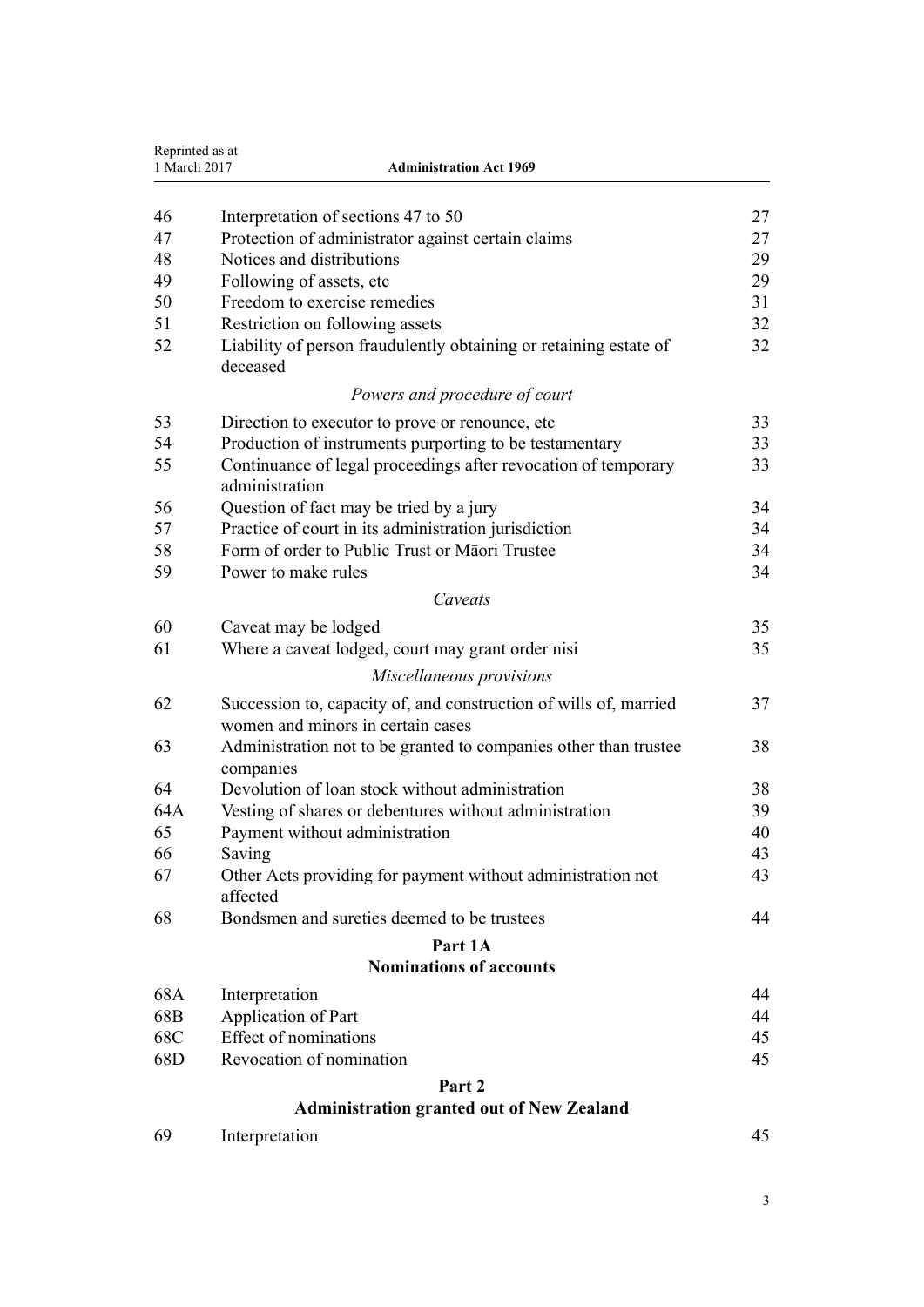<span id="page-3-0"></span>

|     | <b>Administration Act 1969</b>                                                                                                     | Reprinted as at<br>1 March 2017 |
|-----|------------------------------------------------------------------------------------------------------------------------------------|---------------------------------|
| 70  | Estate of person dying abroad not to vest without administration<br>obtained in New Zealand                                        | 46                              |
| 71  | Resealing of probate, etc                                                                                                          | 46                              |
| 72  | Seal not to be affixed till fees are paid and administration bond is<br>entered into                                               | 47                              |
| 73  | No probate, etc, granted out of New Zealand to be evidence unless<br>resealed                                                      | 47                              |
| 74  | Effect of sections 70 and 73                                                                                                       | 47                              |
|     | Part 3                                                                                                                             |                                 |
|     | <b>Distribution of intestate estates</b>                                                                                           |                                 |
| 75  | Application of this Part                                                                                                           | 48                              |
| 76  | Abolition of escheat                                                                                                               | 48                              |
| 77  | Succession to real and personal estate on intestacy                                                                                | 48                              |
| 77A | Effect on succession on intestacy of separation order                                                                              | 51                              |
| 77B | Restrictions on succession on intestacy by certain de facto partners                                                               | 51                              |
| 77C | Succession on intestacy if intestate partner dies leaving husband,<br>wife, or civil union partner and 1 or more de facto partners | 51                              |
| 78  | Statutory trusts in favour of issue and other classes of relatives of<br>intestate                                                 | 52                              |
| 79  | Application to cases of partial intestacy                                                                                          | 54                              |
| 80  | Construction of documents                                                                                                          | 55                              |
|     | Part 4                                                                                                                             |                                 |
|     | <b>Miscellaneous provisions</b>                                                                                                    |                                 |
| 81  | Right of successor on intestacy to disclaim                                                                                        | 55                              |
| 82  | Effect of bankruptcy on disclaimer on intestacy or under a will and<br>right of administrator to distribute                        | 57                              |
| 82A | Regulations relating to prescribed amounts                                                                                         | 58                              |
| 83  | Consequential amendment                                                                                                            | 58                              |
| 84  | Repeals and savings                                                                                                                | 59                              |
|     | <b>Schedule 1</b>                                                                                                                  | 60                              |
|     | <b>Certificate of administration</b>                                                                                               |                                 |
|     | <b>Schedule 2</b>                                                                                                                  | 61                              |
|     | <b>Order to Public Trust or Maori Trustee to administer</b>                                                                        |                                 |
|     | <b>Schedule 3</b>                                                                                                                  | 62                              |
|     | <b>Enactments repealed</b>                                                                                                         |                                 |
|     | <b>Schedule 4</b><br><b>Enactments declared not to have effect in New Zealand</b>                                                  | 64                              |
|     |                                                                                                                                    |                                 |

**An Act to consolidate and amend certain enactments relating to the administration of the estates of deceased persons**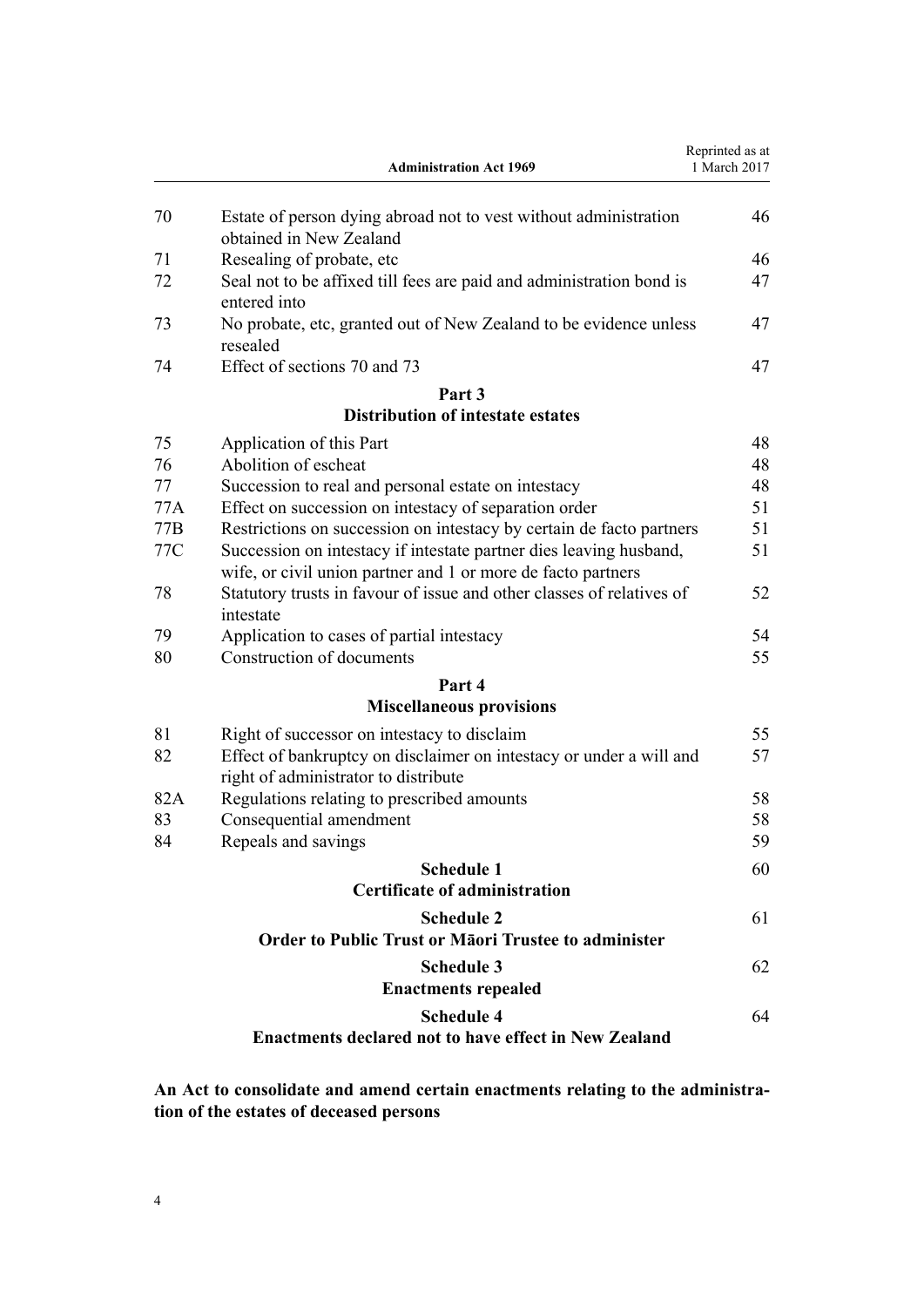# <span id="page-4-0"></span>**1 Short Title and commencement**

- (1) This Act may be cited as the Administration Act 1969.
- (2) This Act shall come into force on 1 January 1971.

## **2 Interpretation**

(1) In this Act, unless the context otherwise requires,—

**administration** means probate of the will of a deceased person, and includes letters of administration of the estate of a deceased person, granted with or without a will annexed, for general, special, or limited purposes, and in the case of a trustee corporation includes an order to administer and an election to administer

**administrator** means any person to whom administration is granted; and includes a trustee corporation in any case where it is deemed to be an executor or administrator by reason of having filed an election to administer

**Commonwealth** means the Commonwealth of Nations; and includes every territory for whose international relations the Government of any country of the Commonwealth is responsible

**Commonwealth country** means a country that is a member of the Commonwealth; and includes every territory for whose international relations the Government of that country is responsible

**court** means the High Court; and includes a Judge of that court

**de facto relationship** has the meaning given to it by [section 2](http://prd-lgnz-nlb.prd.pco.net.nz/pdflink.aspx?id=DLM441012) of the Property (Relationships) Act 1976

**estate** means real and personal property of every kind, including things in action

**goods** has the same meaning as in the [Credit Contracts and Consumer Finance](http://prd-lgnz-nlb.prd.pco.net.nz/pdflink.aspx?id=DLM211511) [Act 2003](http://prd-lgnz-nlb.prd.pco.net.nz/pdflink.aspx?id=DLM211511)

**hire purchase agreement** means an agreement under which goods are let or hired with an option to purchase and an agreement for the purchase of goods by instalment payments (whether the agreement describes the payments as rent or hire or otherwise) under which the person who agrees to purchase the goods is given possession of them before the total amount payable has been paid; and—

- (a) includes—
	- (i) any agreement to sell goods under which the buyer grants security over the goods to the seller for the whole or part of the purchase price and the property in the goods passes to the buyer subject to that security (in which case the agreement is a hire purchase agreement made at the time the sale is made); and
	- (ii) a sale and loan arrangement under which a person lends money on the security of any goods that have been bought or are to be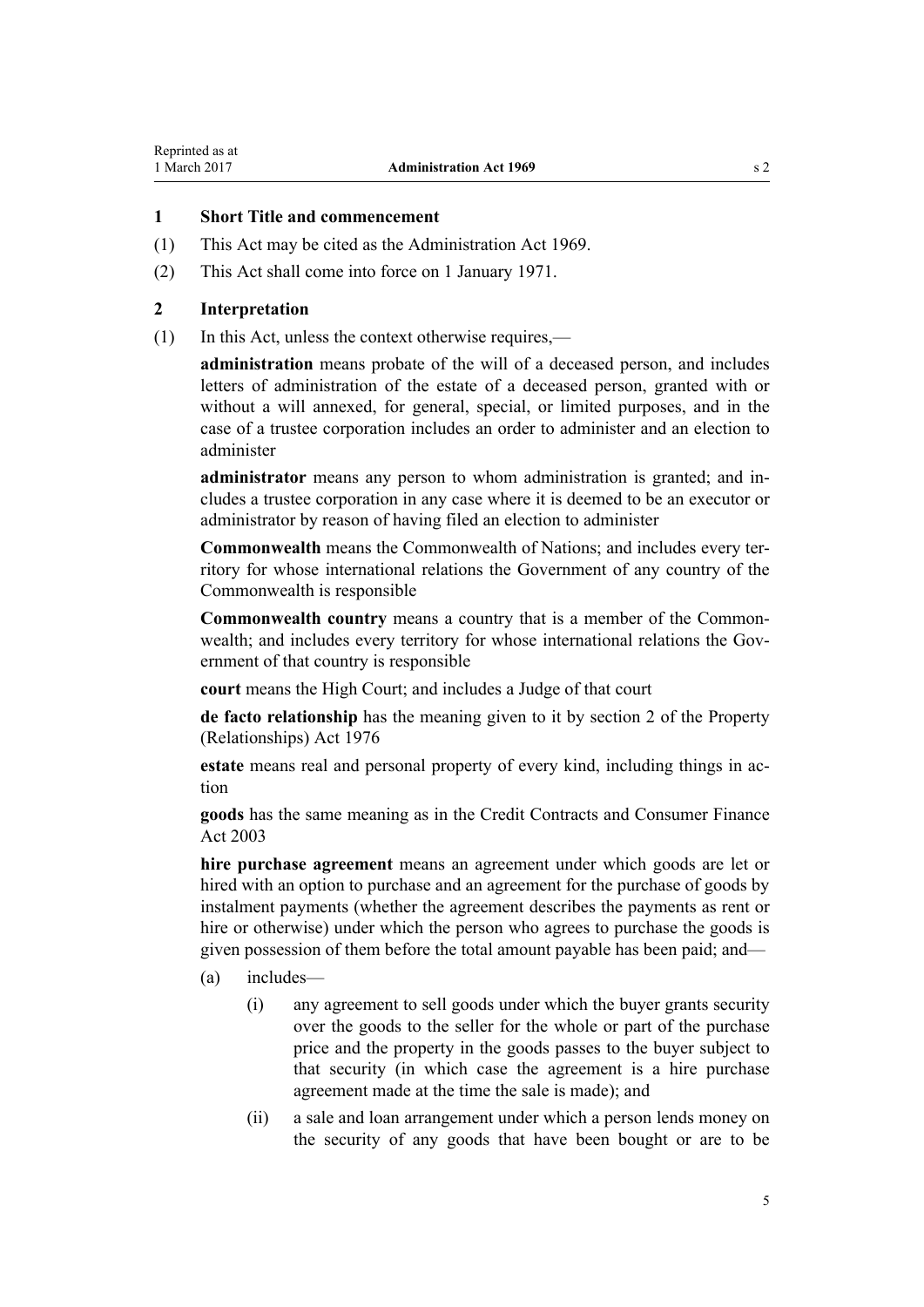<span id="page-5-0"></span>bought if the whole or part of the purchase price is paid out of the proceeds of the loan, and the loan is made by the seller or is arranged by the seller and made by a third party who is engaged in the business of lending money or who habitually lends money in the course of the third party's business (in which case the arrangement is a hire purchase agreement made at the time of the making of the loan); but

(b) does not include, subject to paragraph (a), any agreement under which property in the goods passes absolutely to the person who agrees to purchase them at the time of the agreement or upon or at any time before delivery of the goods

**intestate** includes a person who leaves a will but dies intestate as to some beneficial interest in his or her real or personal estate

**Maori** means a Maori within the meaning of [Te Ture Whenua Maori Act 1993](http://prd-lgnz-nlb.prd.pco.net.nz/pdflink.aspx?id=DLM289881)

**personal chattels**, in relation to any person who has died, means all vehicles, boats, and aircraft and their accessories, garden effects, horses, stable furniture and effects, domestic animals, plate, plated articles, linen, china, glass, books, pictures, prints, furniture, jewellery, articles of household or personal use or ornament, musical and scientific instruments and apparatus, wines, liquors, and consumable stores, which immediately before his or her death were owned by him or her or in which immediately before his or her death he or she had an interest as debtor under a security interest as defined in the [Personal Property](http://prd-lgnz-nlb.prd.pco.net.nz/pdflink.aspx?id=DLM45599) [Securities Act 1999,](http://prd-lgnz-nlb.prd.pco.net.nz/pdflink.aspx?id=DLM45599) or as purchaser under a hire purchase agreement; but does not include any chattels used exclusively or principally at the death of the deceased for business purposes or money or securities for money

**real estate** means lands, tenements, and hereditaments, corporeal or incorporeal, and whether in possession, reversion, remainder, or expectancy; and any estate or interest in them or any of them, whether freehold or chattel interests; and any possibility, right, or title of entry or action in or concerning them or any of them

**Registrar** means the Registrar of the High Court

**rules** means rules from time to time made under the authority of this Act

**securities** includes stocks, funds, shares, and convertible notes

**surviving de facto partner**, in relation to a deceased person, means a person who was living in a de facto relationship with the deceased person at the date of his or her death

**trustee company** means a trustee company within the meaning of the [Trustee](http://prd-lgnz-nlb.prd.pco.net.nz/pdflink.aspx?id=DLM381179) [Companies Act 1967](http://prd-lgnz-nlb.prd.pco.net.nz/pdflink.aspx?id=DLM381179)

**trustee corporation** means Public Trust or the Māori Trustee or any trustee company

**will** includes a codicil.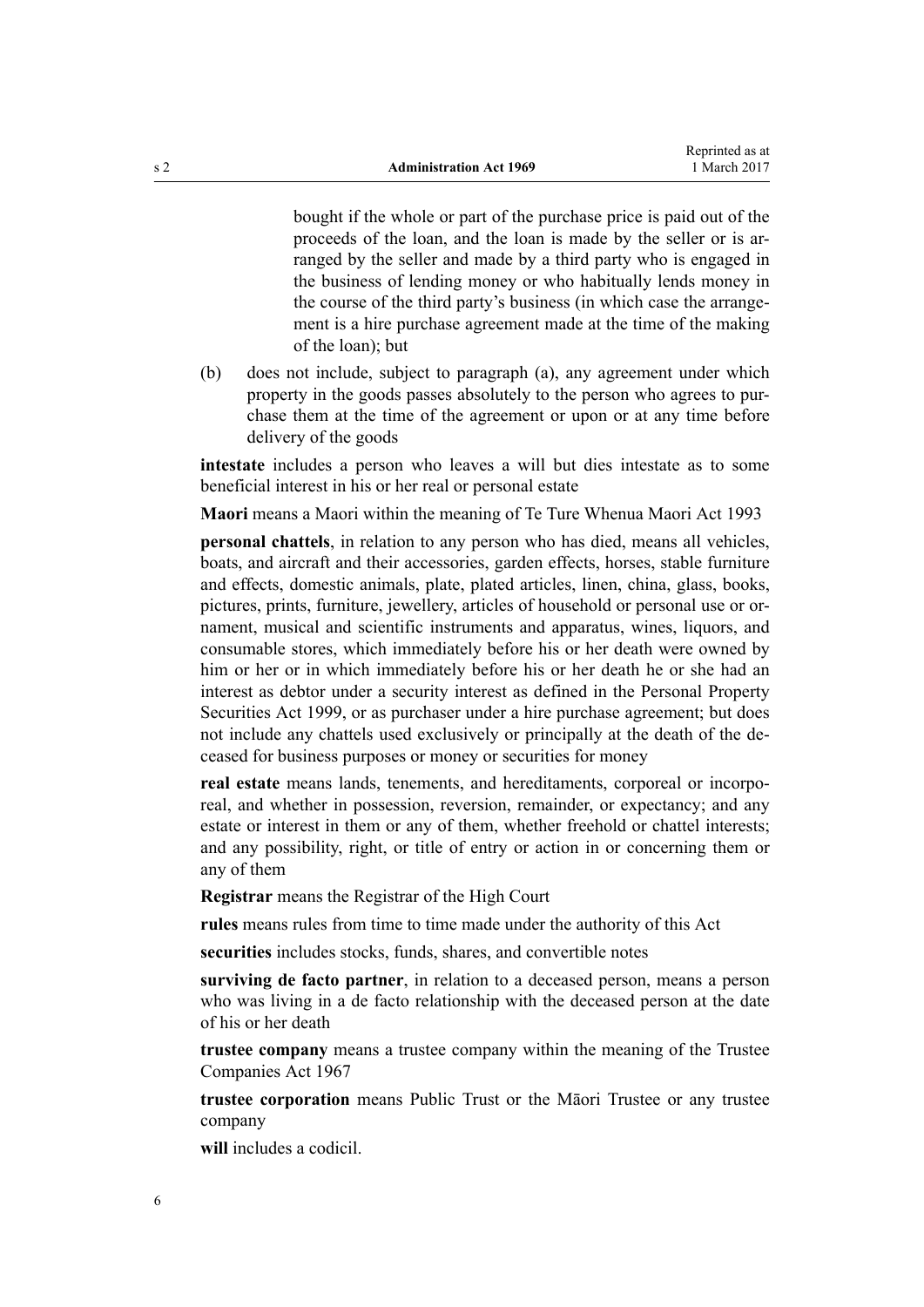<span id="page-6-0"></span>References to a child or issue living at the death of any person include a child or issue who is conceived but not born at the death but who is subsequently born alive.

(2) Nothing in this Act shall affect any special provision in any Act for the time being in force relating to the wills of Maori or to the obtaining of administration of the estate of a deceased Maori or the distribution of the estate of a deceased Maori.

Compare: 1952 No 56 s 2

Section 2(1) **court**: amended, on 1 April 1980, pursuant to [section 12](http://prd-lgnz-nlb.prd.pco.net.nz/pdflink.aspx?id=DLM35049) of the Judicature Amendment Act 1979 (1979 No 124).

Section 2(1) **de facto relationship**: inserted, on 1 February 2002 (applying only in respect of the estates of persons who die on or after that date), by [section 4](http://prd-lgnz-nlb.prd.pco.net.nz/pdflink.aspx?id=DLM88121) of the Administration Amendment Act 2001 (2001 No 6).

Section 2(1) **goods**: inserted, on 1 April 2005, by [section 139](http://prd-lgnz-nlb.prd.pco.net.nz/pdflink.aspx?id=DLM213532) of the Credit Contracts and Consumer Finance Act 2003 (2003 No 52).

Section 2(1) **hire purchase agreement**: inserted, on 1 April 2005, by [section 139](http://prd-lgnz-nlb.prd.pco.net.nz/pdflink.aspx?id=DLM213532) of the Credit Contracts and Consumer Finance Act 2003 (2003 No 52).

Section 2(1) **Maori**: amended, on 1 July 1993, pursuant to [section 362\(2\)](http://prd-lgnz-nlb.prd.pco.net.nz/pdflink.aspx?id=DLM293026) of Te Ture Whenua Maori Act 1993 (1993 No 4).

Section 2(1) **personal chattels**: amended, on 1 April 2005, by [section 139](http://prd-lgnz-nlb.prd.pco.net.nz/pdflink.aspx?id=DLM213532) of the Credit Contracts and Consumer Finance Act 2003 (2003 No 52).

Section 2(1) **personal chattels**: amended, on 1 May 2002, by [section 191\(1\)](http://prd-lgnz-nlb.prd.pco.net.nz/pdflink.aspx?id=DLM47639) of the Personal Property Securities Act 1999 (1999 No 126).

Section 2(1) **personal chattels**: amended, on 1 January 1971, by section 2 of the Administration Amendment Act 1970 (1970 No 45).

Section 2(1) **Registrar**: amended, on 1 April 1980, pursuant to [section 12](http://prd-lgnz-nlb.prd.pco.net.nz/pdflink.aspx?id=DLM35049) of the Judicature Amendment Act 1979 (1979 No 124).

Section 2(1) **surviving de facto partner**: inserted, on 1 February 2002 (applying only in respect of the estates of persons who die on or after that date), by [section 4](http://prd-lgnz-nlb.prd.pco.net.nz/pdflink.aspx?id=DLM88121) of the Administration Amendment Act 2001 (2001 No 6).

Section 2(1) **trustee corporation**: amended, on 1 March 2002, by [section 170\(1\)](http://prd-lgnz-nlb.prd.pco.net.nz/pdflink.aspx?id=DLM124529) of the Public Trust Act 2001 (2001 No 100).

# **3 Act to bind Crown**

This Act shall bind the Crown.

Compare: 1952 No 56 s 3

#### **4 Application of Parts 1, 2, and 4**

Except as otherwise provided in this Act, [Parts 1,](#page-7-0) [2,](#page-44-0) and [4](#page-54-0) shall apply in every case, whether the death occurred before or after the commencement of this Act.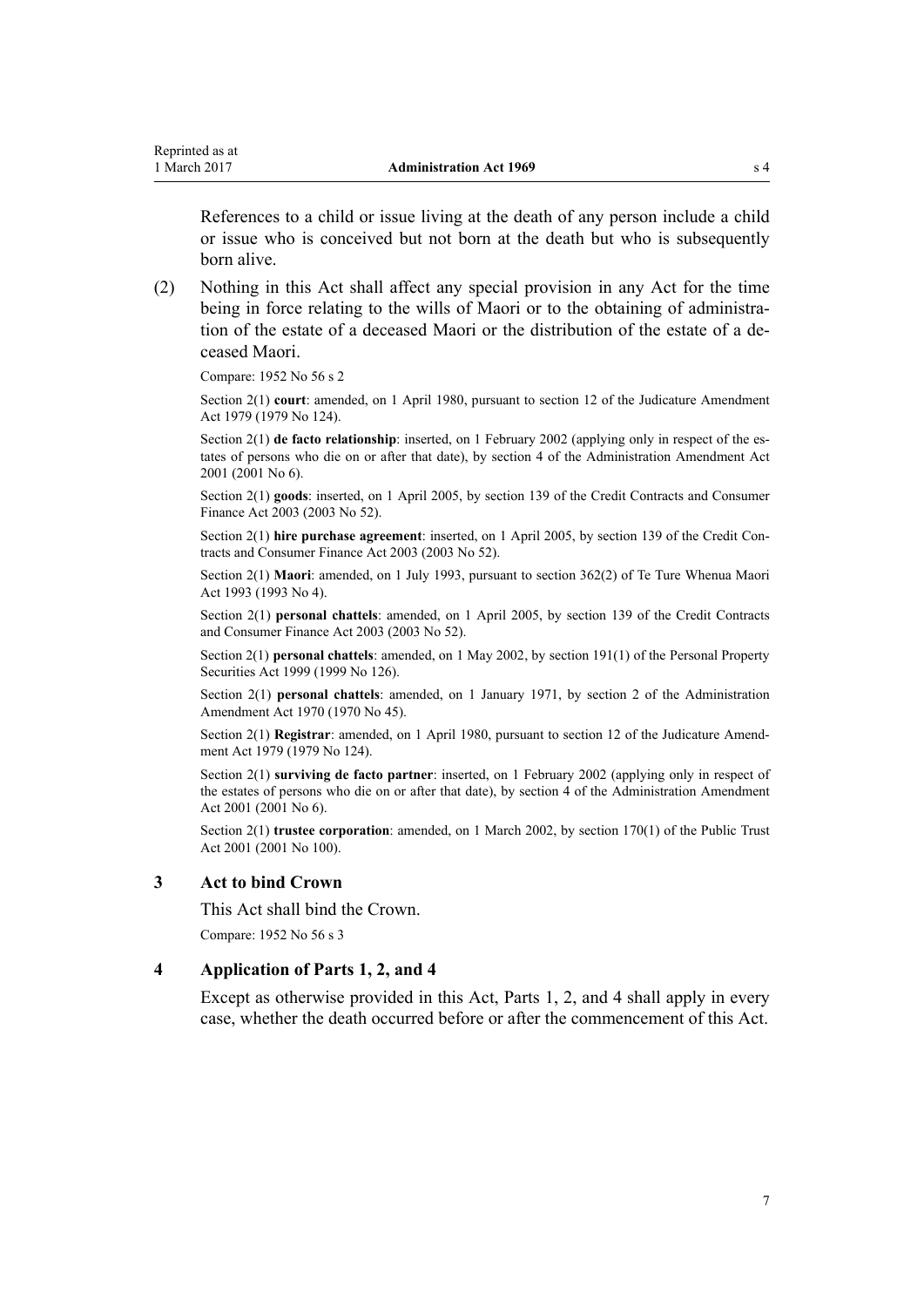# **Part 1 Administration by administrator**

### *Grant of administration*

# <span id="page-7-0"></span>**5 Probate jurisdiction of High Court**

- (1) The court shall continue to have jurisdiction and authority in relation to the granting and revoking of probate of wills and letters of administration with or without a will annexed of the estates of deceased persons, and in regard to the hearing and determining of proceedings relating to testamentary matters and matters relating to the estates of deceased persons.
- (2) Without restricting subsection (1) or any other enactment, the court shall have jurisdiction to make a grant of probate or letters of administration in respect of a deceased person, whether or not the deceased person left any estate in New Zealand or elsewhere, and whether or not the person to whom the grant is made is in New Zealand.

Compare: 1952 No 56 s 4; Supreme Court of Judicature (Consolidation) Act 1925 s 20 (UK); Administration of Justice Act 1932 s 2 (UK)

Section 5 heading: amended, on 1 April 1980, pursuant to [section 12](http://prd-lgnz-nlb.prd.pco.net.nz/pdflink.aspx?id=DLM35049) of the Judicature Amendment Act 1979 (1979 No 124).

#### **5A Killer not competent to be granted administration**

A person who is a killer of a victim for the purposes of the Succession (Homicide) Act 2007 or who is awaiting trial for an offence of homicide (within the meaning of that Act) is not competent to be granted and must not be granted—

- (a) probate of the victim's will; or
- (b) letters of administration of the estate of the victim, with or without a will annexed.

Section 5A: inserted, on 17 November 2007, by [section 17](http://prd-lgnz-nlb.prd.pco.net.nz/pdflink.aspx?id=DLM970309) of the Succession (Homicide) Act 2007 (2007 No 95).

# **6 Discretion of court as to person to whom administration is granted**

(1) In granting letters of administration with or without a will annexed, or an order to administer with or without a will annexed, in respect of the estate of any deceased person or any part thereof, the court shall have regard to the rights of all persons interested in the estate of the deceased person or the proceeds of sale thereof, and, in particular, administration with a will annexed may be granted to a devisee or legatee; and any such administration may be limited in any way the court thinks fit:

provided that, subject to the provisions of subsection (2), where the deceased died wholly intestate as to his or her estate, administration shall be granted to some 1 or more persons beneficially interested in the estate of the deceased, if they make an application for the purpose.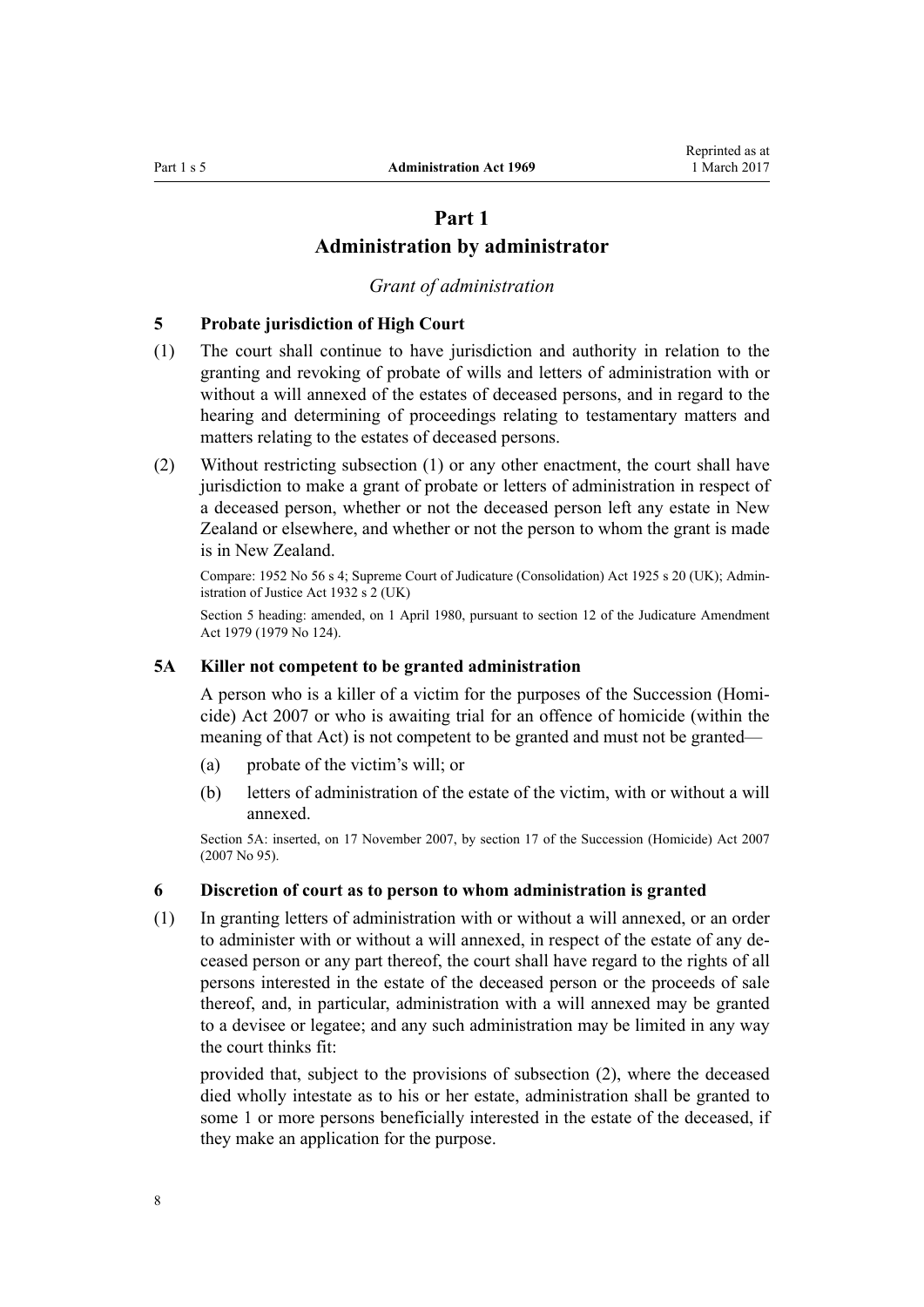| Reprinted as at |                                |            |
|-----------------|--------------------------------|------------|
| 1 March 2017    | <b>Administration Act 1969</b> | Part 1 s 6 |

- (2) Where by reason of the insolvency of the estate or other special circumstances the court thinks it necessary or expedient to do so, it may—
	- (a) grant administration to such person or persons as it thinks expedient notwithstanding that some other person is appointed an executor or that, apart from this subsection, some other person would by law be entitled to a grant of administration:
	- (b) grant probate to 1 or more of the executors appointed by a will, notwithstanding that some other person or persons may also be appointed as an executor or executors.
- (3) A grant may be made under subsection (2) notwithstanding that any person excluded from the grant would be competent to take it.
- (4) Before determining to exclude from any such grant any person who, apart from this section, would by law be entitled to, or be included in, the grant, and wishes to have, or to be so included in, the grant, the court shall have regard to his or her competency and solvency, his or her ability effectively to administer the estate, the rights of all persons interested in the estate, and any changes in circumstances between the making of the will (if any) and the time when the court is asked to make the grant.
- (5) The court may, in its discretion, make any grant of administration (other than the probate of a will) conditional upon the person to whom the grant is made giving such security as the court may require for the due collection, getting in, and administration of the estate of the deceased:

provided that the court shall not require any trustee corporation, or any person obtaining administration to the use or for the benefit of the Sovereign, to give any such security.

- (6) The court shall not exercise its powers under subsection (5) unless it is satisfied that, in the special circumstances of the case, the imposition of the requirement of security would be expedient having regard to the following matters:
	- (a) the value of the estate:
	- (b) the financial position of the proposed administrator:
	- (c) the extent of his or her interest (if any) in the estate:
	- (d) whether or not he or she is a creditor in the estate:
	- (e) whether or not there are any minor beneficiaries or beneficiaries under any other disability:
	- (f) such other matters as the court thinks relevant.
- (7) It shall not be necessary in any motion for a grant of administration, or in any affidavit filed in support of such motion, to include any information for the purposes only of subsections (5) and (6) unless the court in a particular case expressly requires that information to be supplied.

Compare: Supreme Court of Judicature (Consolidation) Act 1925 s 162 (UK)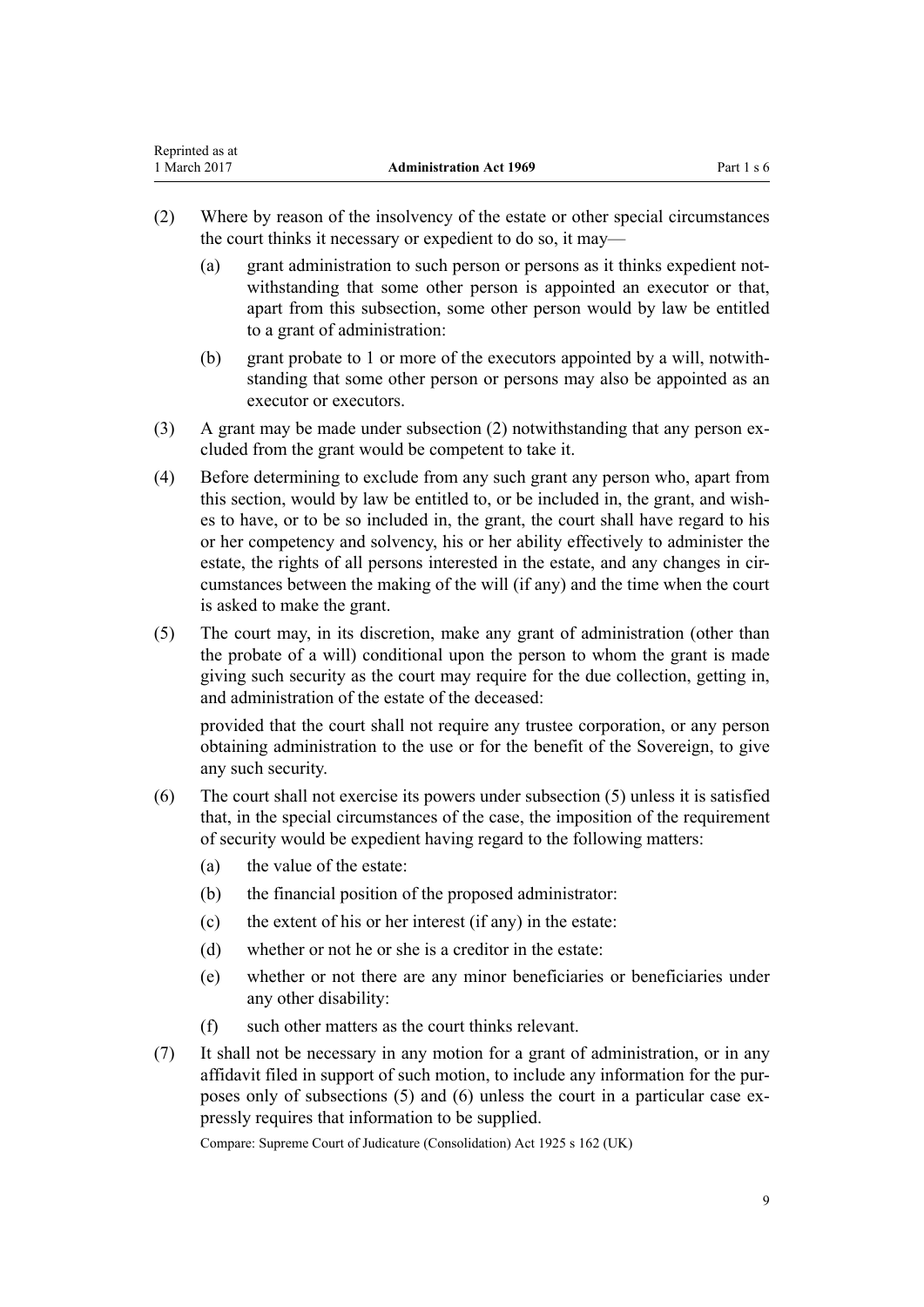<span id="page-9-0"></span>

Section 6(5): inserted, on 1 January 1980, by [section 3](http://prd-lgnz-nlb.prd.pco.net.nz/pdflink.aspx?id=DLM32816) of the Administration Amendment Act 1979 (1979 No 38).

Section 6(6): inserted, on 1 January 1980, by [section 3](http://prd-lgnz-nlb.prd.pco.net.nz/pdflink.aspx?id=DLM32816) of the Administration Amendment Act 1979 (1979 No 38).

Section 6(7): inserted, on 1 January 1980, by [section 3](http://prd-lgnz-nlb.prd.pco.net.nz/pdflink.aspx?id=DLM32816) of the Administration Amendment Act 1979 (1979 No 38).

### **7 Administration pending legal proceedings**

- (1) Where any legal proceedings touching the validity of the will of a deceased person, or for obtaining, recalling, or revoking any grant of administration, are pending, the court may grant administration of the estate of the deceased to a temporary administrator, who shall, until he or she is discharged or removed under [section 21](#page-17-0), have all the rights and powers of a general administrator, other than the right of distributing the balance of the estate remaining after payment of debts, funeral and testamentary expenses, duties, and fees, and every such temporary administrator shall be subject to the immediate control of the court and act under its direction.
- (2) The court may, out of the estate of the deceased, grant to a temporary administrator appointed under this section such reasonable remuneration as the court thinks fit.

Compare: Supreme Court of Judicature (Consolidation) Act 1925 s 163 (UK)

# **8 Grant of special administration where administrator is out of New Zealand**

- (1) If at any time after the death of a person any administrator of his or her estate is residing out of New Zealand, the court may, on the application of any creditor or person interested in the estate, grant to him or her or some other person special administration of the estate of the deceased in such form and with such powers as the court may direct or approve. Unless the court otherwise directs, every grant of special administration shall continue until the administrator to whom the grant is made is discharged or removed under [section 21](#page-17-0).
- (2) While a grant of special administration of the estate of a deceased person remains in force the previously subsisting administration of that estate shall be deemed to be suspended, and the administrator thereunder shall not be liable for acts and things done by the administrator under the grant of special administration.
- (3) The court may, for the purpose of any legal proceedings to which the administrator under the special administration is a party, order the transfer into court of any money or securities belonging to the estate, and all persons shall obey any such order.
- (4) If the administrator capable of acting as such returns to and resides within the jurisdiction of the court while any legal proceedings to which a special administrator is a party are pending, the administrator who so returns may be made a party to the legal proceedings, and the court may order that the costs of and in-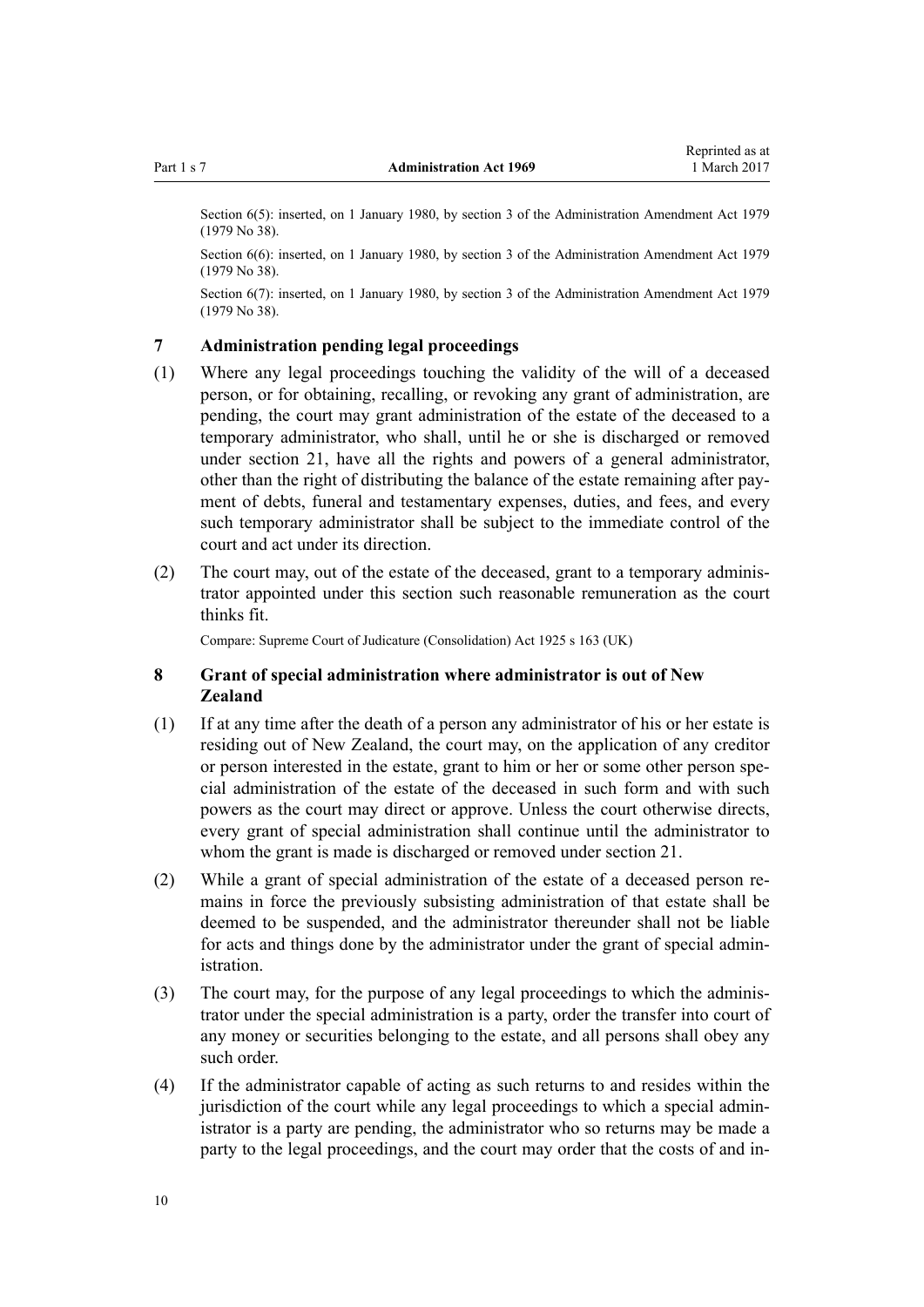<span id="page-10-0"></span>cidental to the special administration and the legal proceedings shall be paid by such person and out of such fund as it may specify.

(5) Nothing in this section shall restrict [section 21.](#page-17-0) Compare: Supreme Court of Judicature (Consolidation) Act 1925 s 164 (UK)

# **9 Administration during minority of executor**

- (1) Where a person who is sole executor of a will is at the date of the testator's death a minor who is not entitled to a grant of probate under subsection (3), administration with the will annexed may be granted to such person as the court thinks fit, until the minor becomes entitled to and obtains a grant of probate to him or her; and on his or her attaining full age or sooner becoming entitled to a grant of probate under that subsection and not before, probate of the will may be granted to him or her.
- (2) Where a testator by his or her will appoints a person who at his or her death is a minor who is not entitled to a grant of probate under subsection (3) to be an executor, the appointment shall not operate to transfer any interest in the estate of the deceased to the minor or to constitute him or her an administrator for any purpose, unless and until probate is granted to him or her under this section.
- (3) Where a testator by his or her will appoints a person who is a minor to be an executor, probate of the will may be granted to the person if, at the date of the grant,—
	- (a) the person has attained full age; or
	- (b) the person has attained the age of 18 years and is or has been married or in a civil union.
- (4) A minor to whom probate is granted under paragraph (b) of subsection (3) shall have the same rights, powers, duties, and obligations as executor as he or she would have if he or she were of full age, and shall be liable accordingly for his or her acts and omissions as executor.

Compare: Supreme Court of Judicature (Consolidation) Act 1925 s 165 (UK)

Section 9(3)(b): amended, on 26 April 2005 (applying only in respect of the estates of persons who die on or after that date), by [section 4](http://prd-lgnz-nlb.prd.pco.net.nz/pdflink.aspx?id=DLM334749) of the Administration Amendment Act 2005 (2005 No 4).

# **9A Grant of administration to holder of enduring power of attorney**

(1) For the purposes of this section and [section 9B](#page-12-0),—

**attorney**, in relation to a donor, means the holder of a power of attorney granted by the donor

**donor**, in relation to the estate of a deceased person, means—

- (a) a person who is the sole executor, or the last surviving executor, of a will made by the deceased person; or
- (b) a person who has the right, in respect of the estate of the deceased person, to apply for letters of administration with or without a will annexed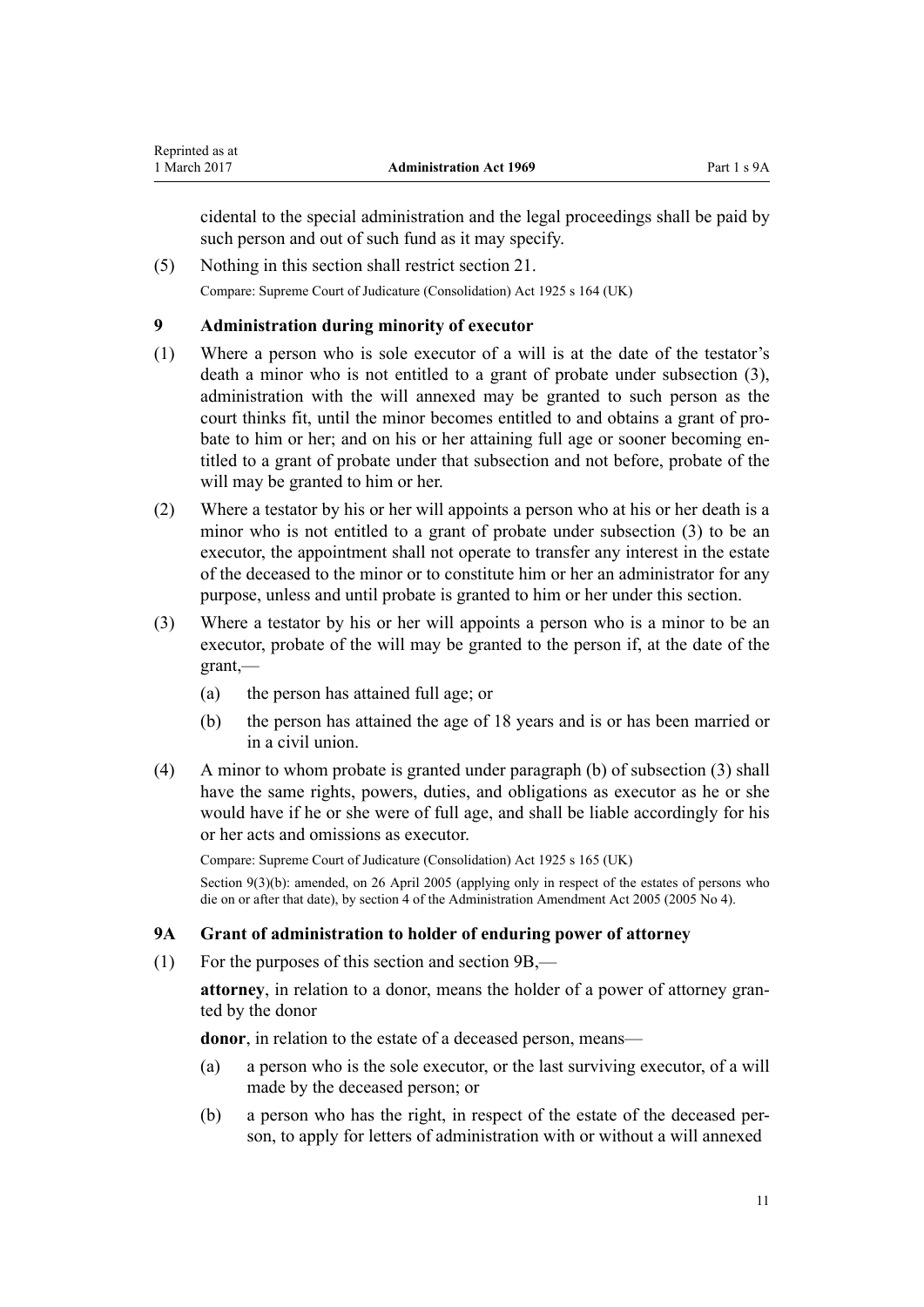**mentally incapable**, in relation to a donor, means that the donor is not wholly competent to manage his or her own affairs in relation to his or her property

**power of attorney**, in relation to a donor, means an enduring power of attorney (as described in [section 95](http://prd-lgnz-nlb.prd.pco.net.nz/pdflink.aspx?id=DLM127556) of the Protection of Personal and Property Rights Act 1988) that—

- (a) authorises the attorney to act generally in relation to the whole of the donor's affairs in relation to the donor's property (whether or not the attorney is also authorised to act in relation to the donor's personal care and welfare); and
- (b) is not subject to any conditions or restrictions that prohibit the attorney from applying for a grant of administration on behalf of the donor.
- $(2)$  If,—
	- (a) on the date of a person's death or within 3 months after that date, the donor is or becomes mentally incapable; and
	- (b) there is an attorney in respect of that donor,—

the court may, on the application of the attorney, make a grant of administration to the attorney.

- $(3)$  If—
	- (a) an attorney applies under subsection (2) for a grant of administration; and
	- (b) the donor dies before the court finally determines that application,—

the court may make a grant of administration under subsection (2) to the applicant, even though, because of the donor's death, the applicant is no longer an attorney.

- $(4)$  If—
	- (a) a donor applies for a grant of administration in respect of the estate of a deceased person; and
	- (b) the donor becomes mentally incapable before the court finally determines that application; and
	- (c) there is an attorney in respect of that donor,—

the court may make a grant of administration under subsection (2) to the attorney.

- (5) In the circumstances set out in subsection (4), an attorney does not need to make a separate application for a grant of administration, but may, if the attorney wishes, continue the proceedings in the attorney's own name.
- (6) A grant of administration under subsection (2) continues until—
	- (a) the attorney is discharged or removed as administrator under [section 21;](#page-17-0) or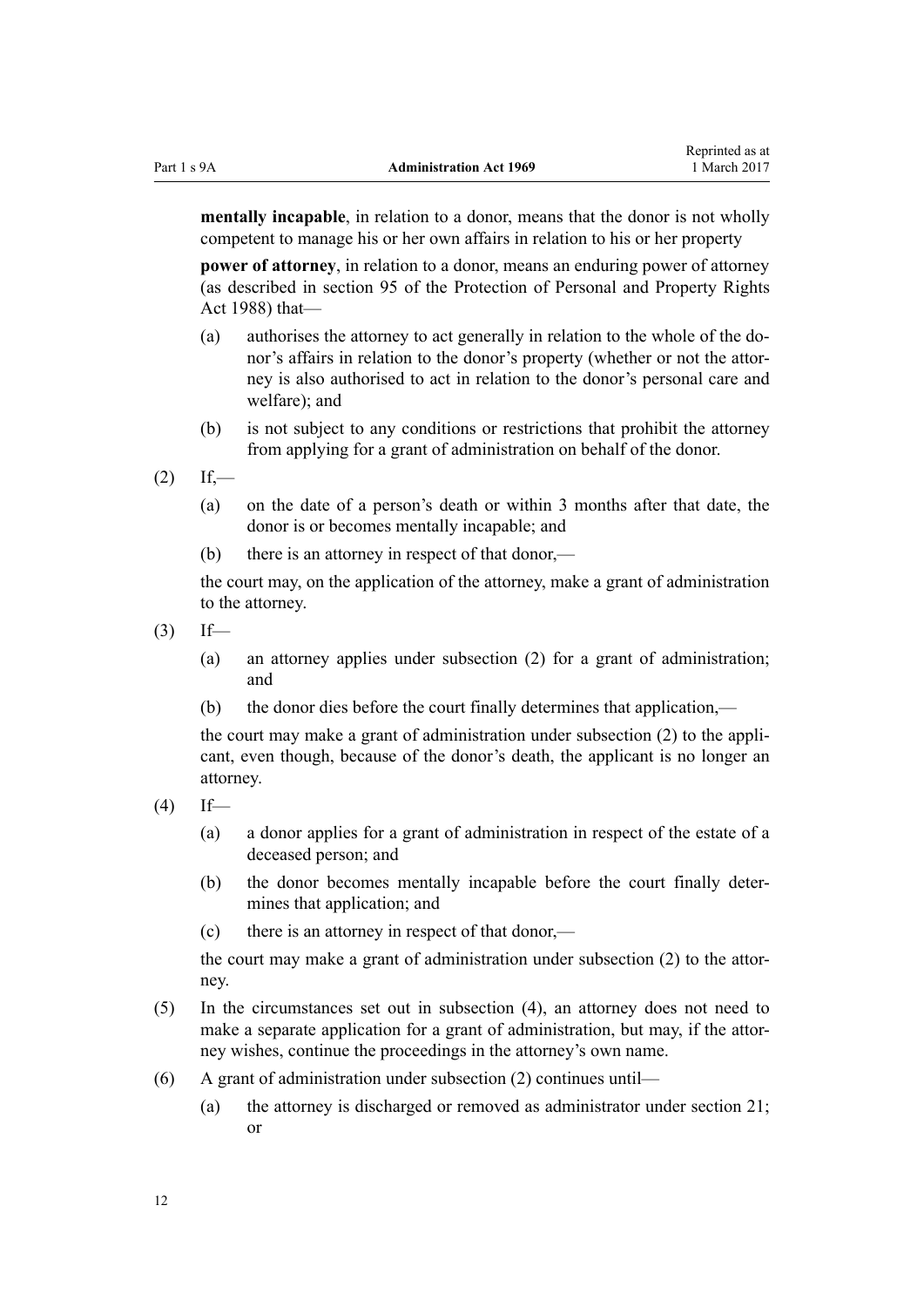- <span id="page-12-0"></span>(b) the power of attorney ceases to have effect in accordance with [section](http://prd-lgnz-nlb.prd.pco.net.nz/pdflink.aspx?id=DLM127569) [106](http://prd-lgnz-nlb.prd.pco.net.nz/pdflink.aspx?id=DLM127569) (other than subsection (1)(b)) of the [Protection of Personal and](http://prd-lgnz-nlb.prd.pco.net.nz/pdflink.aspx?id=DLM126527) [Property Rights Act 1988](http://prd-lgnz-nlb.prd.pco.net.nz/pdflink.aspx?id=DLM126527); or
- (c) the attorney is removed as administrator, as specified in section  $9B(3)(b)$ or section 9B(4).

Section 9A: inserted, on 3 July 1998, by [section 2](http://prd-lgnz-nlb.prd.pco.net.nz/pdflink.aspx?id=DLM428150) of the Administration Amendment Act (No 2) 1998 (1998 No 82).

# **9B Further provisions relating to grant of administration to holder of enduring power of attorney**

- (1) Where the court has made a grant of administration under [section 9A\(2\),](#page-10-0) the following provisions of the [Protection of Personal and Property Rights Act](http://prd-lgnz-nlb.prd.pco.net.nz/pdflink.aspx?id=DLM126527) [1988](http://prd-lgnz-nlb.prd.pco.net.nz/pdflink.aspx?id=DLM126527) do not apply in respect of the attorney's decision to apply for the grant of administration, or any act or omission of the attorney in his or her capacity as administrator of the estate:
	- (a) [section 101:](http://prd-lgnz-nlb.prd.pco.net.nz/pdflink.aspx?id=DLM127564)
	- (b) [section 102\(2\)\(a\)](http://prd-lgnz-nlb.prd.pco.net.nz/pdflink.aspx?id=DLM127565):
	- (c) section  $102(2)(c)$ :
	- (d) section  $102(2)(d)$ :
	- (e) section  $102(2)(e)$ :
	- (f) section  $102(2)(f)$ :
	- (g) section  $102(2)(g)$ :
	- (h) [section 103:](http://prd-lgnz-nlb.prd.pco.net.nz/pdflink.aspx?id=DLM127566)
	- $(i)$  [section 105\(1\)](http://prd-lgnz-nlb.prd.pco.net.nz/pdflink.aspx?id=DLM127568).
- (2) If the donor dies while the attorney is acting as administrator, the attorney must, within 3 months after the date of death of the donor, apply to the court for directions relating to whether the attorney may continue to act as administrator.
- (3) If an application is made under subsection (2), the court may—
	- (a) direct the attorney to continue to act as administrator; or
	- (b) remove that attorney as administrator under [section 21.](#page-17-0)
- $(4)$  If—
	- (a) the donor dies; and
	- (b) the attorney fails to make an application under subsection (2) within 3 months after the date of death of the donor; and
	- (c) any person interested in the estate in respect of which the attorney is acting as administrator, or Public Trust, or the Māori Trustee, or any creditor of the testator or intestate, applies to the court under [section 21](#page-17-0) to have the attorney removed as administrator,—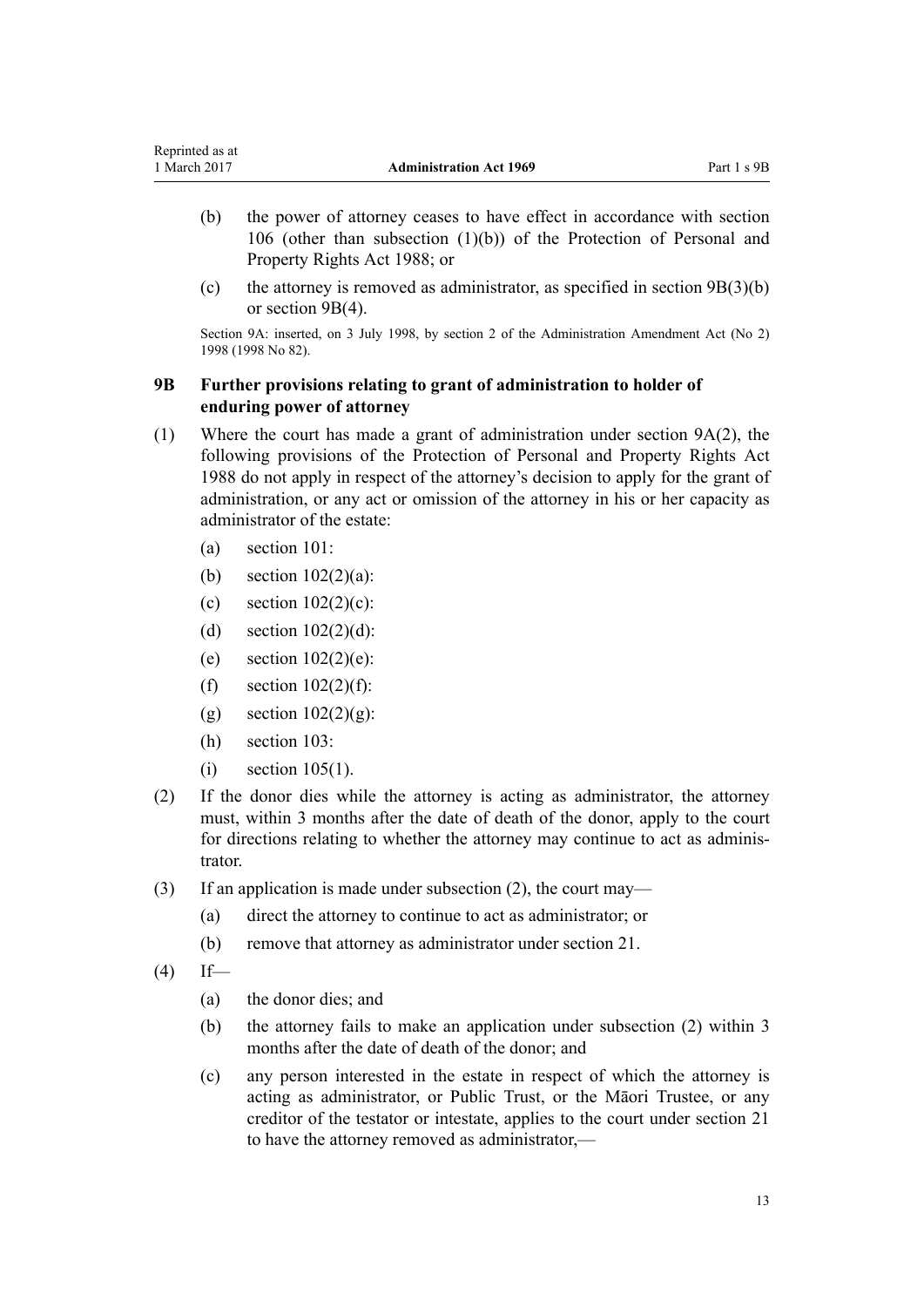<span id="page-13-0"></span>the court must remove that attorney as administrator under [section 21.](#page-17-0)

Section 9B: inserted, on 3 July 1998, by [section 2](http://prd-lgnz-nlb.prd.pco.net.nz/pdflink.aspx?id=DLM428150) of the Administration Amendment Act (No 2) 1998 (1998 No 82).

Section 9B(4)(c): amended, on 1 March 2002, by [section 170\(1\)](http://prd-lgnz-nlb.prd.pco.net.nz/pdflink.aspx?id=DLM124529) of the Public Trust Act 2001 (2001) No 100).

# **10 Administration with will annexed**

Where the court grants administration of the estate of a deceased person with the will annexed, the will of the deceased shall be performed and observed in like manner as if probate thereof had been granted to an executor.

Compare: Supreme Court of Judicature (Consolidation) Act 1925 s 166 (UK)

#### **11 Cesser of right of executor to prove**

- (1) Where a person appointed executor by a will—
	- (a) survives the testator but dies without having been granted probate of the will:  $or$
	- (b) is cited to take out probate of the will and does not appear to the citation; or
	- (c) renounces probate of the will,—

his rights in respect of the executorship shall wholly cease, and the representation to the testator and the administration of the testator's estate shall devolve and be committed as if that person had not been appointed executor.

(2) Where a person is appointed by a will to be both executor and trustee and his or her rights in respect of the executorship wholly cease under subsection (1), his or her rights in respect of the trusteeship shall also wholly cease and the trusteeship shall devolve or be determined as if he or she had not been appointed as trustee:

provided that nothing in this subsection shall prevent his or her subsequent appointment as trustee.

Compare: Administration of Estates Act 1925 s 5 (UK)

# **12 Withdrawal of renunciation**

- (1) Notwithstanding anything to the contrary in section 11, an executor who has renounced probate (whether before or after the commencement of this Act) may be permitted by the court to withdraw the renunciation and prove the will.
- (2) Where an executor who has renounced probate has been permitted (whether before or after the commencement of this Act) to withdraw the renunciation and prove the will,—
	- (a) the probate shall take effect and be deemed always to have taken effect without prejudice to the previous acts and dealings of and notices to any other person to whom administration has been granted, and a memoran-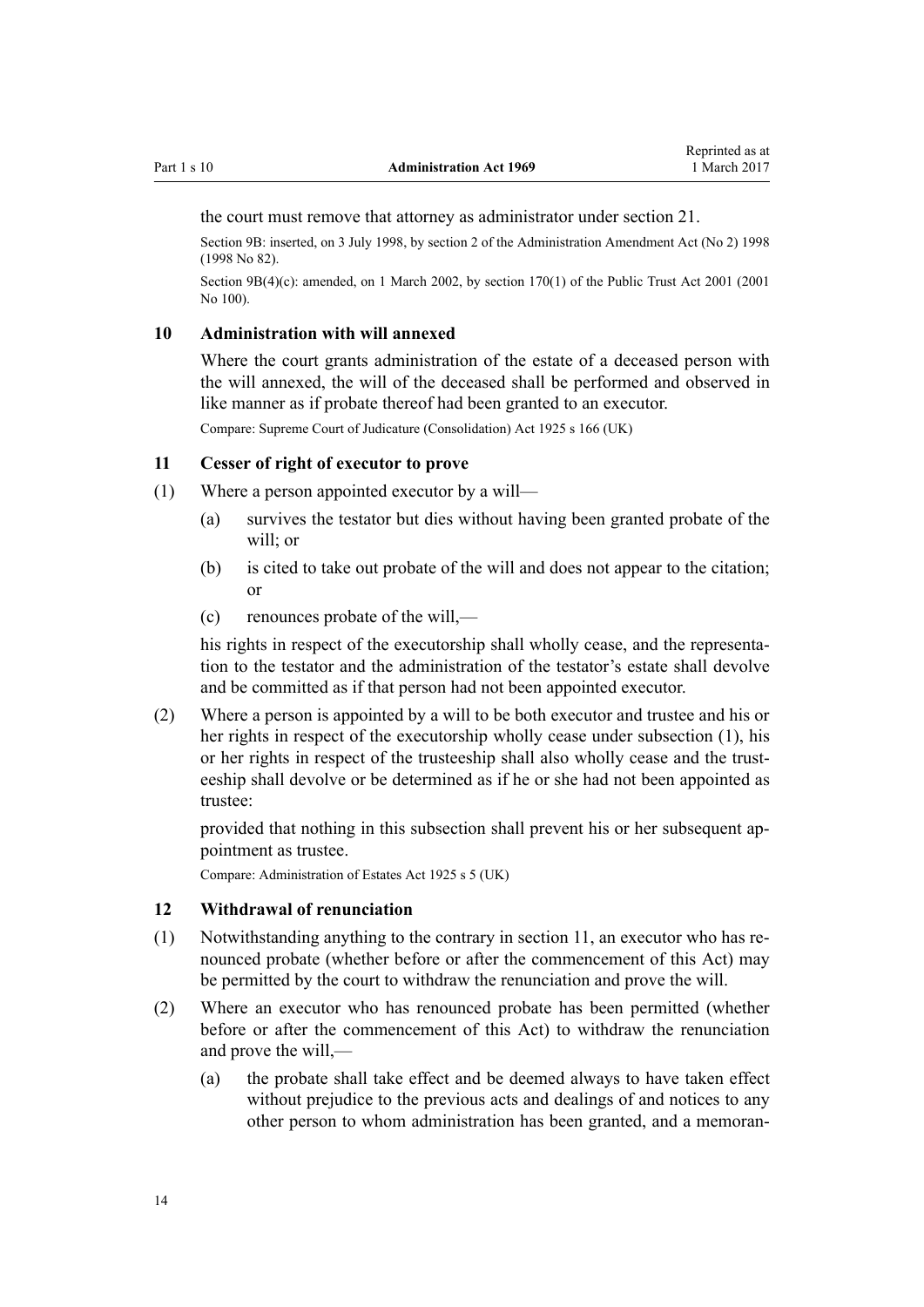<span id="page-14-0"></span>dum of the subsequent probate shall be endorsed on the original grant of administration:

(b) his rights (if any) in respect of the trusteeship shall revive except so far as the court otherwise orders.

Compare: Administration of Estates Act 1925 s 6 (UK)

# **13 Executor of executor represents original testator**

(1) An executor of a sole or last surviving executor of a testator shall be the executor of that testator:

provided that for the purposes of the foregoing provisions of this subsection a person who does not prove the will of his or her testator shall be deemed not to be an executor notwithstanding his or her appointment as such by the will, and in the case of an executor who on his or her death leaves surviving him or her some other executor of his or her testator who at the time of the testator's death has not proved but who afterwards proves the will of that testator, it shall cease to apply when probate to the surviving executor is granted.

- (2) So long as the chain of representation is unbroken, the last executor in the chain is the executor of every preceding testator.
- (3) The chain of representation is broken by—
	- (a) the failure to leave a will; or
	- (b) the failure of a testator to appoint an executor; or
	- (c) the failure to obtain probate of a will,—

but is not broken by a temporary grant of administration if probate is subsequently granted.

- (4) Every person in the chain of representation to a testator—
	- (a) has the same rights in respect of the estate of that testator as the original executor would have had if living; and
	- (b) is, to the extent to which the estate of that testator has come to his or her hands, answerable as if he or she were an original executor.

Compare: Administration of Estates Act 1925 s 7 (UK)

# **14 Notice to be sent to Public Trustee of applications for administration**

#### *[Repealed]*

Section 14: repealed, on 21 November 1973, by section 2 of the Administration Amendment Act 1973 (1973 No 47).

# **15 Administration bond**

### *[Repealed]*

Section 15: repealed, on 1 January 1980, by [section 4\(1\)](http://prd-lgnz-nlb.prd.pco.net.nz/pdflink.aspx?id=DLM32817) of the Administration Amendment Act 1979 (1979 No 38).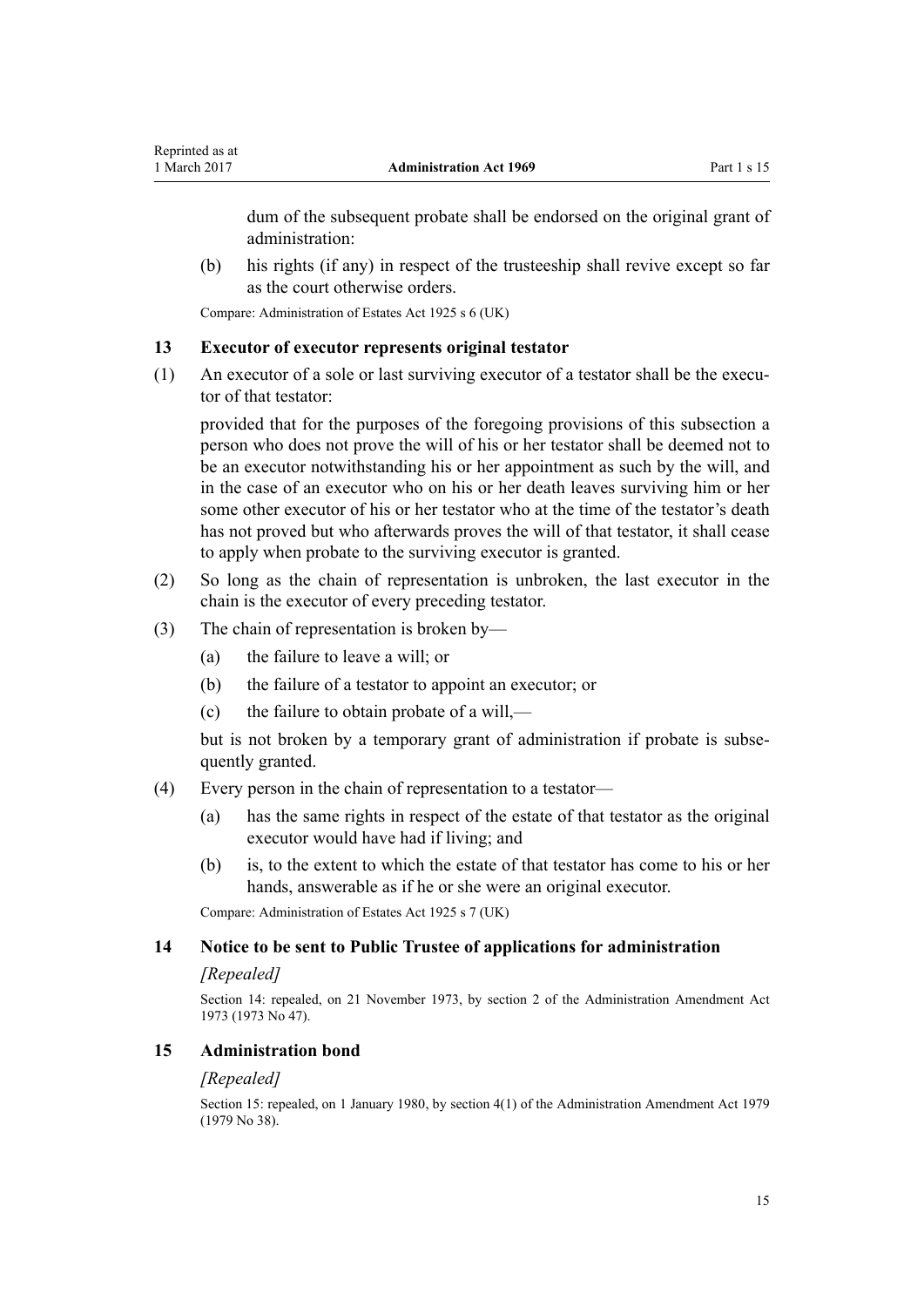#### <span id="page-15-0"></span>**16 Proceedings if condition of bond broken**

#### *[Repealed]*

Section 16: repealed, on 1 January 1980, by [section 4\(1\)](http://prd-lgnz-nlb.prd.pco.net.nz/pdflink.aspx?id=DLM32817) of the Administration Amendment Act 1979 (1979 No 38).

# **17 Administration as evidence**

Every administration of a will or with a will annexed shall be evidence of that will upon all questions concerning real estate in the same manner and to the same extent as in questions concerning personal estate; and every administration shall, in the absence of proof to the contrary, be sufficient evidence of the death and the date of the death of the testator or intestate.

Compare: 1952 No 56 s 8

### **18 Certificates of administration**

- (1) Subject to the provisions of subsection (2), at any time after the grant of the relevant administration the Registrar may, on the request of the administrator, issue under his or her hand and the seal of the court such number of certificates of administration, in the form set out in [Schedule 1,](#page-59-0) as may be required.
- (2) *[Repealed]*
- (3) Every such certificate shall, in the absence of proof to the contrary, be sufficient evidence of the death and the date of death of the testator or intestate and of the grant of administration to the administrator for all purposes including registering the administrator as proprietor of any estate or interest in any land under the [Land Transfer Act 1952](http://prd-lgnz-nlb.prd.pco.net.nz/pdflink.aspx?id=DLM269031), or of any mining privilege under the Mining Act 1926, or of any securities issued by or property in any bank or company or body or association. No District Land Registrar or Mining Registrar or bank or company or body or association to which any such certificate is produced shall be concerned to inquire concerning the trusts on which the administrator holds any such land or mining privilege or securities or property, or (except where a caveat has been lodged under the authority of the Land Transfer Act 1952) as to his or her authority to transfer or deal with the same.
- (4) The fee payable to the Registrar in respect of each such certificate shall be \$30 or such other amount as may from time to time be prescribed by the Governor-General by Order in Council.

Compare: 1952 No 56 s 8A; 1957 No 38 s 2(1)

Section 18(1): amended, on 1 January 1986, by [section 11\(2\)](http://prd-lgnz-nlb.prd.pco.net.nz/pdflink.aspx?id=DLM75961) of the Judicature Amendment Act (No 2) 1985 (1985 No 112).

Section 18(2): repealed, on 24 May 1999, by [section 15\(1\)](http://prd-lgnz-nlb.prd.pco.net.nz/pdflink.aspx?id=DLM30504) of the Estate Duty Repeal Act 1999 (1999 No 64).

Section 18(4): amended, on 1 July 2013, by [regulation 5\(1\)](http://prd-lgnz-nlb.prd.pco.net.nz/pdflink.aspx?id=DLM5196144) of the High Court Fees Regulations 2013 (SR 2013/226).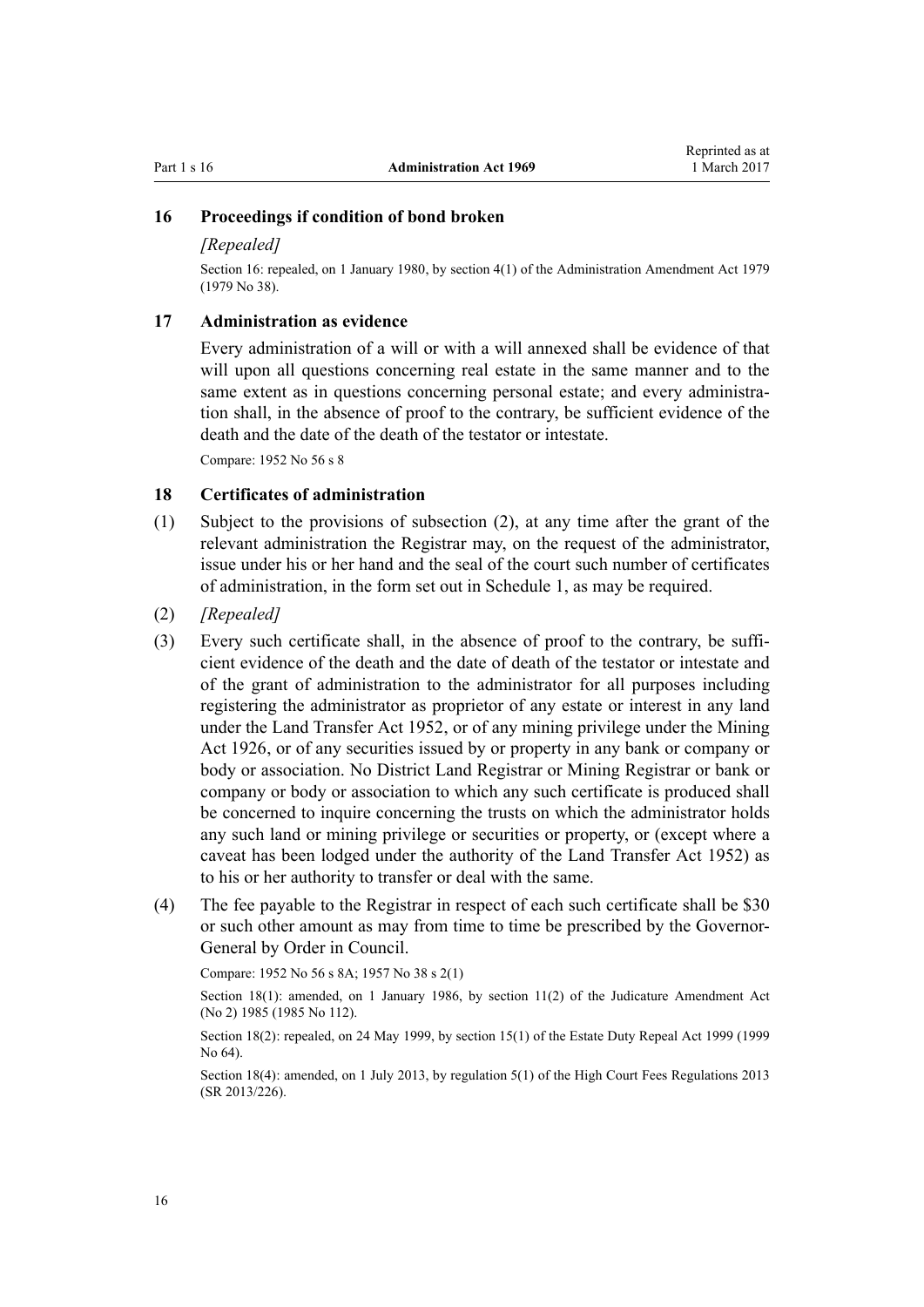# <span id="page-16-0"></span>**19 Proceedings where executor neglects to prove will**

- (1) In any case where any executor named in a will neglects or refuses to prove the will, or to renounce probate thereof, within 3 months from the death of the testator, the court may, upon the application of any other executor or executors or of any person interested in the estate or of Public Trust or of the Māori Trustee or of any creditor of the testator, grant an order nisi calling upon the executor who so neglects or refuses to show cause why probate of the will should not be granted to that executor alone or with any other executor or executors or, in the alternative, why administration should not be granted to the applicant or some other person.
- (2) Upon proof (whether by affidavit or otherwise) of service of the order, or upon the court dispensing with service of the order, if the executor who is so called upon does not appear or upon cause being shown, the court may make such order for the administration of the estate, and as to costs, as appears just.
- (3) Where Public Trust or the Māori Trustee applies, and any executor is out of New Zealand, the court may exercise the power given by this section and grant administration to Public Trust or the Māori Trustee without first granting an order nisi calling upon any executor who is out of New Zealand to show cause.
- (4) On the application of any executor who was out of New Zealand when the grant under subsection (3) without an order nisi was made, and who has not refused or renounced administration, the court may grant probate to that executor, or if Public Trust is one of the executors named in the will to Public Trust and that executor, in any manner and subject to any limitations or conditions that the court thinks proper.
- (5) No application under subsection (4) shall be made until 14 days after notice in writing of the intention to apply has been left at the Office at Wellington of Public Trust or of the Māori Trustee, whichever received the prior grant.

Compare: 1952 No 56 s 9

Section 19(1): amended, on 1 March 2002, by [section 170\(1\)](http://prd-lgnz-nlb.prd.pco.net.nz/pdflink.aspx?id=DLM124529) of the Public Trust Act 2001 (2001) No 100).

Section 19(3): amended, on 1 March 2002, by [section 170\(1\)](http://prd-lgnz-nlb.prd.pco.net.nz/pdflink.aspx?id=DLM124529) of the Public Trust Act 2001 (2001) No 100).

Section 19(4): amended, on 1 March 2002, by [section 170\(1\)](http://prd-lgnz-nlb.prd.pco.net.nz/pdflink.aspx?id=DLM124529) of the Public Trust Act 2001 (2001) No 100).

Section 19(5): amended, on 1 March 2002, by [section 170\(1\)](http://prd-lgnz-nlb.prd.pco.net.nz/pdflink.aspx?id=DLM124529) of the Public Trust Act 2001 (2001) No 100).

# **20 When powers, etc, of Public Trust or Māori Trustee to pass to executor**

- (1) Immediately on the grant of probate under subsection (4) of section 19—
	- (a) all the powers, rights, discretions, and duties of Public Trust or the Māori Trustee (except those conferred or imposed by the [Public Trust Act 2001](http://prd-lgnz-nlb.prd.pco.net.nz/pdflink.aspx?id=DLM122998) or the [Maori Trustee Act 1953](http://prd-lgnz-nlb.prd.pco.net.nz/pdflink.aspx?id=DLM282037) and except also the rights reserved by this section) in relation to the testator's estate, and all liability of Public Trust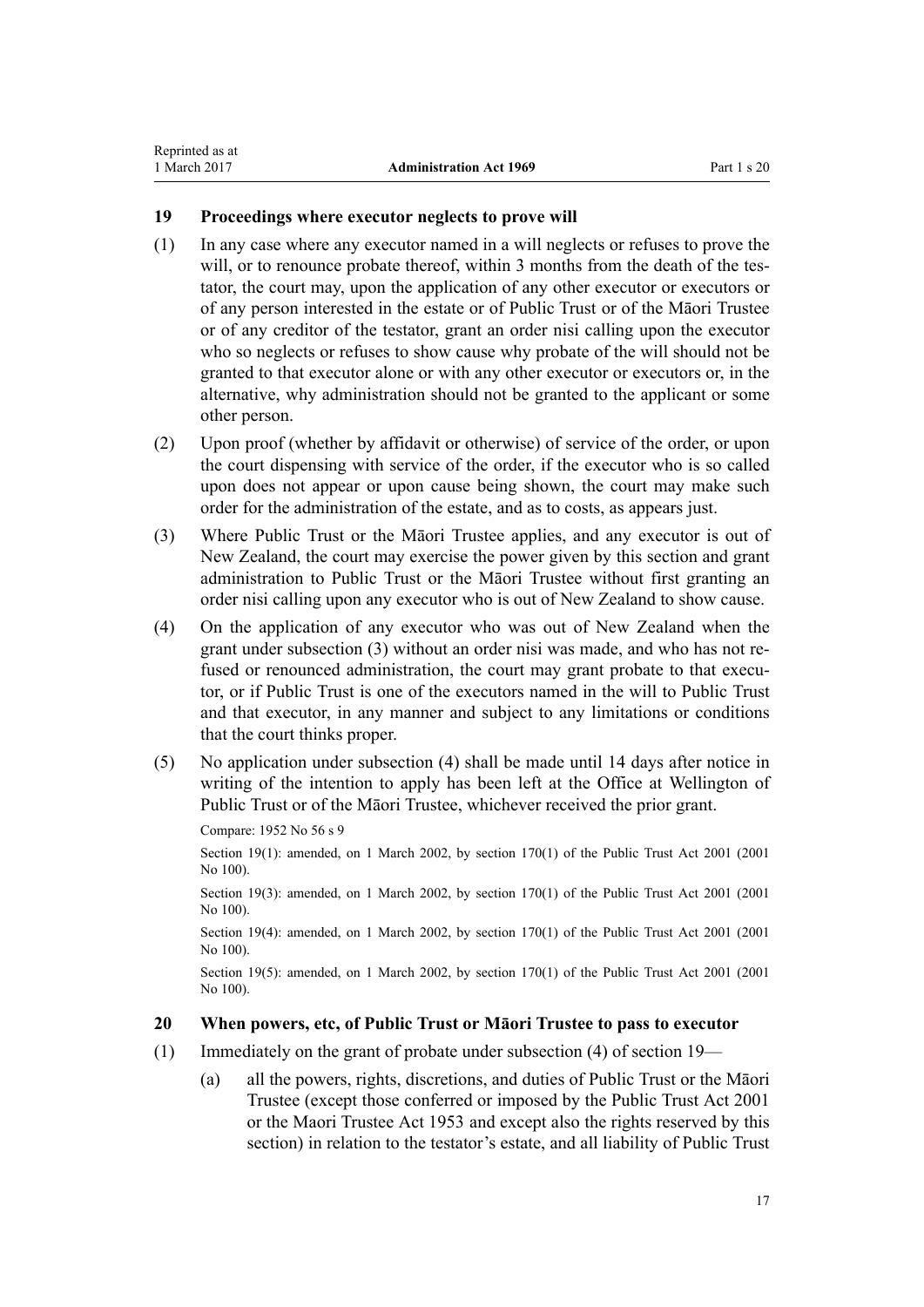<span id="page-17-0"></span>

or the Māori Trustee under any contract or agreement entered into by him or her, or otherwise affecting or relating to the estate or any part thereof, shall pass to the executor obtaining probate:

(b) no claim shall thereafter lie against Public Trust or the Māori Trustee in respect of any such liability:

provided that nothing in this paragraph shall apply where Public Trust is one of the executors named in the will:

- (c) subject to and on the allowance and payment of all money due for commission, necessary outlay, disbursements, costs, charges, and expenses affecting the estate, including the costs of and incidental to the application for probate, and consequent thereon, and subject also to the provisions of this section and [section 19,](#page-16-0) such portion of the estate as is then unadministered by Public Trust or the Māori Trustee shall vest in the executor obtaining probate.
- (2) Nothing in this section shall relieve Public Trust or the Māori Trustee from the consequences of his or her own devastavit.

Compare: 1952 No 56 s 10

Section 20 heading: amended, on 1 July 2009, by [section 30\(1\)](http://prd-lgnz-nlb.prd.pco.net.nz/pdflink.aspx?id=DLM1583888) of the Māori Trustee Amendment Act 2009 (2009 No 12).

Section 20 heading: amended, on 1 March 2002, by [section 170\(1\)](http://prd-lgnz-nlb.prd.pco.net.nz/pdflink.aspx?id=DLM124529) of the Public Trust Act 2001 (2001 No 100).

Section 20(1)(a): amended, on 1 July 2009, by [section 30\(1\)](http://prd-lgnz-nlb.prd.pco.net.nz/pdflink.aspx?id=DLM1583888) of the Māori Trustee Amendment Act 2009 (2009 No 12).

Section 20(1)(a): amended, on 1 March 2002, by [section 170\(1\)](http://prd-lgnz-nlb.prd.pco.net.nz/pdflink.aspx?id=DLM124529) of the Public Trust Act 2001 (2001) No 100).

Section 20(1)(b): amended, on 1 July 2009, by [section 30\(1\)](http://prd-lgnz-nlb.prd.pco.net.nz/pdflink.aspx?id=DLM1583888) of the Māori Trustee Amendment Act 2009 (2009 No 12).

Section  $20(1)(b)$ : amended, on 1 March 2002, by [section 170\(1\)](http://prd-lgnz-nlb.prd.pco.net.nz/pdflink.aspx?id=DLM124529) of the Public Trust Act 2001 (2001) No 100).

Section 20(1)(c): amended, on 1 March 2002, by [section 170\(1\)](http://prd-lgnz-nlb.prd.pco.net.nz/pdflink.aspx?id=DLM124529) of the Public Trust Act 2001 (2001) No 100).

Section 20(2): amended, on 1 March 2002, by section  $170(1)$  of the Public Trust Act 2001 (2001) No 100).

#### **21 Discharge or removal of administrator**

- (1) Where an administrator is absent from New Zealand for 12 months without leaving a lawful attorney, or desires to be discharged from the office of administrator, or becomes incapable of acting as administrator or unfit to so act, or where it becomes expedient to discharge or remove an administrator, the court may discharge or remove that administrator, and may if it thinks fit appoint any person to be administrator in his or her place, on such terms and conditions in all respects as the court thinks fit.
- (2) The administrator so removed or discharged shall, from the date of that order, cease to be liable for acts and things done after that date.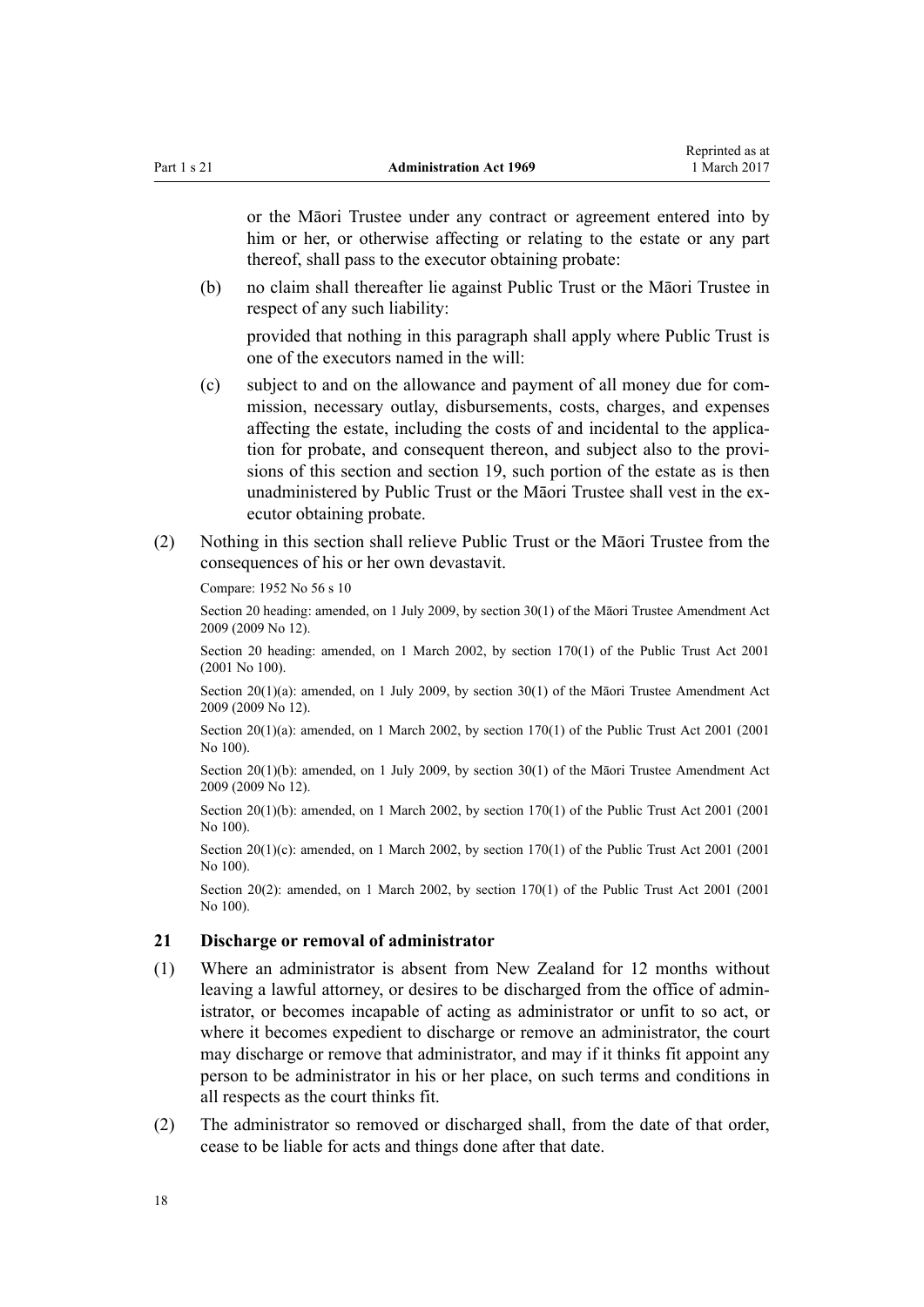- <span id="page-18-0"></span>(3) Upon any administrator being discharged or removed as aforesaid (whether or not any other administrator is appointed) all the estate and rights of the previous administrator or administrators which were vested in him or her or them as such shall become and be vested in the continuing administrator or administrators (including any administrator appointed under subsection (1)) who shall have the same powers, authorities, discretions, and duties, and may in all respects act, as if he or she or they had been originally appointed as the administrator or administrators.
- (4) This section shall, with all necessary modifications, extend to the case where an administrator dies, and the powers and authorities hereby conferred may be exercised and shall take effect accordingly.
- (5) Nothing in this section shall restrict [section 8](#page-9-0). Compare: 1952 No 56 s 11

# *The administering of estates*

# **22 Interim vesting of estate where no executor appointed**

- (1) Subject to the provisions of this Act and any other Act, where a person dies without leaving a will that effectively appoints an executor, his or her estate shall, until administration is granted in respect thereof, vest in the Crown in the same manner and to the same extent as formerly in England in the case of personal property it vested in the ordinary.
- (2) While any estate remains vested in the Crown in accordance with this section, the [Crown Proceedings Act 1950](http://prd-lgnz-nlb.prd.pco.net.nz/pdflink.aspx?id=DLM261466) shall apply to the service on the Crown of notices and documents relating to the estate as if they related to civil proceedings instituted against the Crown.

Compare: Administration of Estates Act 1925 s 9 (UK)

# **23 Executor not to act while another administrator is in office**

Subject to the provisions of this Act and of any other Act, where administration has been granted in respect of any part of the estate of a deceased person, and is not for the time being suspended, no person other than the administrator of that part of the estate shall have power to bring an action or otherwise act as administrator of the deceased person in respect of the estate comprised in or affected by the grant until the grant has been recalled or revoked.

Compare: Administration of Estates Act 1925 s 15 (UK)

# **24 Estate to vest in administrator**

(1) Immediately upon the grant of administration of the estate of any deceased person, all the estate then unadministered of that person, whether held by him or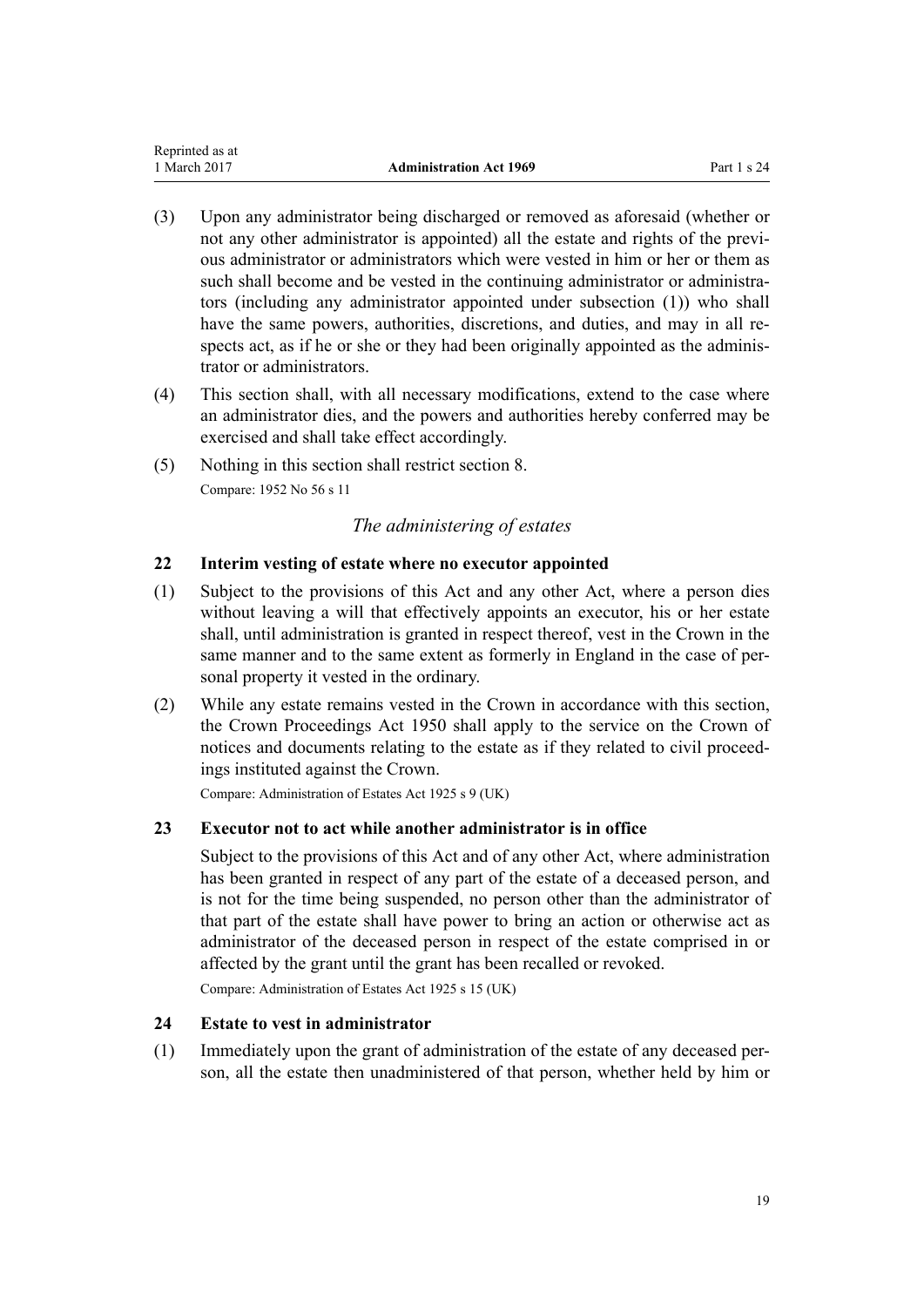<span id="page-19-0"></span>her beneficially or held by him or her in trust, shall vest in the administrator to whom the administration is granted for all the estate therein of that person:

provided that nothing in this section shall affect the earlier vesting in an executor by operation of law.

- (2) The title of every administrator to any part of the estate of a deceased person, whether he or she has died before or after the commencement of this Act, shall relate back to and be deemed to have arisen immediately upon the death of the deceased person, as if there had been no interval of time between the death and the grant of administration.
- (3) If there are concurrently more administrators than 1 of any part of the estate that part shall vest in them as joint tenants.

Compare: 1952 No 56 s 12

# **25 How estate to be held by administrator**

Subject to the provisions of this Act, the administrator shall hold—

- (a) the estate of any person who dies or has died either before or after the commencement of this Act leaving a will according to the trusts and dispositions of the will, so far as the will affects that estate:
- (b) the estate of any person who dies after the commencement of this Act intestate as to that estate according to the provisions of [Part 3](#page-47-0):
- (c) the estate of any person who has died before the commencement of this Act intestate as to that estate according to the provisions of the enactments and law which would have applied thereto if this Act had not been passed.

Compare: 1952 No 56 s 13

# **26 Estate to be assets for payment of debts, etc**

The whole of the estate of every deceased person shall be assets in the hands of his or her administrator for the payment of all duties and fees payable under any Act imposing or charging duties or fees on the estates of deceased persons, and for the payment in the ordinary course of administration of his or her debts and of debts properly incurred by his or her administrator; and for those purposes the administrator may, in as full and effectual a manner in law as the testator or intestate could have done in his or her lifetime, sell, lease (with or without an optional or compulsory purchasing clause), or mortgage (with or without a power of sale), the estate, or any part thereof.

Compare: 1952 No 56 s 14

#### **27 Power of sale on intestacy**

(1) On the death of a person intestate as to any real or personal estate, his or her administrator shall have power to sell that real estate and to call in, sell, and convert into money such part of that personal estate as may not consist of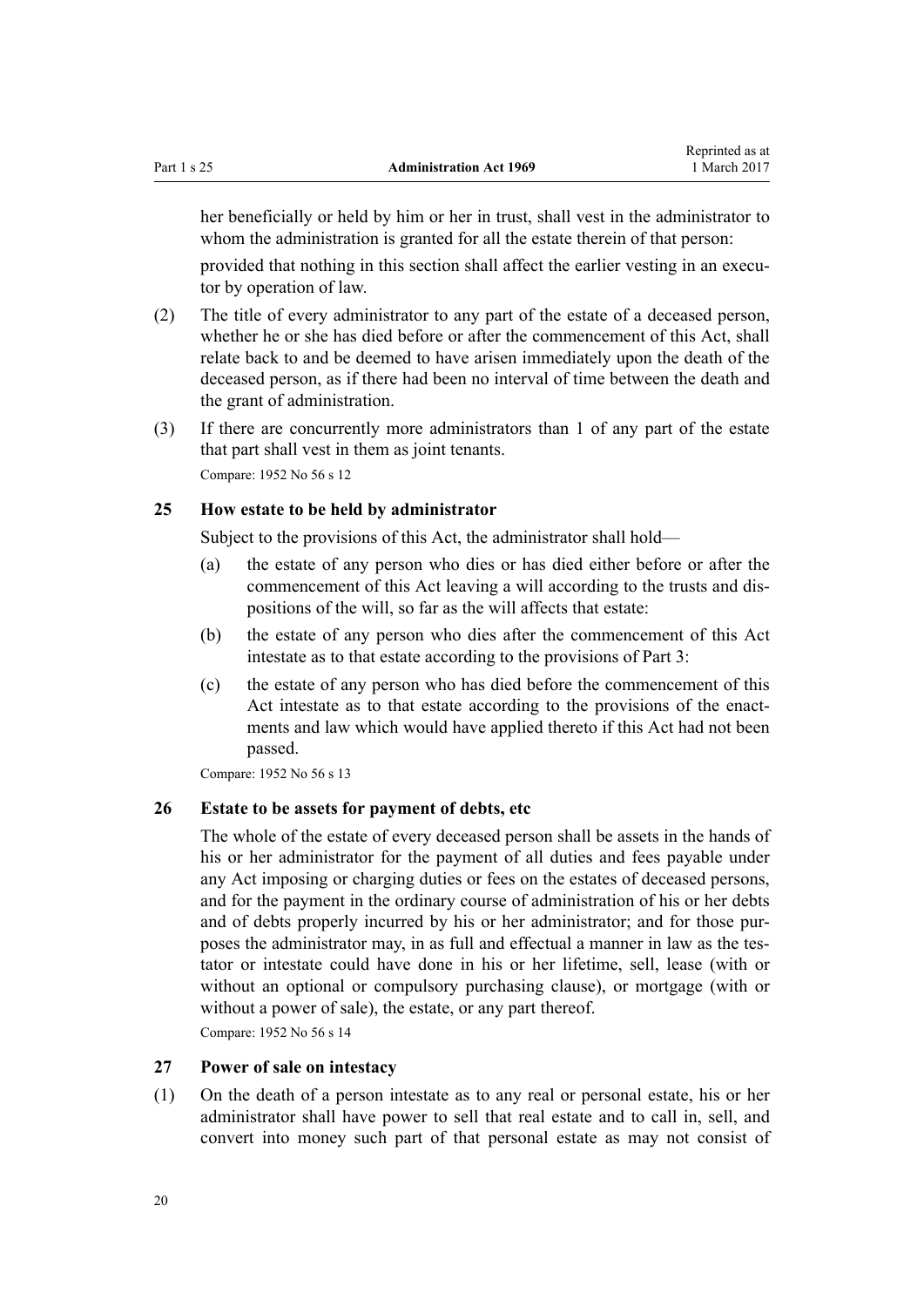money, with power to postpone the sale, calling in, and conversion for such a period as the administrator, without being liable to account, may think proper, and so that, unless required for purposes of administration owing to want of other assets, personal chattels be not sold under this section except for special reason.

- (2) This section shall have effect notwithstanding that the administrator has ceased to hold the real or personal estate as administrator and holds it as trustee.
- (3) Where the deceased leaves a will this section shall have effect subject to the provisions contained in the will.

Compare: 1952 No 56 s 23

# **28 Method of sale or lease**

<span id="page-20-0"></span>Reprinted as at

The provisions of [sections 14 to 18](http://prd-lgnz-nlb.prd.pco.net.nz/pdflink.aspx?id=DLM305099) of the Trustee Act 1956 shall, so far as they are applicable and with any necessary modifications, apply to any sale or lease under [sections 26](#page-19-0) and [27](#page-19-0) as if the sale or lease were under the said [sections 14](http://prd-lgnz-nlb.prd.pco.net.nz/pdflink.aspx?id=DLM305099) [to 18](http://prd-lgnz-nlb.prd.pco.net.nz/pdflink.aspx?id=DLM305099) of the Trustee Act 1956:

provided that nothing in this section shall restrict the term of any lease which may be granted under [section 26:](#page-19-0)

provided also that land of any value may be sold or leased under [section 26](#page-19-0), or may be sold under [section 27](#page-19-0) without the consent of the court.

Compare: 1952 No 56 ss 14, 15

# **29 Administrator to represent real estate**

In all actions concerning the real estate of a deceased person, his or her administrator shall represent his or her real estate and the persons interested therein in the same manner and to the same extent as, in actions concerning personal estate, the administrator represents that estate and the persons interested therein. Compare: 1952 No 56 s 18

# **30 Rights and duties of administrator as to real estate**

The administrator of any deceased person shall have the same rights and be subject to the same duties and liabilities with respect to the real estate of that person as he or she has and is subject to with respect to the personal estate of that person, and shall perform the duties imposed on the administrator by any Act imposing or charging duties or fees or liabilities on the estates of deceased persons.

Compare: 1952 No 56 s 20

# **31 Payment of claims where estate insufficient**

Where the estate within the meaning of [Part 6](http://prd-lgnz-nlb.prd.pco.net.nz/pdflink.aspx?id=DLM387732) of the Insolvency Act 2006 of any deceased person is insufficient to pay his or her debts, funeral, and testamentary expenses in full, it shall be lawful for the administrator to apply that estate in accordance with the priorities that would be applicable if it were being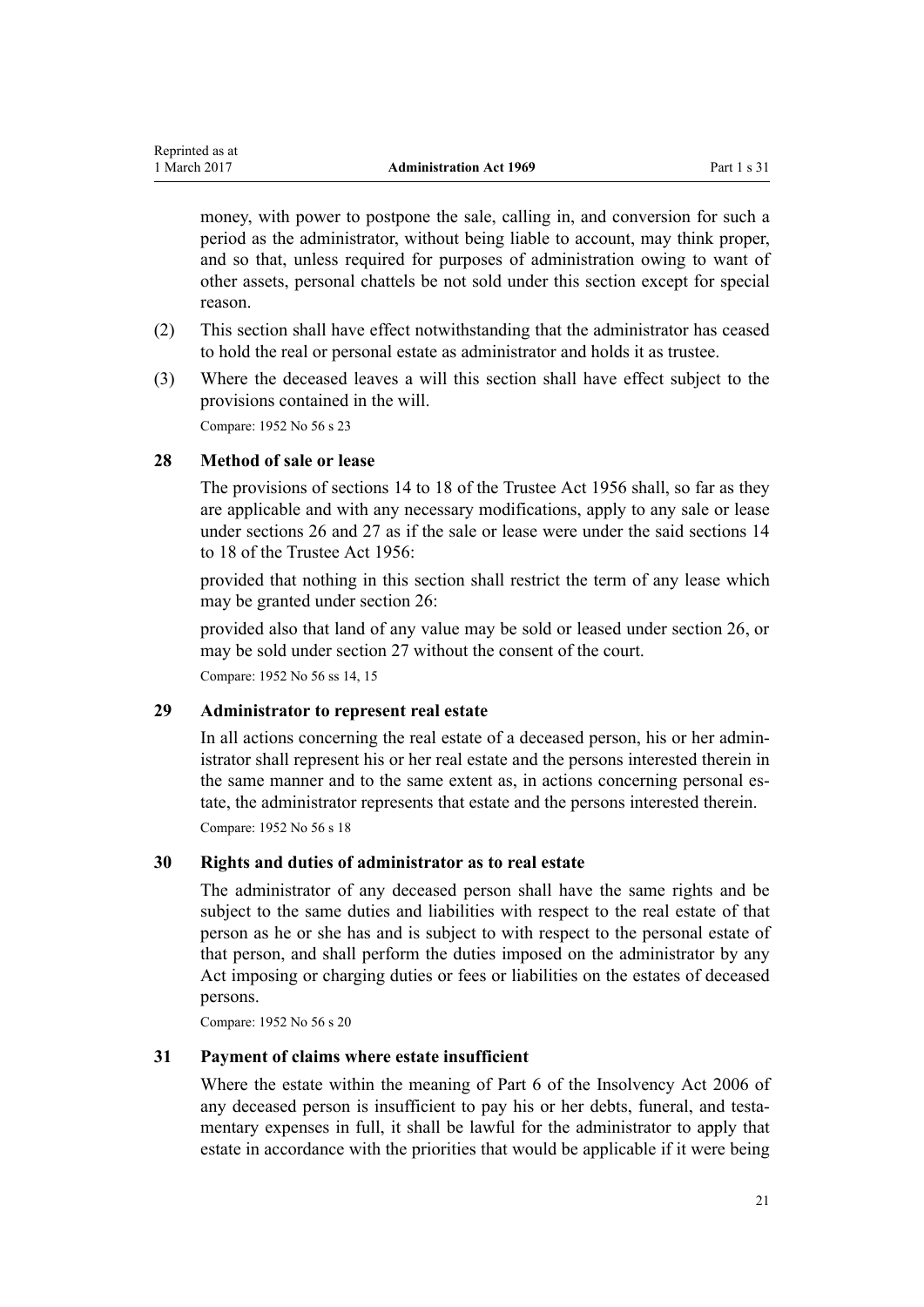<span id="page-21-0"></span>administered under that Part, without the administrator being under any obligation to have recourse to that Part or to administer that estate thereunder, and any surplus shall be held for the person or persons lawfully entitled thereto.

Compare: 1957 No 36 s 104

Section 31: amended, on 3 December 2007, by [section 445](http://prd-lgnz-nlb.prd.pco.net.nz/pdflink.aspx?id=DLM387857) of the Insolvency Act 2006 (2006 No 55).

# **32 Administration suits**

- (1) In any case where the assets of any deceased person are being administered by the court (whether the person has died before or after the commencement of this Act) if his or her estate proves to be insufficient for the payment in full of his or her debts and liabilities, the same rules shall apply and be observed as would be applicable if the estate were being administered under [Part 6](http://prd-lgnz-nlb.prd.pco.net.nz/pdflink.aspx?id=DLM387732) of the Insolvency Act 2006, and all persons who in any such case would be entitled to prove for and receive dividends out of the estate of the deceased person may come in under the decree or order for the administration of the estate and make such claims against it as they may respectively be entitled to by virtue of that Part and this Act.
- (2) In any action or other proceeding for the administration by the court of the estate of any deceased person, no court shall have jurisdiction to order or allow payment of costs out of the estate to the party responsible for the commencement or continuance of the action or proceeding, unless the court first certifies that there were reasonable grounds for the action being commenced or continued, and then only to the extent to which the continuance was necessary.

Compare: 1952 No 56 ss 46, 47

Section 32(1): amended, on 3 December 2007, by [section 445](http://prd-lgnz-nlb.prd.pco.net.nz/pdflink.aspx?id=DLM387857) of the Insolvency Act 2006 (2006) No 55).

#### **33 Debts under deeds and simple contracts to stand in equal degree**

Subject to the provisions of this Act and of any other Act, in the administration of the estate of every person who has died, whether before or after the commencement of this Act, no debt or liability of the person shall be entitled to any priority or preference by reason merely that it arises under a bond, deed, or instrument under seal; but all the creditors of that person shall be treated as standing in equal degree and be paid accordingly out of the assets of the deceased person, whether those assets are legal or equitable:

provided that nothing in this section shall prejudice or affect any lien, charge, mortgage, or other security which any creditor may hold or be entitled to for payment of his or her debt or liability.

Compare: 1952 No 56 s 21

# **34 Charges on property of deceased to be paid primarily out of the property charged**

(1) Where a person dies possessed of, or entitled to, or under a general power of appointment by his or her will disposes of, an interest in property, or where an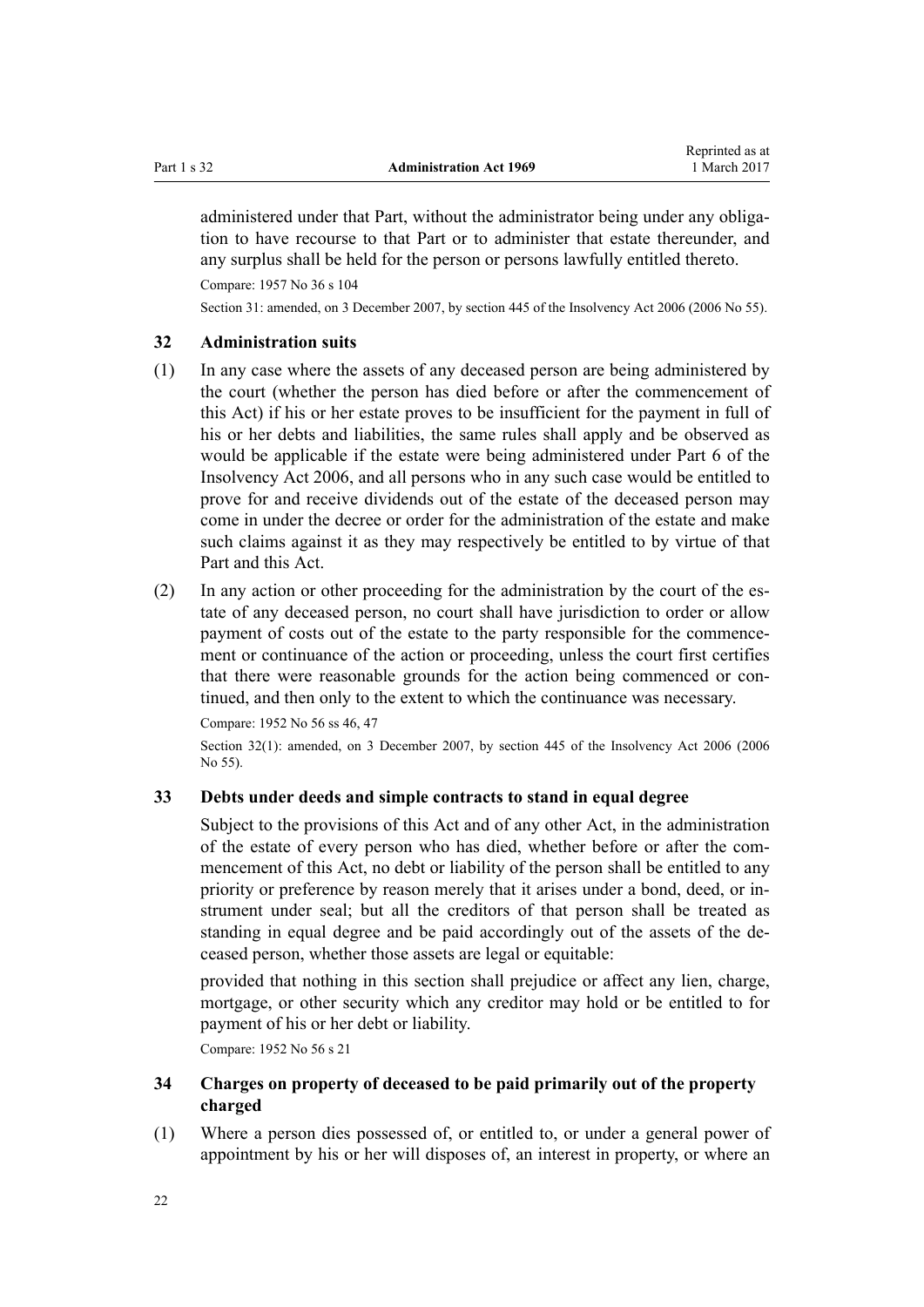<span id="page-22-0"></span>Reprinted as at

interest in property passes by survivorship on the death of a person, and at the time of his or her death the interest is charged with the payment of money, whether by way of mortgage, charge, or otherwise, and the deceased has not by will, deed, or other document signified a contrary or other intention, the interest so charged shall, as between the different persons claiming through the deceased, be primarily liable for payment of all amounts charged thereon; and every part of the said interest, according to its value, shall bear a proportionate part of the amounts charged on the whole thereof.

- (1A) However, subsection (1) does not apply to an interest in any personal chattels if a person dies possessed of or entitled to the interest and it passes under the will or on the intestacy of the person to the person's husband, wife, or civil union partner, or to a surviving de facto partner of the person.
- (2) Such a contrary or other intention shall not be deemed to be signified—
	- (a) by a general direction for payment of debts or of all the debts of the testator out of his or her personal estate, or his or her residuary real and personal estate, or his or her residuary real estate, or his or her residuary personal estate; or
	- (b) by a charge of debts upon any such estate—

unless that intention is further signified by words expressly or by necessary implication referring to all or some part of the charge on the interest in property.

(3) Nothing in this section shall affect the right of a person entitled to the payment with which the interest in property is charged to obtain payment or satisfaction thereof out of the other assets of the estate or otherwise.

Compare: [1952 No 51](http://prd-lgnz-nlb.prd.pco.net.nz/pdflink.aspx?id=DLM267064) [s 149;](http://prd-lgnz-nlb.prd.pco.net.nz/pdflink.aspx?id=DLM268948) Administration of Estates Act 1925 s 35 (UK)

Section 34(1) proviso: repealed, on 1 February 2002 (applying only in respect of the estates of persons who die on or after that date), by [section 5\(1\)](http://prd-lgnz-nlb.prd.pco.net.nz/pdflink.aspx?id=DLM88126) of the Administration Amendment Act 2001 (2001 No 6).

Section 34(1A): inserted, on 1 February 2002 (applying only in respect of the estates of persons who die on or after that date), by [section 5\(2\)](http://prd-lgnz-nlb.prd.pco.net.nz/pdflink.aspx?id=DLM88126) of the Administration Amendment Act 2001 (2001 No 6).

Section 34(1A): amended, on 26 April 2005 (applying only in respect of the estates of persons who die on or after that date), by [section 5](http://prd-lgnz-nlb.prd.pco.net.nz/pdflink.aspx?id=DLM334750) of the Administration Amendment Act 2005 (2005 No 4).

# **35 Articles held under hire purchase agreement**

- (1) Where any person, immediately before his or her death, had an interest as purchaser under a hire purchase agreement of any goods, if the person has by his or her will made a bequest in terms that would have included the goods if he or she had owned them immediately before his or her death, the bequest shall take effect, unless the context otherwise requires, as if he or she then owned the goods.
- (2) Where any person, immediately before his or her death, had an interest as purchaser under a hire purchase agreement of any goods, the provisions of [section](#page-21-0) [34](#page-21-0) shall apply as if he or she then owned the goods and as if any amount payable by the purchaser under the agreement (including, in any case where the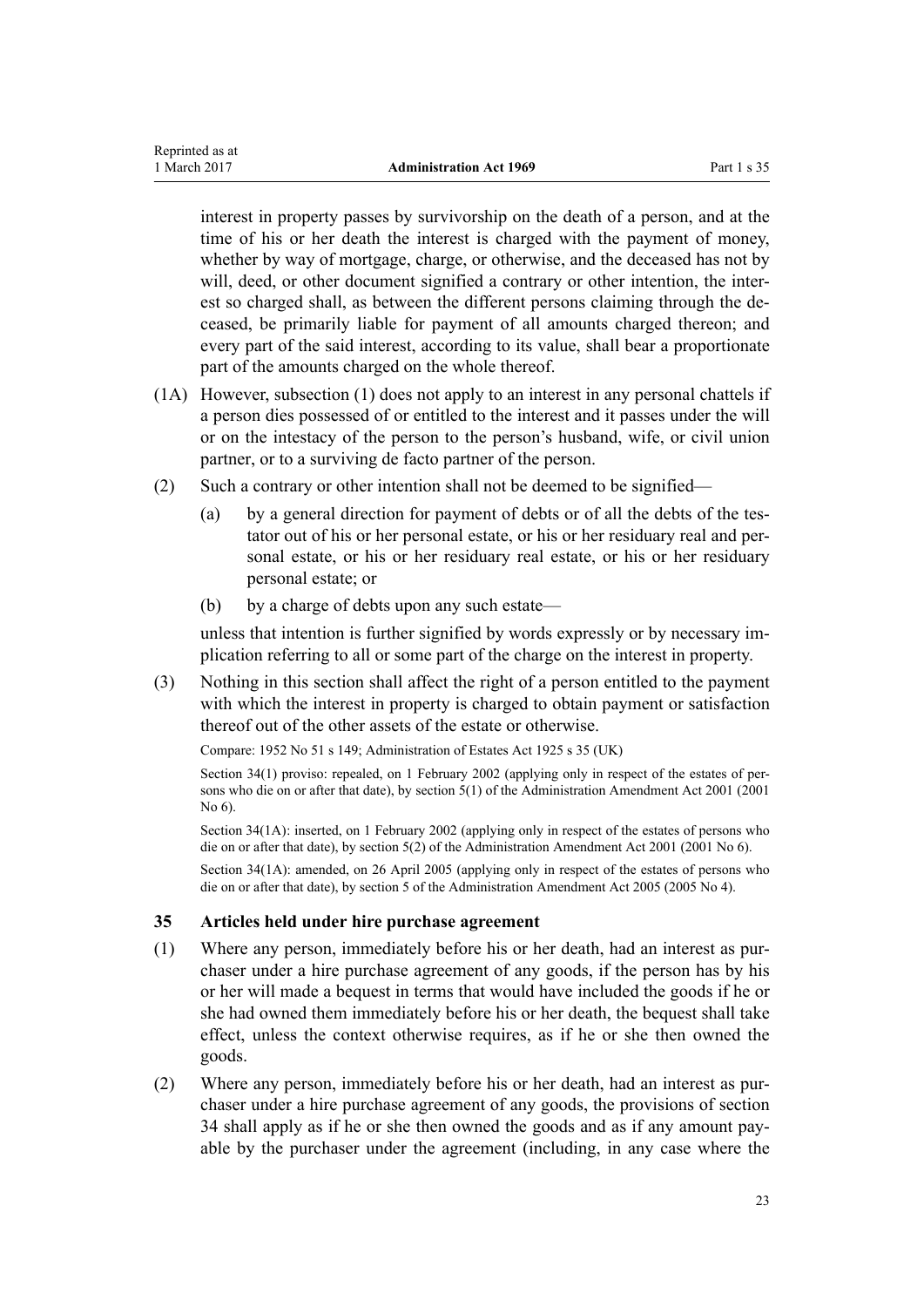<span id="page-23-0"></span>agreement confers on the purchaser an option to purchase the goods, any amount payable in the event of the exercise of that option) and not already paid were a charge on the goods.

Reprinted as at

(3) The provisions of this section are without prejudice to the rights of the vendor of the goods under or by virtue of the hire purchase agreement.

Section 35: replaced, on 1 January 1980, by [section 5](http://prd-lgnz-nlb.prd.pco.net.nz/pdflink.aspx?id=DLM32818) of the Administration Amendment Act 1979 (1979 No 38).

Section 35(1): amended, on 1 April 2005, by [section 139](http://prd-lgnz-nlb.prd.pco.net.nz/pdflink.aspx?id=DLM213532) of the Credit Contracts and Consumer Finance Act 2003 (2003 No 52).

Section 35(2): amended, on 1 April 2005, by [section 139](http://prd-lgnz-nlb.prd.pco.net.nz/pdflink.aspx?id=DLM213532) of the Credit Contracts and Consumer Finance Act 2003 (2003 No 52).

# **36 Application of sections 34 and 35**

- (1) [Sections 34](#page-21-0) and [35](#page-22-0) shall not apply to any will made before 1 January 1971.
- (2) For the purposes of this section every will which is re-executed or confirmed or revived by any codicil shall be deemed to have been made at the time when it was first made, and not at the time when it was re-executed or confirmed or revived.
- (3) [Section 149](http://prd-lgnz-nlb.prd.pco.net.nz/pdflink.aspx?id=DLM268948) of the Property Law Act 1952 continues to apply to a will made before 1 January 1971 as if that section had not been repealed by the Property Law Act 2007.

Section 36(3): replaced, on 1 January 2008, by [section 364\(1\)](http://prd-lgnz-nlb.prd.pco.net.nz/pdflink.aspx?id=DLM969644) of the Property Law Act 2007 (2007) No 91).

# **36A Direction for payment of duty on dutiable estate**

# *[Repealed]*

Section 36A: repealed, on 24 May 1999, by [section 15\(1\)](http://prd-lgnz-nlb.prd.pco.net.nz/pdflink.aspx?id=DLM30504) of the Estate Duty Repeal Act 1999 (1999 No 64).

# **37 Liability of specific devise or bequest where estate primarily liable is insufficient**

If any testator's estate primarily liable for the payment of his or her debts is insufficient for that purpose, each of his or her specifically devised or bequeathed estates (if more than 1) shall be liable to make good the deficiency, in the proportion that the value of each of those estates bears to the aggregate value of the specifically devised or bequeathed estates of the testator.

Compare: 1952 No 56 s 22

# **38 Proving executors may exercise powers**

Where probate is granted to 1 or some of 2 or more persons named as executors, whether or not power is reserved to the others or other to prove, all the powers which are conferred by law or by the will on the administrator may be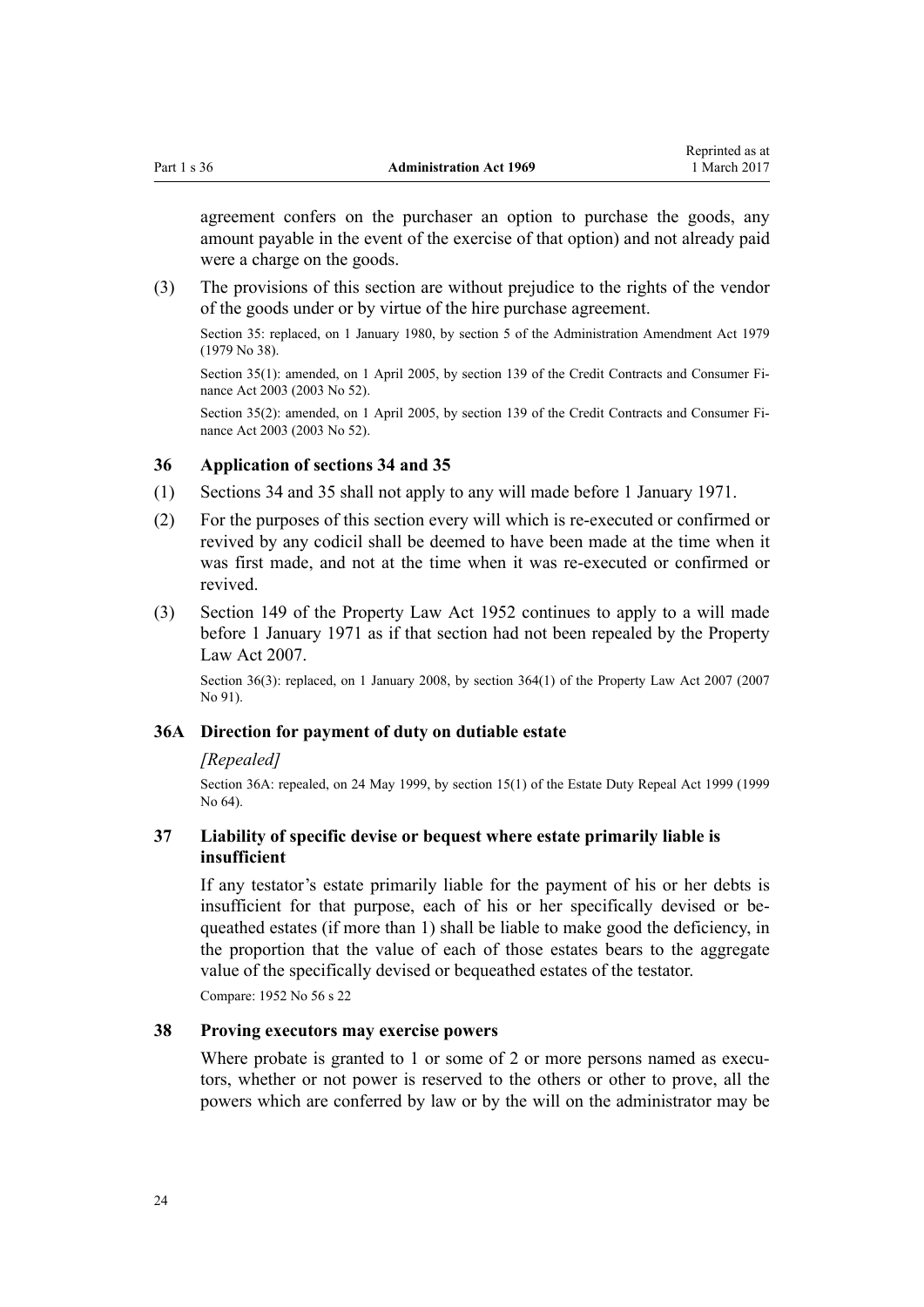<span id="page-24-0"></span>exercised by the proving executor or executors for the time being, and shall be as effectual as if all the persons named as executors had concurred therein. Compare: Administration of Estates Act 1925 s 8 (UK)

# **39 Interest on legacies and annuities**

- (1) In any case where a legacy is charged upon both land and chattels, unless the will otherwise provides, interest shall be payable on the legacy and be a charge on the land and chattels in accordance with the rules of law that would apply if the legacy were charged upon the land only.
- (2) While interest is payable on a legacy or on arrears of an annuity, in accordance with the will or instrument pursuant to which the legacy or annuity is payable or any enactment or rule of law, unless the will or instrument otherwise provides or the court otherwise orders, the interest on the legacy or arrears of the annuity is payable—
	- (a) at the rate of 7.5% per annum; or
	- (b) at any other rate that may from time to time be fixed for the purposes of this section by the Governor-General by Order in Council.
- (2A) However, if an administrator (in accordance with any power conferred on the administrator in that behalf) appropriates property in or towards satisfaction of a legacy (other than an annuity),—
	- (a) the legatee is entitled to the income from the property so appropriated; and
	- (b) interest is not payable out of any other part of the estate on so much of the legacy as has been satisfied by the appropriation.
- (2B) The Ministry of Justice must, at least once every 2 years after the date on which this subsection comes into force, review and report to the Minister of Justice on the rate of interest payable under subsection (2).
- (3) Subsection (1) shall not apply in any case where the will or instrument pursuant to which a legacy is payable was made before the commencement of this Act, whether or not the testator (in the case of a will) dies after the commencement of this Act.

Section 39(2): replaced, on 22 October 2003, by [section 3](http://prd-lgnz-nlb.prd.pco.net.nz/pdflink.aspx?id=DLM215893) of the Administration Amendment Act 2003 (2003 No 58).

Section 39(2)(b): 5.0% per year is the rate for the purposes of section 39(2)(b), on 1 July 2011, by [clause 4](http://prd-lgnz-nlb.prd.pco.net.nz/pdflink.aspx?id=DLM3739007) of the Administration (Prescribed Rate of Interest) Order 2011 (SR 2011/174).

Section 39(2A): inserted, on 22 October 2003, by [section 3](http://prd-lgnz-nlb.prd.pco.net.nz/pdflink.aspx?id=DLM215893) of the Administration Amendment Act 2003 (2003 No 58).

Section 39(2B): inserted, on 22 October 2003, by [section 3](http://prd-lgnz-nlb.prd.pco.net.nz/pdflink.aspx?id=DLM215893) of the Administration Amendment Act 2003 (2003 No 58).

# **40 No right of retainer by administrator**

No person, being a creditor in his or her own right or as a trustee of any estate of which he or she is administrator, shall, by virtue of his or her office as ad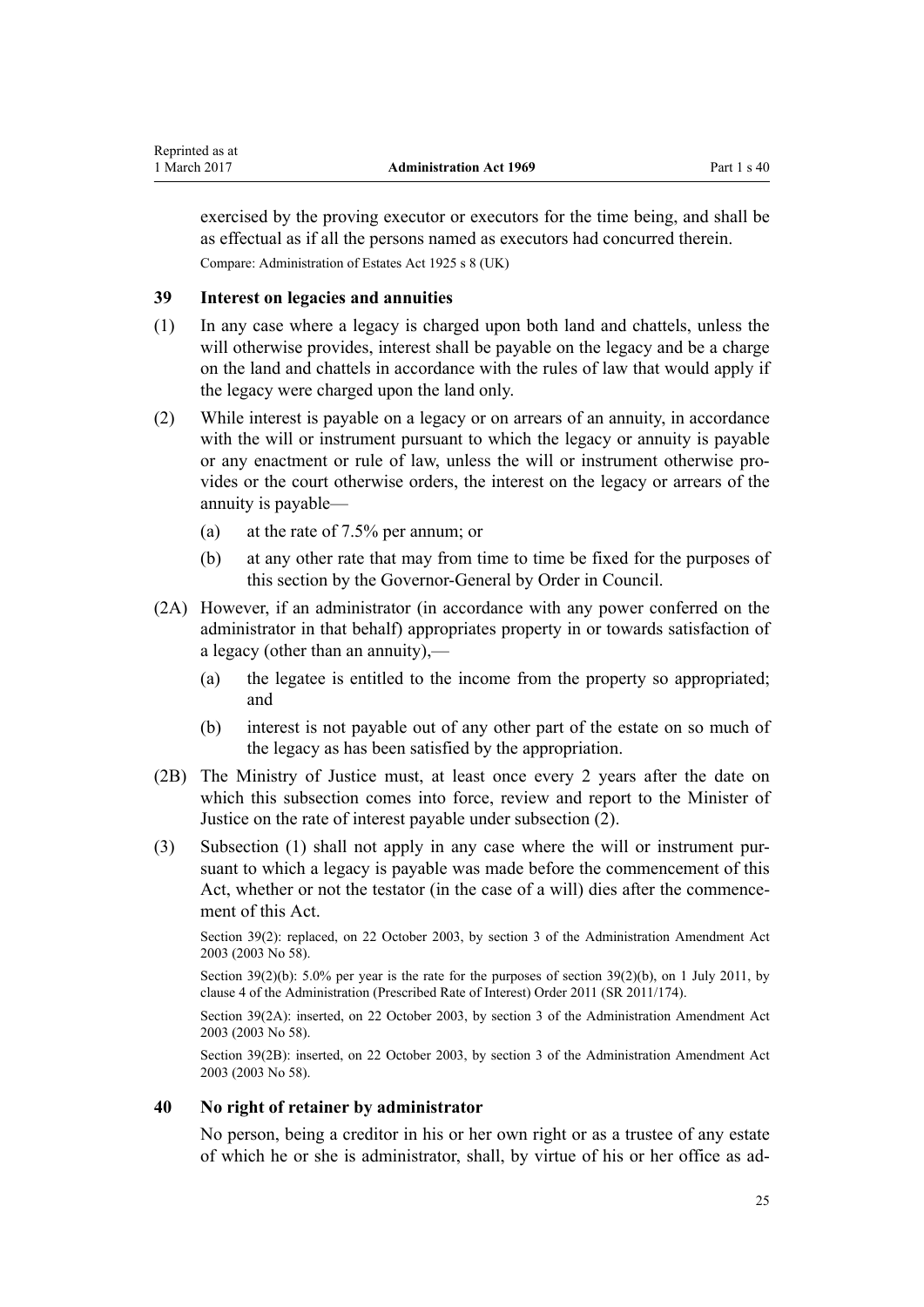<span id="page-25-0"></span>ministrator, have any right of retainer in priority to the other creditors of the estate in respect of any debt due to him or her; but every such creditor or administrator shall rank with other creditors, but without prejudice to any preferential claim or security which as a creditor he or she might have been able to enforce if he or she had not been the administrator.

Compare: 1952 No 56 s 26

#### **41 Rights and liabilities of administrator**

Every person to whom administration of the estate of a deceased person is granted, other than an executor, shall, subject to the limitations contained in the grant, have the same rights and liabilities and be accountable in like manner as if he or she were the executor of the deceased.

Compare: Administration of Estates Act 1925 s 21 (UK)

#### **42 Liability of agent of administrator**

No person appointed an administrator upon an application made by him or her as the attorney or agent for an administrator absent from New Zealand shall be liable to account or pay money, or transfer property, to any one in respect of his or her administratorship excepting only to the administrator whose attorney or agent he or she was, or to any person who, after his or her appointment as administrator upon an application so made, is appointed administrator of the same estate.

Compare: 1952 No 56 s 27

# **43 Administrator's right to distrain**

# *[Repealed]*

Section 43: repealed, on 1 January 2008, by [section 364\(1\)](http://prd-lgnz-nlb.prd.pco.net.nz/pdflink.aspx?id=DLM969644) of the Property Law Act 2007 (2007 No 91).

# **44 Administrator may be required to exhibit inventory**

Every administrator shall, when required by the court so to do, exhibit on oath in the court a true and perfect inventory and account of the estate of the deceased; and the court shall have power as heretofore to require administrators to bring in inventories.

Compare: 1952 No 56 s 28; Administration of Estates Act 1925 s 25 (UK)

# **45 Protection of persons acting on administration**

(1) Every administrator or person who makes any payment or disposition or assumes any liability, or who permits any payment or disposition to be made, or who does any act, or who permits any act to be done, in good faith under an administration shall, notwithstanding any defect or circumstances whatsoever affecting the validity of the administration or its subsequent revocation, have the same indemnity and protection in so doing and in respect of all commission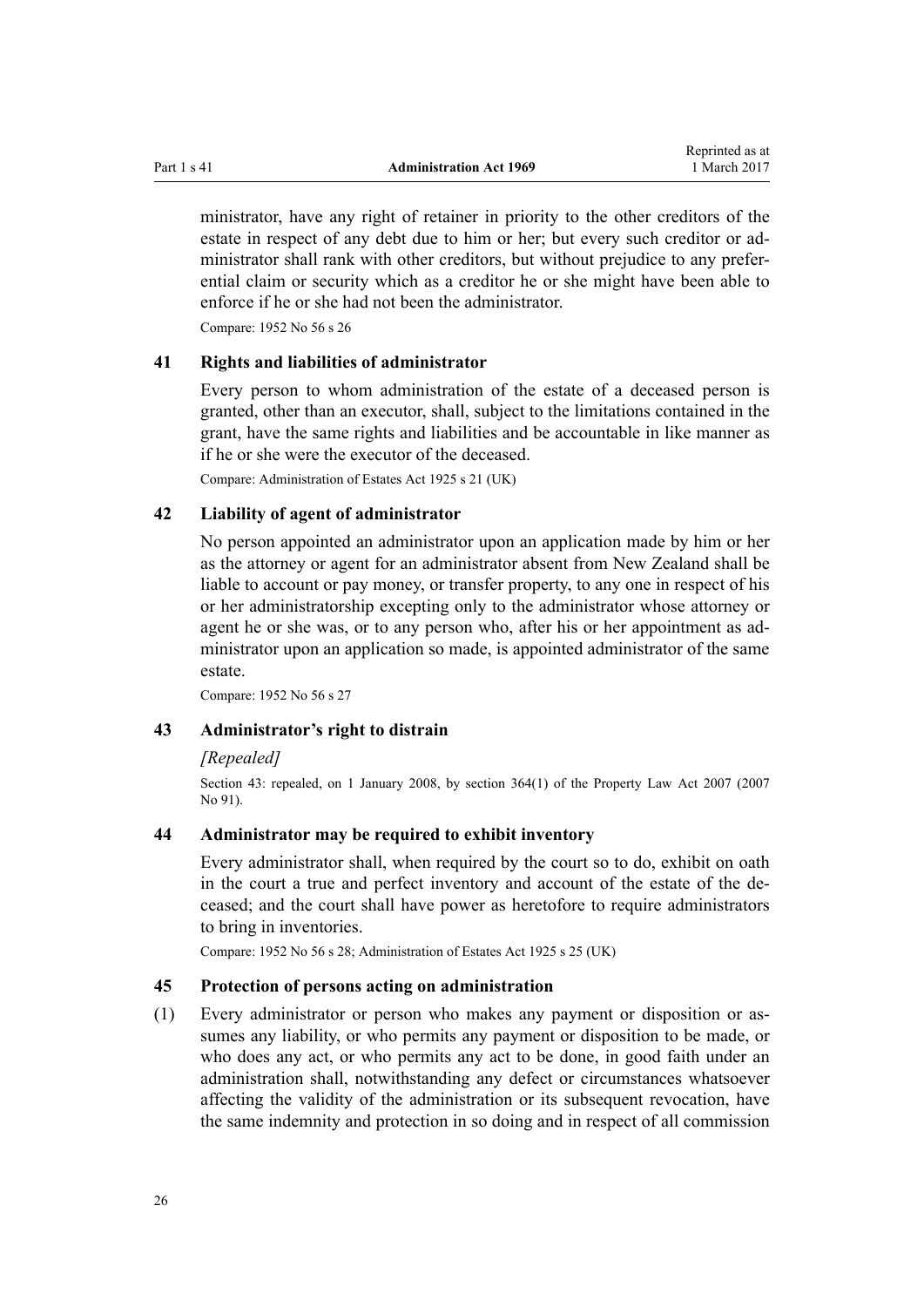<span id="page-26-0"></span>and remuneration earned by him or her in so doing, as he or she would if the administration were valid and not revoked.

- (2) Where an administration is revoked, all payments and dispositions made in good faith to an administrator before the revocation thereof shall be valid discharges to the person making the same; and the administrator who acted under the revoked administration may retain and reimburse himself or herself out of the estate that comes into his or her hands in respect of any acts, payments, dispositions, liabilities, commission, and remuneration in respect of which he or she is indemnified as aforesaid or which the person to whom administration is afterwards granted might have properly made.
- (3) Nothing in subsection (1) shall affect or prejudice the rights of any person entitled to any money or property that has been the subject of a payment or disposition to which that subsection relates against any person (other than the administrator in that capacity) to whom the payment or disposition has been made, but the person so entitled shall have the same remedy against the person (other than the administrator in that capacity) to whom the payment or disposition was made as he or she would have had against the administrator if the payment or disposition had not been made.
- (4) Nothing in this section shall restrict [section 51.](#page-31-0) Compare: 1952 No 56 s 30; Administration of Estates Act 1925 s 27 (UK)

# **46 Interpretation of sections 47 to 50**

In sections 47 to 50—

**application** includes an action and every other form of legal proceedings; and the terms **apply** and **applicant** have corresponding meanings

**distribution** includes a sale, letting, or other disposition or alienation pursuant to an option granted or directed or authorised to be granted by a will or by any instrument creating a trust in any case where the consideration for the sale, letting, or other disposition or alienation is less than the administrator or trustee might reasonably have been expected to require if the option had not been so granted or directed or authorised to be granted; and also includes a forgiveness or release of a debt or other liability or a release of any security therefor which, by a will or any instrument creating a trust, is given or directed or authorised to be given for less than full valuable consideration

# **order** includes a judgment.

Compare: 1952 No 56 s 30A(8); 1960 No 100 s 2

# **47 Protection of administrator against certain claims**

- (1) This section shall apply to applications and orders—
	- (a) under the [Family Protection Act 1955](http://prd-lgnz-nlb.prd.pco.net.nz/pdflink.aspx?id=DLM291745):
	- (b) under the [Law Reform \(Testamentary Promises\) Act 1949](http://prd-lgnz-nlb.prd.pco.net.nz/pdflink.aspx?id=DLM258703):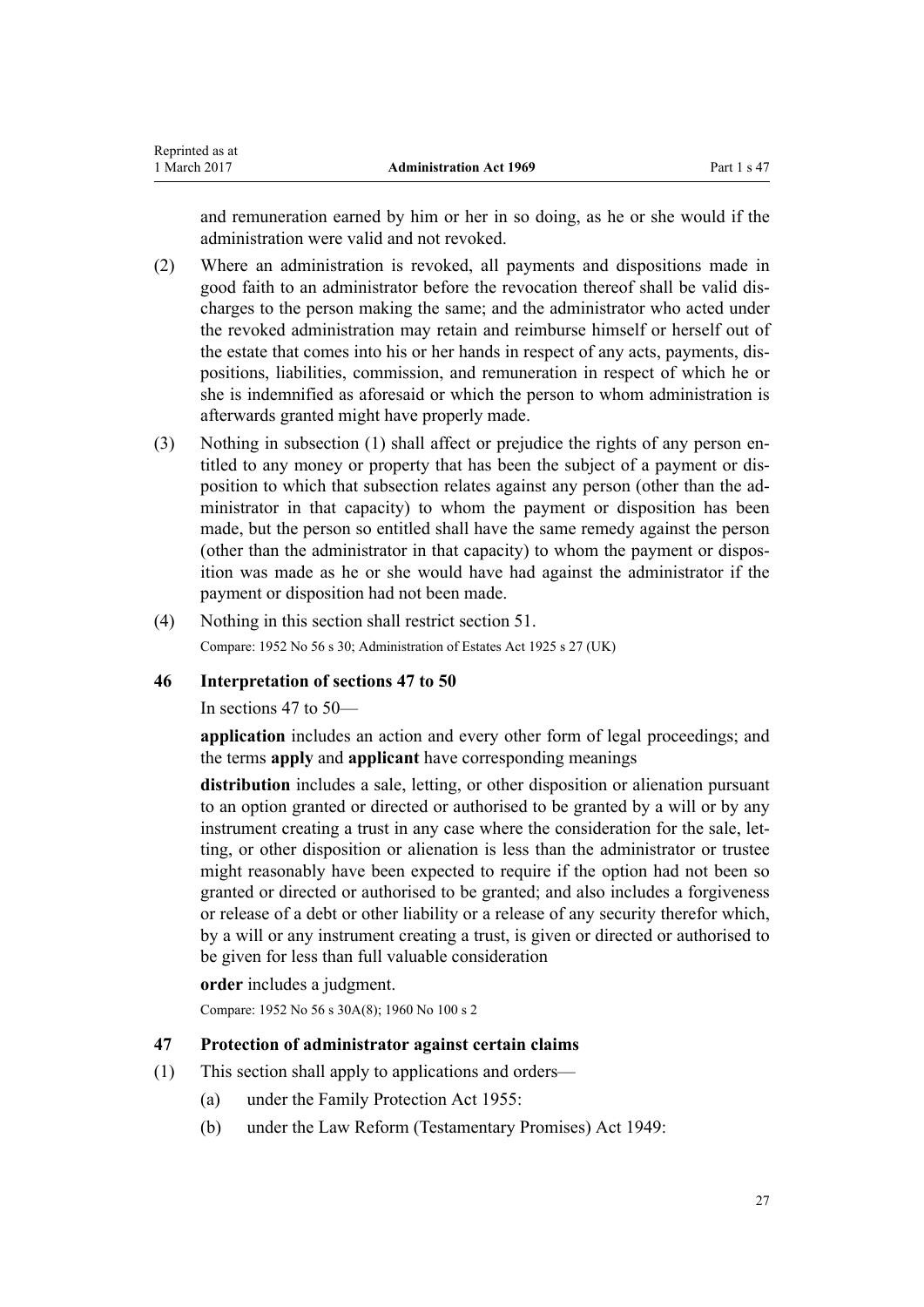- (c) under [section 26\(2\)](http://prd-lgnz-nlb.prd.pco.net.nz/pdflink.aspx?id=DLM40256) or [section 70](http://prd-lgnz-nlb.prd.pco.net.nz/pdflink.aspx?id=DLM40835) or [section 99](http://prd-lgnz-nlb.prd.pco.net.nz/pdflink.aspx?id=DLM41229) or [section 180\(2\)](http://prd-lgnz-nlb.prd.pco.net.nz/pdflink.aspx?id=DLM41891) of the Family Proceedings Act 1980:
- (ca) *[Repealed]*
- (d) under the [Property \(Relationships\) Act 1976](http://prd-lgnz-nlb.prd.pco.net.nz/pdflink.aspx?id=DLM440944):
- (e) under [Part 7](http://prd-lgnz-nlb.prd.pco.net.nz/pdflink.aspx?id=DLM255315) of the Child Support Act 1991:
- (ea) under the Succession (Homicide) Act 2007:
- (f) arising out of contracts to make a will containing certain provisions or not to revoke an existing will or specified provision therein or not to make a will.
- (2) No action shall lie against the administrator or trustee of the estate of any deceased person by reason of his or her having distributed any part of the estate, and no application or order to which this section applies shall disturb the distribution, if it was properly made, in accordance with subsection (2) of section 48, by the administrator or trustee for the purpose of providing for the maintenance, support, or education of any person who was totally or partially dependent on the deceased immediately before the death of the deceased, whether or not the administrator or trustee had notice at the time of the distribution of any application or intention to make any application that would affect the estate, being an application to which this section applies.
- (3) No person who may have made or may be entitled to make an application to which this section applies shall be entitled to bring an action against the administrator or trustee by reason of his or her having distributed any part of the estate if the distribution was properly made, in accordance with subsection (2) of section 48, by the administrator or trustee after the person (being of full legal capacity) has advised the administrator or trustee in writing or acknowledged in any document that the person either—
	- (a) consents to the distribution; or
	- (b) does not intend to make any application that would affect the proposed distribution.
- (4) No action shall lie against the administrator or trustee by reason of his or her having distributed any part of the estate if the distribution was properly made, in accordance with subsection (2) of section 48, by the administrator or trustee after the expiration of 6 months from the date of the grant in New Zealand of administration in the estate of the deceased, and before service on him or her of any application, and without notice in writing of any application or intention to make an application that would affect the estate, being an application to which this section applies.
- (5) Subsection (4) does not apply to protect an administrator who, at the time of making a distribution, had reason to suspect that the death of the deceased was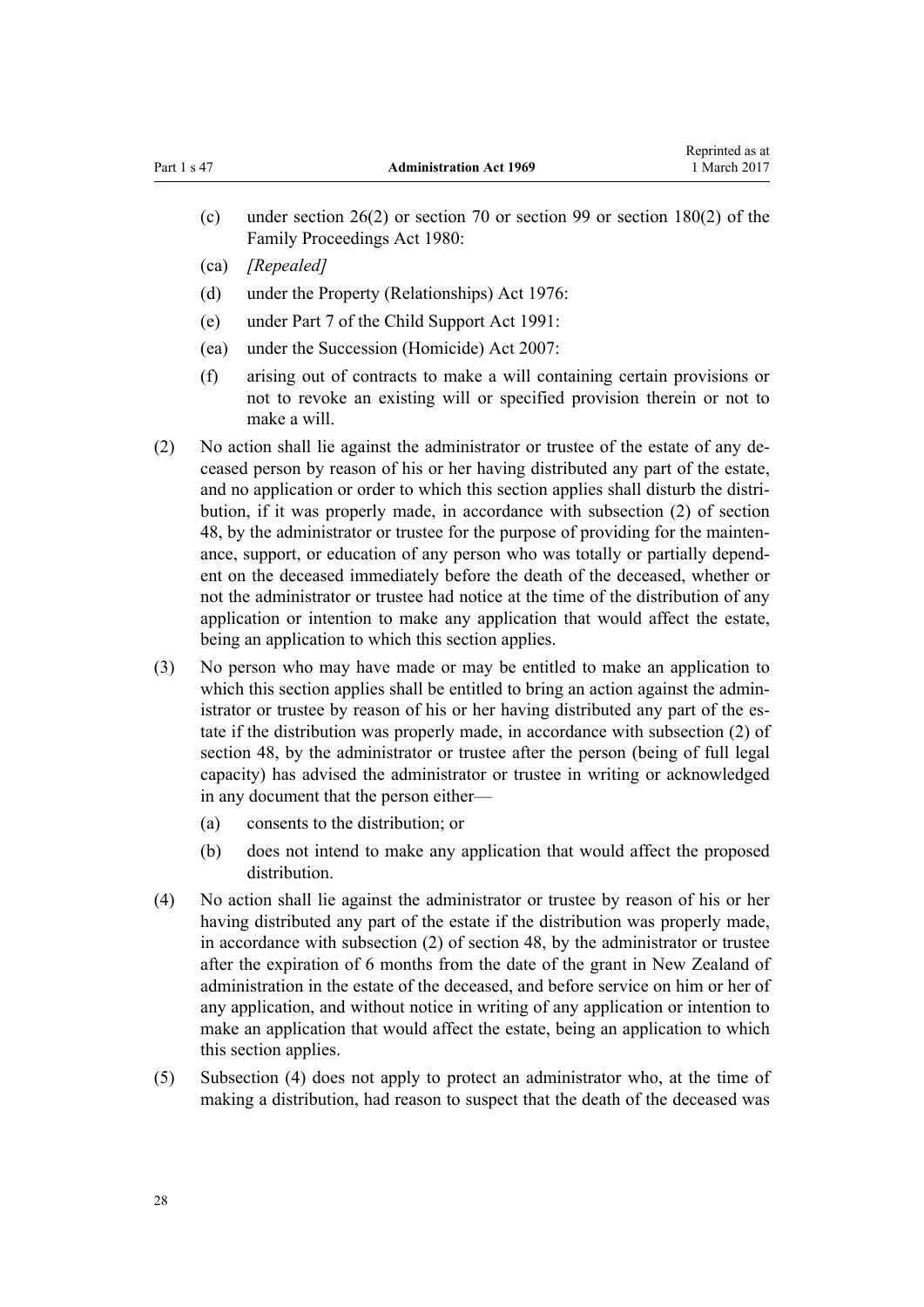<span id="page-28-0"></span>a homicide and the person to whom the distribution was made was a killer of the deceased.

Compare: 1952 No 56 s 30A; 1960 No 100 s 2

Section 47(1): replaced, on 1 July 1992, by [section 242\(1\)](http://prd-lgnz-nlb.prd.pco.net.nz/pdflink.aspx?id=DLM257399) of the Child Support Act 1991 (1991 No 142).

Section  $47(1)(ca)$ : repealed, on 1 February 2002 (applying only in respect of the estates of persons who die on or after that date), by [section 6](http://prd-lgnz-nlb.prd.pco.net.nz/pdflink.aspx?id=DLM88127) of the Administration Amendment Act 2001 (2001 No 6).

Section 47(1)(d): replaced, on 1 February 2002 (applying only in respect of the estates of persons who die on or after that date), by [section 6](http://prd-lgnz-nlb.prd.pco.net.nz/pdflink.aspx?id=DLM88127) of the Administration Amendment Act 2001 (2001 No 6).

Section 47(1)(ea): inserted, on 17 November 2007, by [section 17](http://prd-lgnz-nlb.prd.pco.net.nz/pdflink.aspx?id=DLM970309) of the Succession (Homicide) Act 2007 (2007 No 95).

Section 47(5): inserted, on 17 November 2007, by [section 17](http://prd-lgnz-nlb.prd.pco.net.nz/pdflink.aspx?id=DLM970309) of the Succession (Homicide) Act 2007 (2007 No 95).

#### **48 Notices and distributions**

(1) For the purposes of this section and of [section 47,](#page-26-0) notice in writing to an administrator or trustee of an intention to make any application to which [section](#page-26-0) [47](#page-26-0) applies shall lapse and shall be incapable of being renewed, so as to impose liability on the administrator or trustee in respect of a distribution thereafter, and the administrator or trustee may act as if he or she had not received the notice, unless, before the expiration of 3 months after the date on which he or she first receives notice in writing of the intention to make the application, the administrator or trustee is served with a copy of the application or receives notice in writing that the application has been made to the court:

provided that nothing in this subsection shall prevent the subsequent making of the application within the period allowed by law.

(2) Notwithstanding the provisions of [section 8](http://prd-lgnz-nlb.prd.pco.net.nz/pdflink.aspx?id=DLM292001) of the Family Protection Act 1955, for the purposes of [sections 47](#page-26-0) and [51](#page-31-0), a distribution by an administrator or trustee of any part of the estate shall be deemed to be properly made if it is made in accordance with any trust, power, or authority which is subsisting when the distribution is made and would justify the distribution if each application to which [section 47](#page-26-0) applies in connection with the estate (being an application on which no order had been made before the distribution) were disallowed by the court:

provided that nothing in this subsection shall restrict the provisions in subsection (4) of section 47 requiring that the distribution shall have been made before service on him or her of a copy of any application and without notice in writing of the matters specified in that subsection.

Compare: 1952 No 56 s 30A(6), (7); 1960 No 100 s 2

# **49 Following of assets, etc**

(1) In any case where an administrator or trustee has made a distribution of any assets forming part of the estate of any deceased person or subject to any trust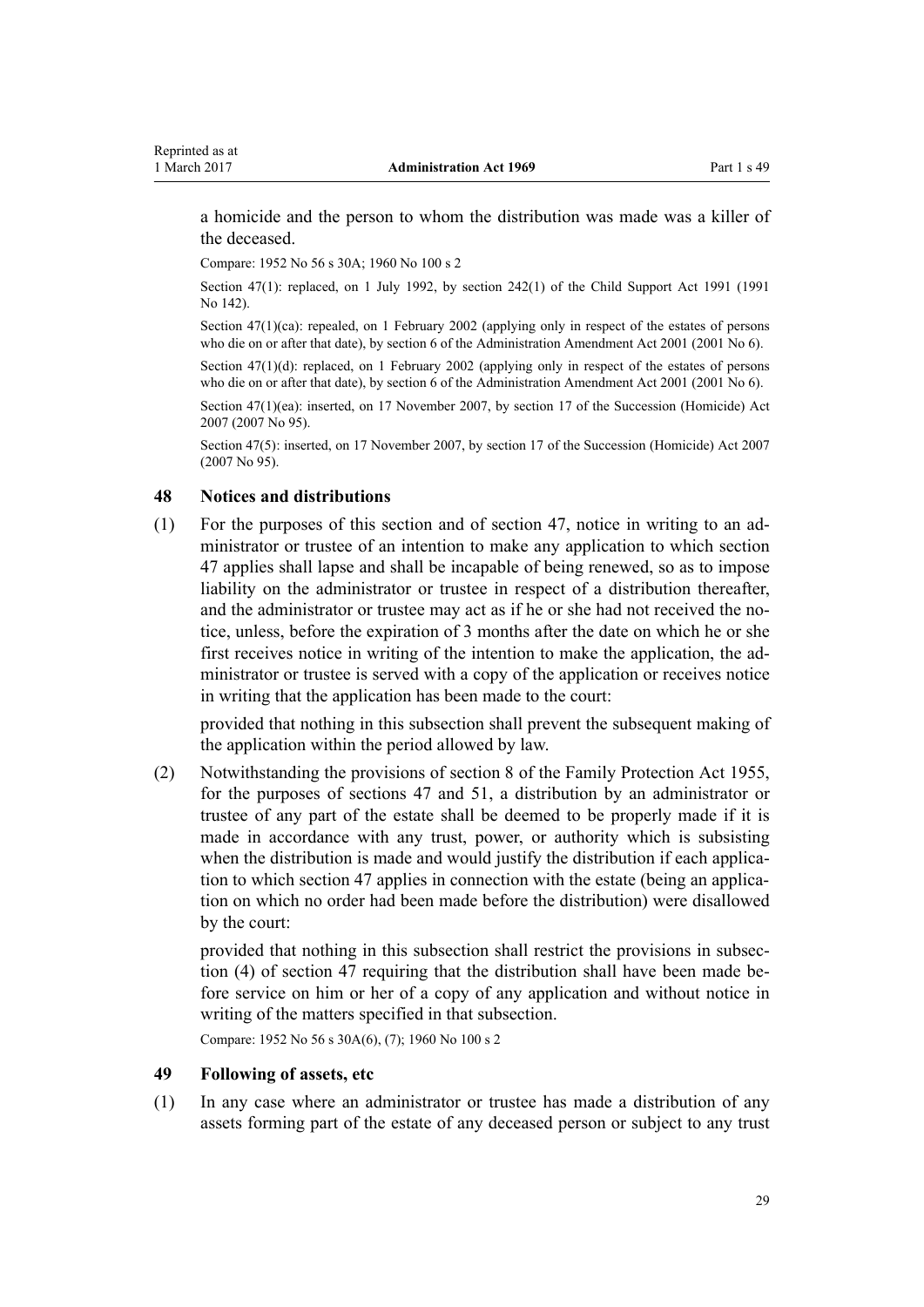and there is nothing in any Act to prevent the distribution from being disturbed, the court may—

- (a) make, subject to such terms and conditions as it thinks fit, in respect of any interest in any such assets that is for the time being retained by the person to whom those assets were distributed or his or her administrator or any person who has received any interest in those assets from either of them otherwise than in good faith and for full valuable consideration, any order to which [section 47](#page-26-0) applies, or an order on any claim to which [section 35](http://prd-lgnz-nlb.prd.pco.net.nz/pdflink.aspx?id=DLM305260) of the Trustee Act 1956 applies, or an order requiring the transfer or payment of any such interest in any such assets to the administrator of the deceased or the trustee or to any person who in accordance with any enactment or rule of law has a right to follow the assets:
- (b) order that any person to whom any assets were so distributed or his or her administrator shall pay to any applicant for an order to which [section](#page-26-0) [47](#page-26-0) applies or for an order on any claim to which [section 35](http://prd-lgnz-nlb.prd.pco.net.nz/pdflink.aspx?id=DLM305260) of the Trustee Act 1956 applies, or to the administrator of the deceased or the trustee or to any person who in accordance with any enactment or rule of law has a right to follow the assets a sum not exceeding the net value of the assets at the date of distribution, or in a case where full valuable consideration has not been given a sum not exceeding the amount by which that net value exceeds the value of the consideration at that date, together (if the court thinks equitable) with interest thereon from that date until the date of the order at such rate as the court may specify:
- (c) order that any person who has received any interest in any such assets from the person to whom they were distributed or his or her administrator, otherwise than in good faith and for full valuable consideration, shall pay to any applicant for an order to which [section 47](#page-26-0) applies, or for an order on any claim to which [section 35](http://prd-lgnz-nlb.prd.pco.net.nz/pdflink.aspx?id=DLM305260) of the Trustee Act 1956 applies, or to the administrator of the deceased or the trustee, or to any person who in accordance with any enactment or rule of law has a right to follow the assets, a sum not exceeding the net value of that interest at the date of the distribution, or in a case where full valuable consideration has not been given a sum not exceeding the amount by which that net value exceeds the value of the consideration at that date, together (if the court thinks equitable) with interest thereon from that date until the date of the order at such rate as the court may specify:
- (d) in making any such order fix such terms and conditions as the court thinks fit, and for the purpose of giving effect to any such order, make such further order as it thinks fit.
- (2) The remedies given to any person by subsection (1) are in addition to all other rights and remedies (if any) available to that person, and nothing in that subsection shall restrict any such other rights and remedies.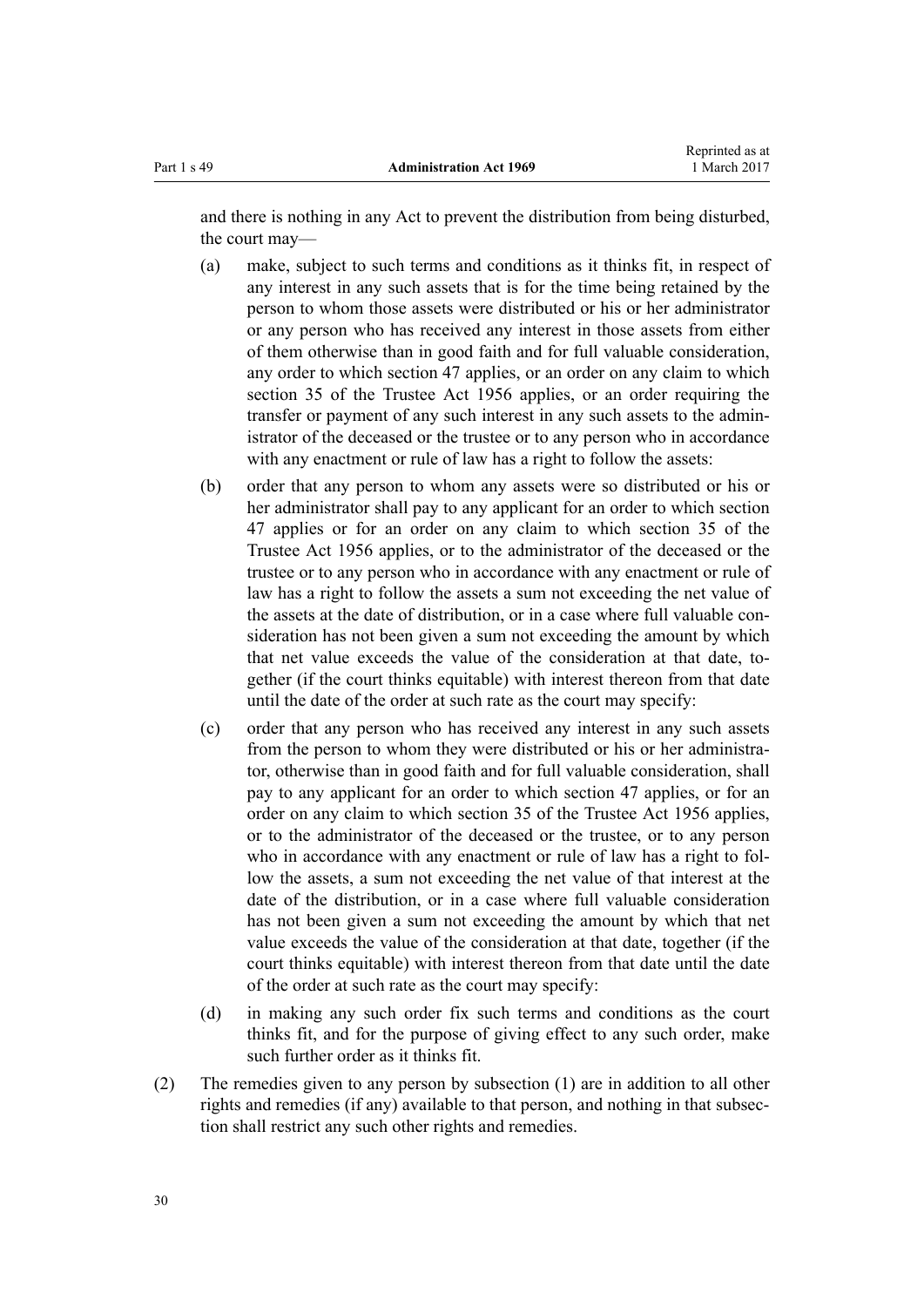- <span id="page-30-0"></span>(3) Subject to the provisions of subsection (4), no application for an order under subsection (1) shall be heard by the court,—
	- (a) in the case of an application for an order under the [Family Protection](http://prd-lgnz-nlb.prd.pco.net.nz/pdflink.aspx?id=DLM291745) [Act 1955](http://prd-lgnz-nlb.prd.pco.net.nz/pdflink.aspx?id=DLM291745) or the [Law Reform \(Testamentary Promises\) Act 1949,](http://prd-lgnz-nlb.prd.pco.net.nz/pdflink.aspx?id=DLM258703) unless the application for an order under the said subsection (1) is made within 12 months from the date of the grant in New Zealand of administration in the estate:

provided that, in the case of an application for an order under the Family Protection Act 1955 made by an administrator on behalf of a person who is not of full age or mental capacity, an application for an order under the said subsection (1) may be made within 2 years from the date of the grant in New Zealand of administration in the estate:

- (b) in the case of an application to which subparagraph (i) of paragraph (b) of section 50 applies, unless the application is made within 1 year after the satisfaction by the administrator or trustee of any claim in respect of any right or remedy against him or her:
- (c) in any other case, unless the application for an order under the said subsection (1) is made within the time within which the applicant could have enforced his or her claim in respect of the estate without special leave of the court if the assets had not been distributed:

provided that, with the special leave of the court, the application may be heard by the court on an application made within the time within which the applicant could have enforced his or her claim in respect of the estate with special leave of the court if the assets had not been distributed.

(4) Notwithstanding anything to the contrary in subsection (3), in any case where an administrator or trustee has made a distribution of any assets forming part of the estate of any deceased person or subject to any trust, and any person who is entitled to apply for an order under subsection (1) has, within the time specified in the said subsection (3), made an application to the court for any order to which [section 47](#page-26-0) applies or an order on any claim to which [section 35](http://prd-lgnz-nlb.prd.pco.net.nz/pdflink.aspx?id=DLM305260) of the Trustee Act 1956 applies, and that person was not aware of the distribution at the time when he or she made that application, that person, or any other person on whose behalf that application is deemed to be made, may apply to the court under the said subsection (1), and the application may be heard by the court after the expiration of the period prescribed by the said subsection (3) if it is made within 6 months after the date on which that person first became aware of the distribution.

Compare: 1952 No 56 s 30B(1)–(4); 1960 No 100 s 2

# **50 Freedom to exercise remedies**

Notwithstanding any rule of law to the contrary, in any case where an administrator or trustee has made a distribution of any assets forming part of the estate of any deceased person or subject to any trust—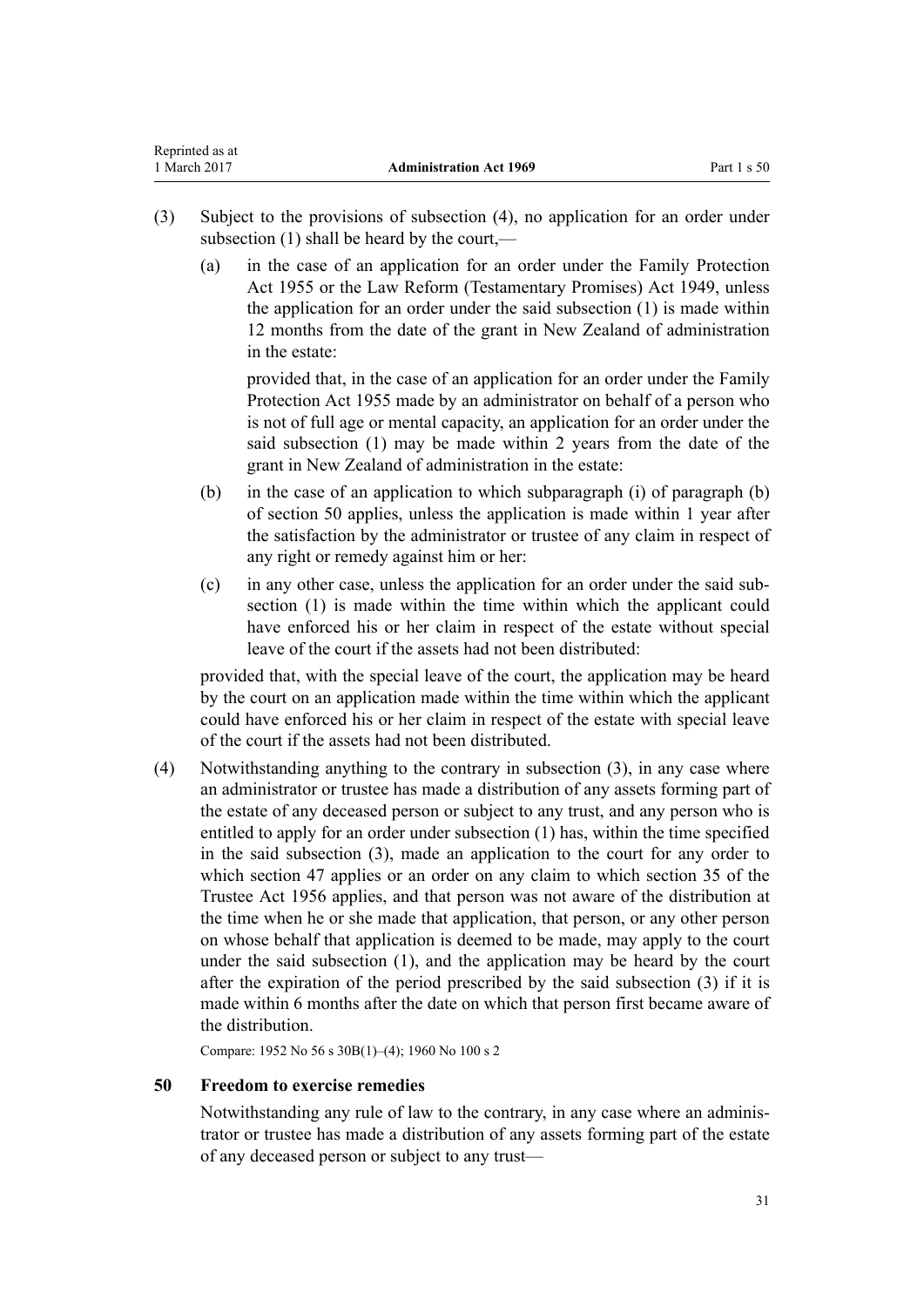- <span id="page-31-0"></span>(a) any person may exercise the remedies (if any) given to him or her by subsection (1) of [section 49](#page-28-0) and all other rights and remedies available to him or her (including all rights which he or she may have to follow assets and any money or property into which they have been converted) without first exercising the rights and remedies (if any) available to him or her against the administrator or the trustee in consequence of the making of the distribution:
- (b) if any person exercises any right or remedy available against the administrator or the trustee in consequence of the distribution of any such assets, the administrator or trustee may—
	- (i) apply to the court for any order which may be made under subsection (1) of [section 49:](#page-28-0)
	- (ii) in any proceedings against him or her in respect of the exercise of any such right or remedy, by leave of the court and in accordance with the rules of court relating to such notices, issue a third party notice against any person against whom he or she may apply for an order under subparagraph (i).

Compare: 1952 No 56 s 30B(1)–(5); 1960 No 100 s 2

# **51 Restriction on following assets**

In any case where an administrator or trustee has made a distribution of any assets forming part of the estate of any deceased person or subject to any trust, relief (whether under subsection (1) of [section 49](#page-28-0) or in equity or otherwise) against any person other than the administrator or trustee or in respect of any interest of any such person in any assets so distributed and in any money or property into which they have been converted, may be denied wholly or in part, if—

- (a) the person from whom relief is sought received the assets or interest in good faith and has altered his or her position in the reasonably held belief that the distribution was properly made and would not be set aside; and
- (b) in the opinion of the court it is inequitable to grant relief or to grant relief in full, as the case may be.

Compare: 1952 No 56 s 30B(6); 1960 No 100 s 2

# **52 Liability of person fraudulently obtaining or retaining estate of deceased**

If any person other than the administrator, to the defrauding of creditors or without full valuable consideration, obtains or receives or holds any part of the estate of a deceased person or effects the release of any debt or liability due to the estate of the deceased, he or she shall be charged as executor in his or her own wrong to the extent of the estate received or coming into his or her hands, or the debt or liability released, after deducting—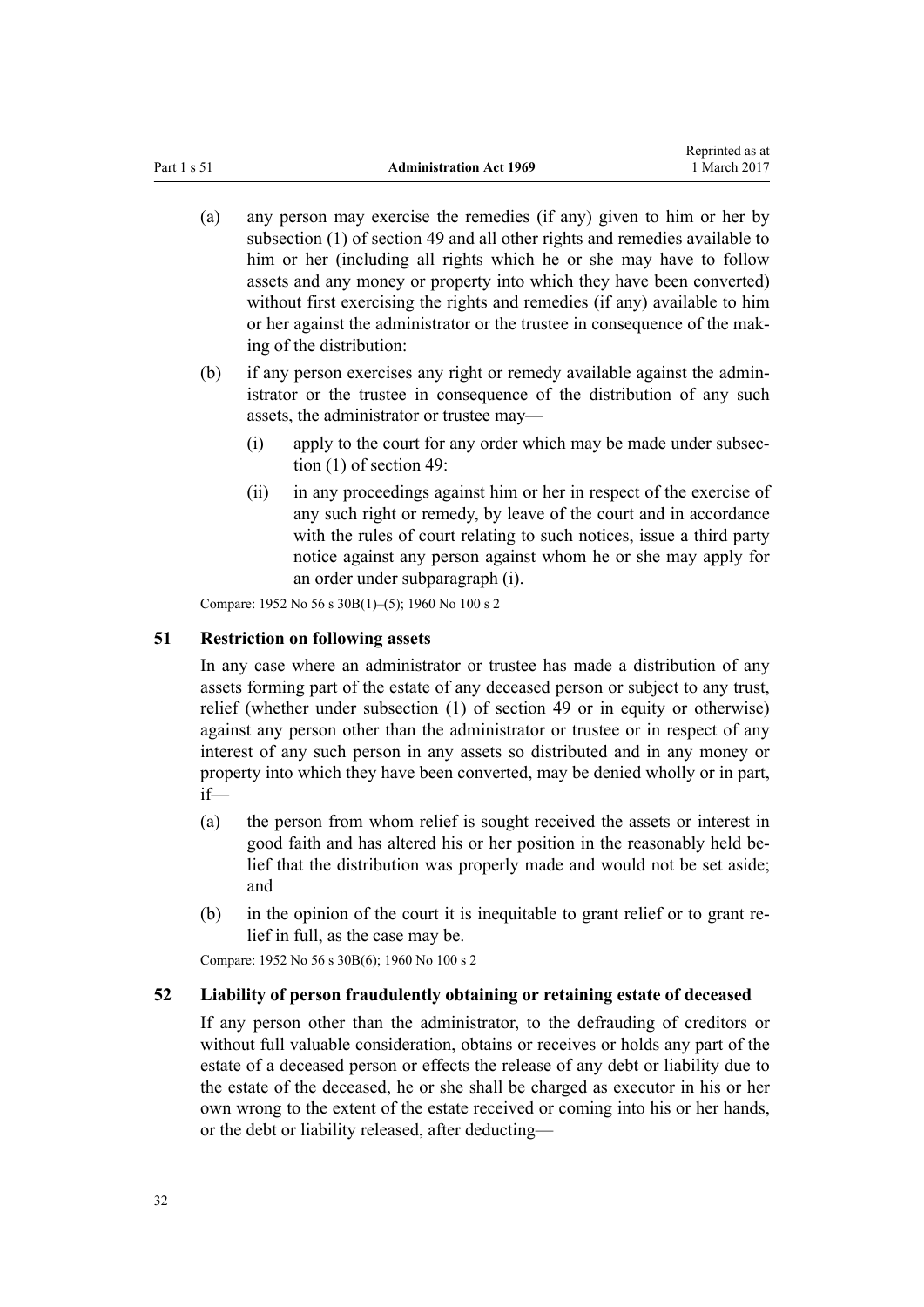- <span id="page-32-0"></span>(a) any debt for valuable consideration and without fraud due to him or her from the deceased person at the time of his or her death which might properly be retained by an administrator; and
- (b) any payment made by him or her which might properly be made by an administrator.

Compare: Administration of Estates Act 1925 s 28 (UK)

# *Powers and procedure of court*

# **53 Direction to executor to prove or renounce, etc**

The court shall have power to direct any person named as executor in a will to prove or renounce probate of the will, and (subject to this Act and any other enactment and the rules) to do such other things as it thinks fit concerning the granting and revocation of administration, and the hearing and determination of proceedings relating to testamentary matters and matters relating to the estates of deceased persons.

Compare: Supreme Court of Judicature (Consolidation) Act 1925 s 159 (UK)

# **54 Production of instruments purporting to be testamentary**

The court may, whether any suit or other proceeding is or is not pending with respect to any administration, order any person to produce any paper or writing, being or purporting to be testamentary, which may be shown to be in the possession or under the control of that person; and if it is not shown that any such paper or writing is in the possession or under the control of any person, but it appears that there are reasonable grounds for believing that he or she has knowledge of any such paper or writing, the court may direct that person to attend for the purpose of being examined in open court, or upon interrogatories, respecting the same; and that person shall be bound to answer any such questions or interrogatories, and, if so ordered, to produce and bring in any such paper or writing, and shall be subject to the like process of contempt in case of default in not attending or in not answering any such questions or interrogatories, or not bringing in any such paper or writing, as he or she would have been subject to in case he or she had been a party to a suit in the court and had made any such default; and the costs of any such suit or proceeding shall be in the discretion of the court.

Compare: Court of Probate Act 1857 s 26 (UK)

# **55 Continuance of legal proceedings after revocation of temporary administration**

If, while any legal proceeding is pending in any court by or against an administrator to whom a temporary administration has been granted, that administration is revoked, the court may order that the proceeding be continued by or against the new administrator in like manner as if the same had been originally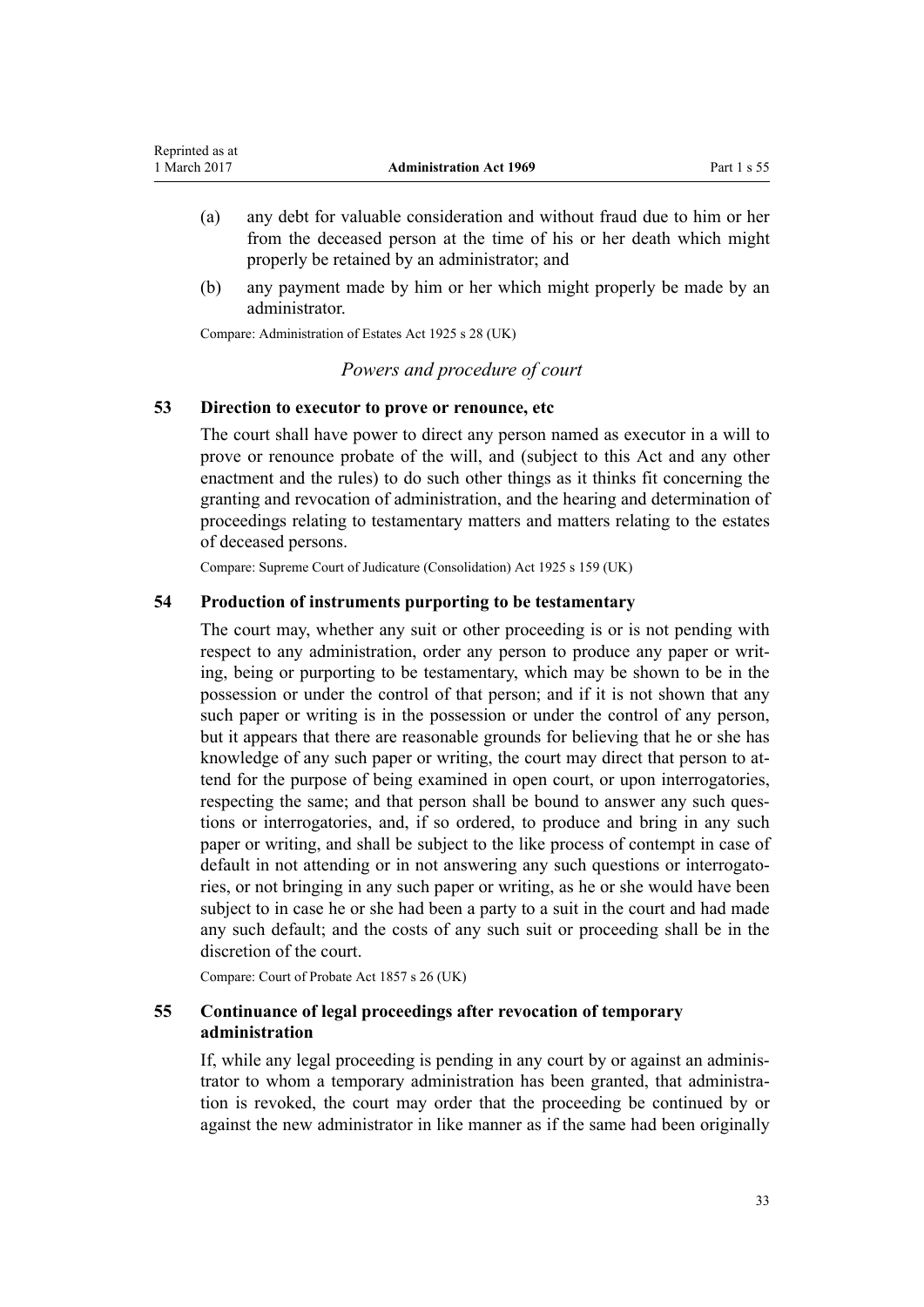<span id="page-33-0"></span>commenced by or against him or her, but subject to such conditions and variations, if any, as that court directs.

Compare: Administration of Estates Act 1925 s 17 (UK)

# **56 Question of fact may be tried by a jury**

- (1) If any question of fact arises in any proceeding under this Act, the court may, if it thinks fit, cause the same to be tried by a jury before the court itself, or before any Judge of the court, and may settle an issue for that purpose.
- (2) In every such case the subsequent proceedings in respect of that issue shall be the same as if it had been settled in an ordinary action. Compare: 1952 No 56 s 34

**57 Practice of court in its administration jurisdiction**

The practice of the court in regard to administration shall, except where otherwise provided by this Act or by the rules, be regulated, so far as the circumstances of the case will admit, by the practice of the court heretofore in force. Compare: 1952 No 56 s 35

# **58 Form of order to Public Trust or Māori Trustee**

Whenever the court grants an order to Public Trust (either alone or together with any other person or persons) or to the Māori Trustee to administer the estate of any deceased person, the order shall be in the form in [Schedule 2](#page-60-0) or in such other form or forms as may be prescribed by the Governor-General by Order in Council.

Compare: 1952 No 56 s 36; 1957 No 38 s 4

Section 58 heading: amended, on 1 March 2002, by [section 170\(1\)](http://prd-lgnz-nlb.prd.pco.net.nz/pdflink.aspx?id=DLM124529) of the Public Trust Act 2001 (2001 No 100).

Section 58: amended, on 1 March 2002, by [section 170\(1\)](http://prd-lgnz-nlb.prd.pco.net.nz/pdflink.aspx?id=DLM124529) of the Public Trust Act 2001 (2001 No 100).

# **59 Power to make rules**

The power to make rules of court under [section 148](http://prd-lgnz-nlb.prd.pco.net.nz/pdflink.aspx?id=DLM5759504) of the Senior Courts Act 2016 shall include power to make rules—

- (a) prescribing the forms of administration:
- (b) prescribing the practice in obtaining a grant of administration, and the procedure and practice of the court and the duties of the Registrar:
- (c) regulating the procedure and practice of the court with respect to noncontentious or common form probate business:
- (d) regulating the procedure and practice of the court with respect to contentious probate business:
- (e) regulating the practice and procedure of the court in relation to the resealing of probates or letters of administration under [Part 2](#page-44-0), and in particular for the purpose of imposing upon persons applying thereunder for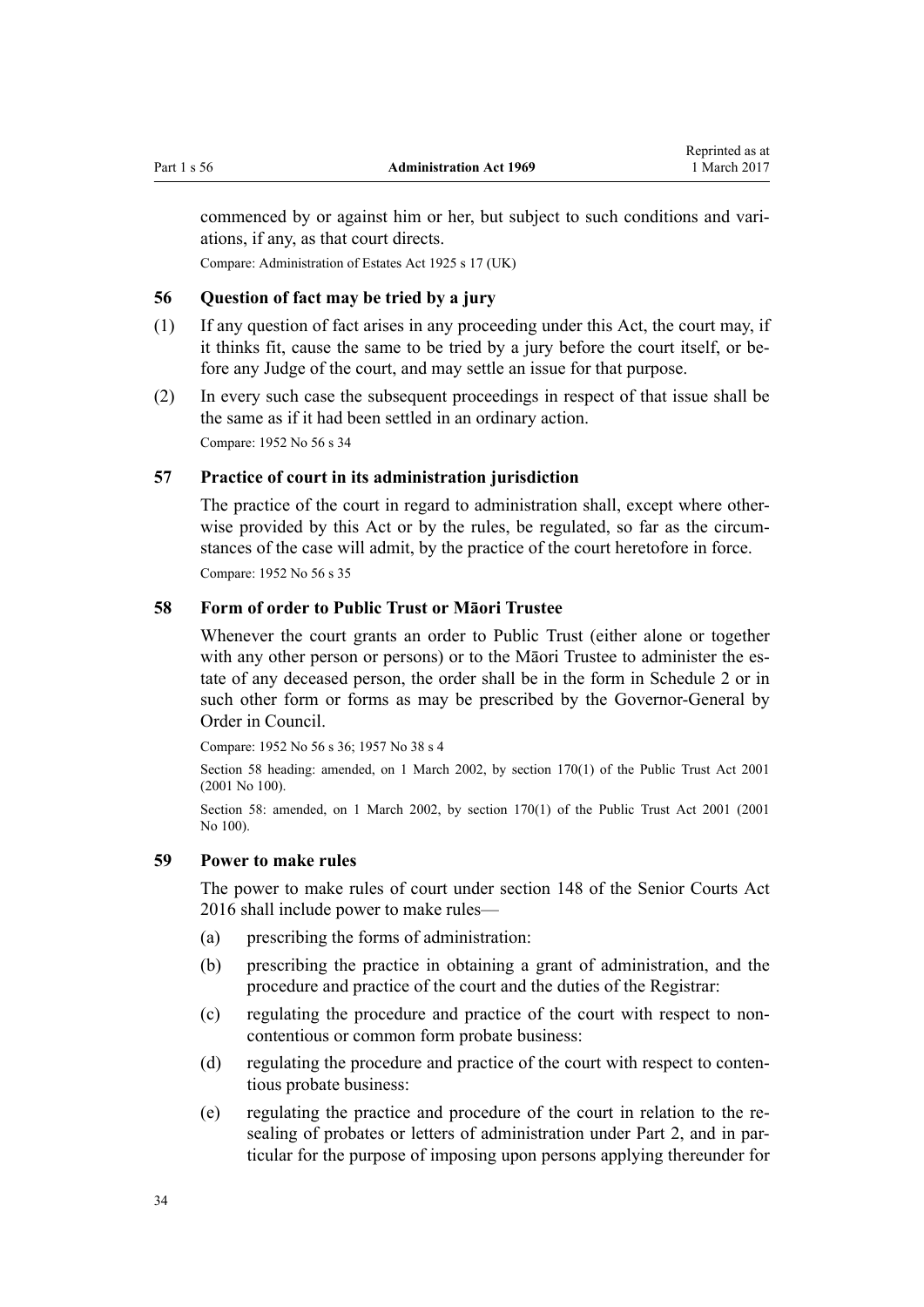<span id="page-34-0"></span>the resealing of probates or letters of administration, or relieving any such persons from, any requirements that may be imposed upon persons applying to the High Court of New Zealand for original grants of probate or letters of administration:

- (f) prescribing orders of priority among applicants for administration which shall apply unless the court in special circumstances otherwise directs:
- (g) generally for carrying the provisions of this Act into effect.

Compare: 1952 No 56 ss 37, 53

Section 59: amended, on 1 March 2017, by [section 183\(b\)](http://prd-lgnz-nlb.prd.pco.net.nz/pdflink.aspx?id=DLM5759564) of the Senior Courts Act 2016 (2016 No 48).

Section 59(1)(e): amended, on 1 April 1980, pursuant to [section 12](http://prd-lgnz-nlb.prd.pco.net.nz/pdflink.aspx?id=DLM35049) of the Judicature Amendment Act 1979 (1979 No 124).

# *Caveats*

# **60 Caveat may be lodged**

- (1) Any person may lodge with the Registrar a caveat against any application for administration at any time previous to the granting of administration, and every such caveat shall set forth the name of the person lodging it, and an address within New Zealand at which notices may be served on him or her.
- (2) Every such caveat shall, unless application for administration is sooner made, lapse upon the expiration of 1 year from the date of the lodging of the caveat.
- (3) Any such caveat may be withdrawn by the caveator at any time by notice in writing lodged with the Registrar. A copy of every such notice shall be served on any person who has applied for administration or to whom an order nisi, under the provisions of section 61, has been granted.
- (3A) Where any such caveat has lapsed or has been withdrawn, the court may, on the application of the administrator of the estate and after giving the caveator a reasonable opportunity to be heard, make an order for the payment of costs by the caveator.
- (4) Nothing in this section shall prevent any person who has lodged a caveat from lodging a subsequent caveat, whether or not any caveat previously lodged has lapsed or been withdrawn.

Compare: 1952 No 56 s 38; 1965 No 43 s 2

Section 60(1): amended, on 1 April 1973, by [section 18\(3\)](http://prd-lgnz-nlb.prd.pco.net.nz/pdflink.aspx?id=DLM408384) of the Judicature Amendment Act 1972 (1972 No 130).

Section 60(3A): inserted, on 1 January 1980, by [section 6](http://prd-lgnz-nlb.prd.pco.net.nz/pdflink.aspx?id=DLM32819) of the Administration Amendment Act 1979 (1979 No 38).

# **61 Where a caveat lodged, court may grant order nisi**

In every case where a caveat has been lodged and has neither lapsed nor been withdrawn, the following provisions shall apply: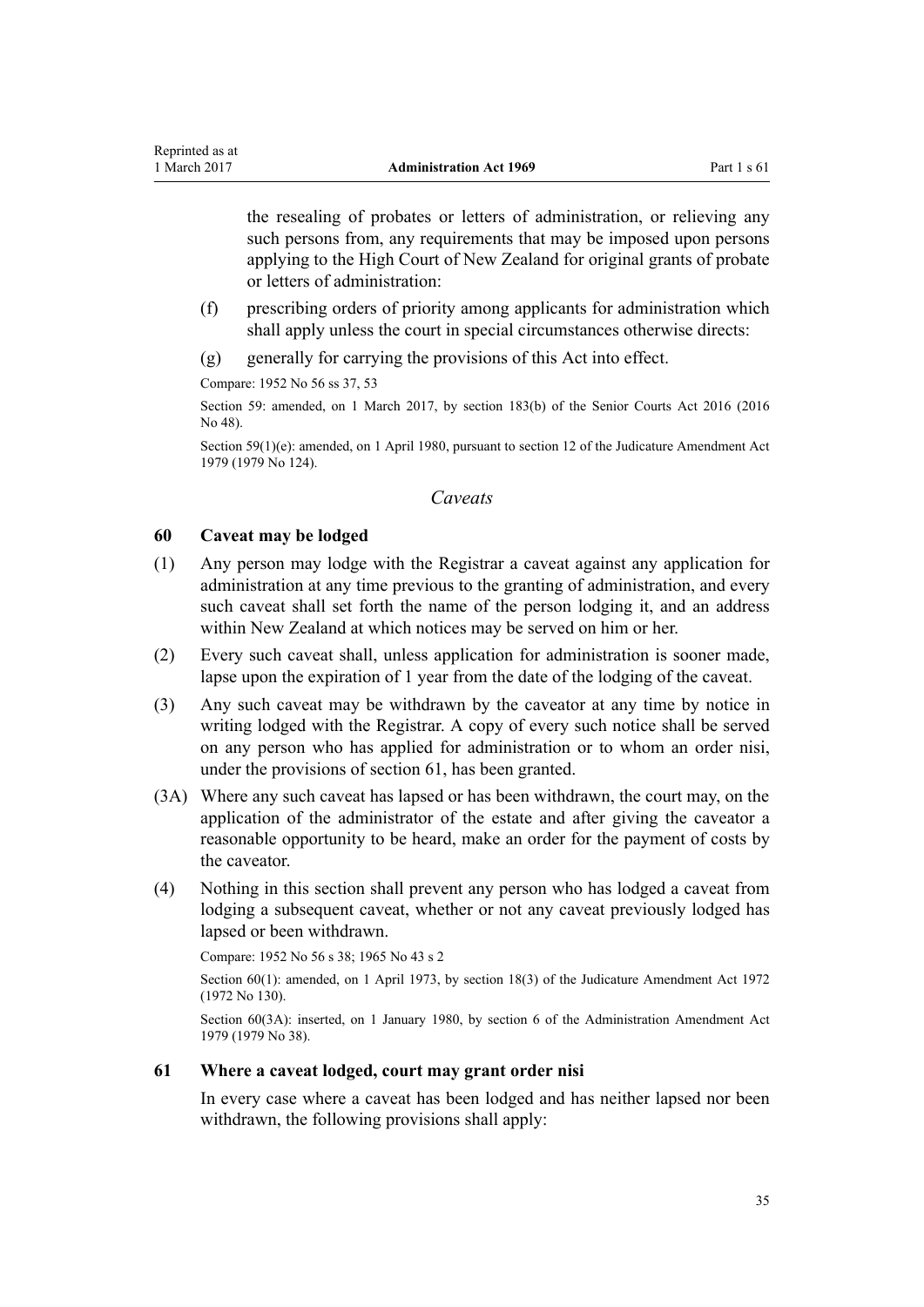- (a) the court may, upon application on behalf of the person applying for administration, supported by affidavits upon which, if there had been no caveat, administration would have been granted, may make one or other of the following orders:
	- (i) in any case where the court is satisfied that the caveat has been or may have been lodged vexatiously or frivolously, an order for the discharge of the caveat or for security for costs; or
	- (ii) in any other case, an order nisi for the grant of administration to the person applying, which order nisi shall name a time and place for showing cause against the same, and the court may enlarge any such order from time to time:
- (aa) in any case where, pursuant to subparagraph (i) of paragraph (a), the court makes an order for the discharge of the caveat, it may also make an order—
	- (i) for the payment of costs by the caveator:
	- (ii) prohibiting the caveator from lodging a subsequent caveat:
- (b) every such order nisi, and every order enlarging the same, shall be served on the caveator by delivering a copy of the same at the address mentioned in his or her caveat:
- (c) if before the day named in the order nisi or the day to which the order is enlarged the caveat is withdrawn, the order nisi may be made absolute at any time thereafter:
- (d) in any case to which paragraph (c) does not apply, if on the day named in the order nisi, or on the day to which the order is enlarged, the caveator does not appear, the order nisi may be made absolute, upon an affidavit of service; but if the caveator appears, the hearing shall be conducted in the same manner as nearly as may be as in an ordinary action, and the court may order—
	- (i) that the order nisi be made absolute or discharged; or
	- (ii) that the application for administration be made in solemn form,—

and any order made under subparagraph (i) or subparagraph (ii) may be with or without costs, as may be just, and, if the court so directs, those costs may be paid out of the estate:

(e) at any hearing under paragraph (d), the parties may, subject to the rules, verify their cases in whole or in part by affidavit, but so that the deponent in every such affidavit shall, on the application of the opposite party, be subject to be cross-examined by or on behalf of the opposite party orally in open court, and after cross-examination may be re-examined orally in open court by or on behalf of the party by whom the affidavit was filed: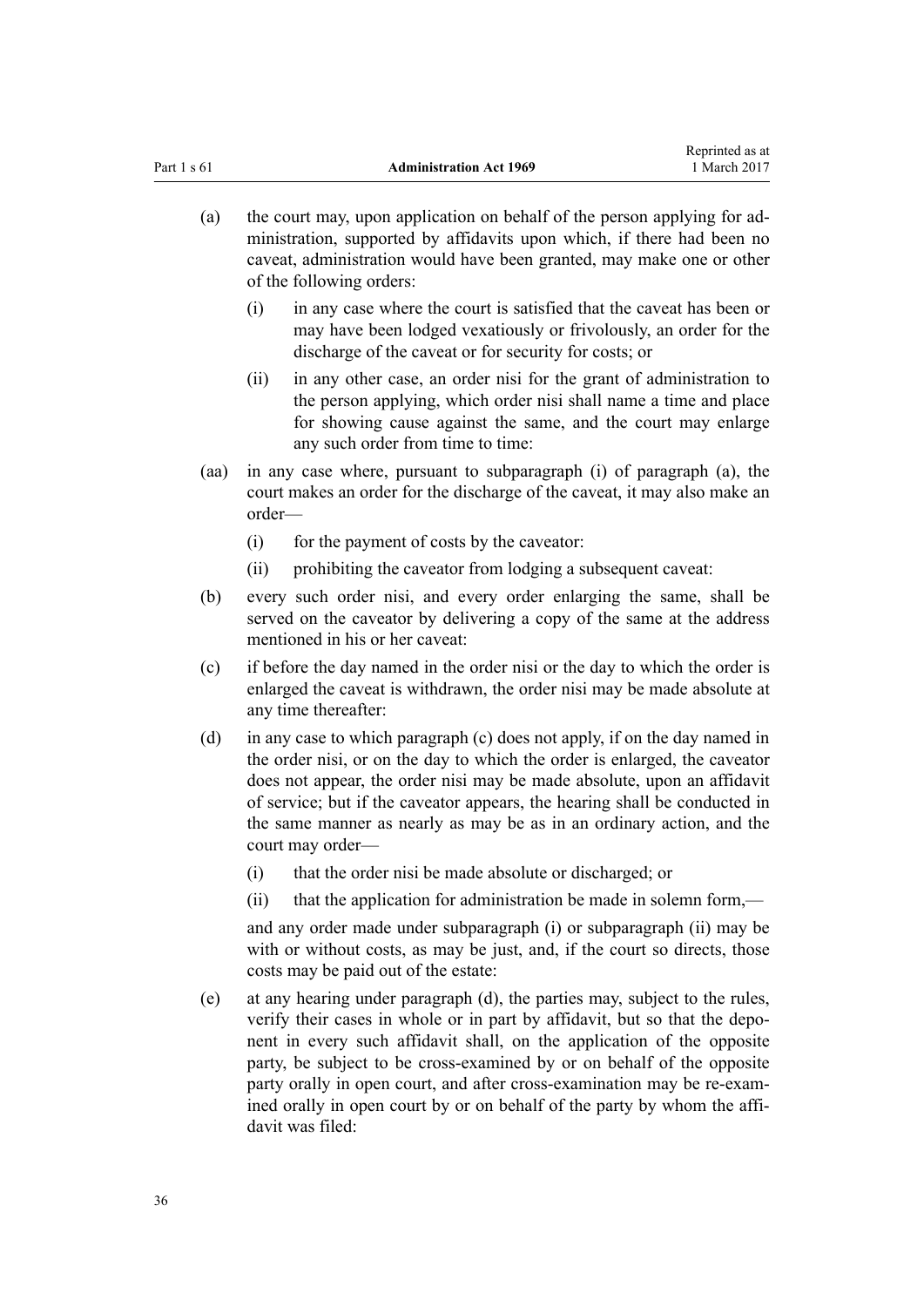<span id="page-36-0"></span>(f) in any case where a caveat is lodged by Public Trust, the court may, if it thinks fit, order costs to be paid to him or her out of the estate, whether the order nisi is discharged or not.

Compare: 1952 No 56 s 39; 1965 No 43 s 3

Section 61(a): replaced, on 1 January 1980, by [section 7\(1\)](http://prd-lgnz-nlb.prd.pco.net.nz/pdflink.aspx?id=DLM32820) of the Administration Amendment Act 1979 (1979 No 38).

Section 61(aa): inserted, on 1 January 1980, by [section 7\(1\)](http://prd-lgnz-nlb.prd.pco.net.nz/pdflink.aspx?id=DLM32820) of the Administration Amendment Act 1979 (1979 No 38).

Section 61(e): amended, on 1 January 1980, by [section 7\(2\)](http://prd-lgnz-nlb.prd.pco.net.nz/pdflink.aspx?id=DLM32820) of the Administration Amendment Act 1979 (1979 No 38).

Section 61(f): amended, on 1 March 2002, by [section 170\(1\)](http://prd-lgnz-nlb.prd.pco.net.nz/pdflink.aspx?id=DLM124529) of the Public Trust Act 2001 (2001) No 100).

### *Miscellaneous provisions*

# **62 Succession to, capacity of, and construction of wills of, married women and minors in certain cases**

- (1) Notwithstanding anything to the contrary in this Act or in any other Act or in any rule of law, where any person to whom this section applies dies intestate in respect of any movable property in New Zealand, the succession to and distribution of that property shall be determined in all respects as if that person had died domiciled in New Zealand, and where any such person dies leaving a will made in New Zealand either before or after the passing of this Act, the validity and construction of that will as far as it affects movable property in New Zealand, and the capacity of that person to make the will affecting that property, shall be determined in all respects as if that person had been domiciled in New Zealand at the date of the will and had continued to be so domiciled until his or her death.
- (2) This section shall apply to the following persons:
	- (a) every married woman who dies after 31 December 1948 and who would be domiciled in New Zealand at her death if she could retain and acquire a domicile distinct from that of her husband:
	- (b) every minor who dies in New Zealand after 31 December 1948 and whose mother would be domiciled in New Zealand at the death of the minor or the mother, whichever first occurs, if the mother could retain and acquire a domicile distinct from that of her husband.
- (2A) This section shall not apply to any person who dies after the commencement of the [Domicile Act 1976](http://prd-lgnz-nlb.prd.pco.net.nz/pdflink.aspx?id=DLM438757).
- (3) The situation of any movable property shall be determined for the purposes of this section in the same manner as it would be determined for the purpose of the [Estate and Gift Duties Act 1968](http://prd-lgnz-nlb.prd.pco.net.nz/pdflink.aspx?id=DLM385591) (as in force before the [Estate Duty Repeal](http://prd-lgnz-nlb.prd.pco.net.nz/pdflink.aspx?id=DLM30070) [Act 1999](http://prd-lgnz-nlb.prd.pco.net.nz/pdflink.aspx?id=DLM30070) was enacted).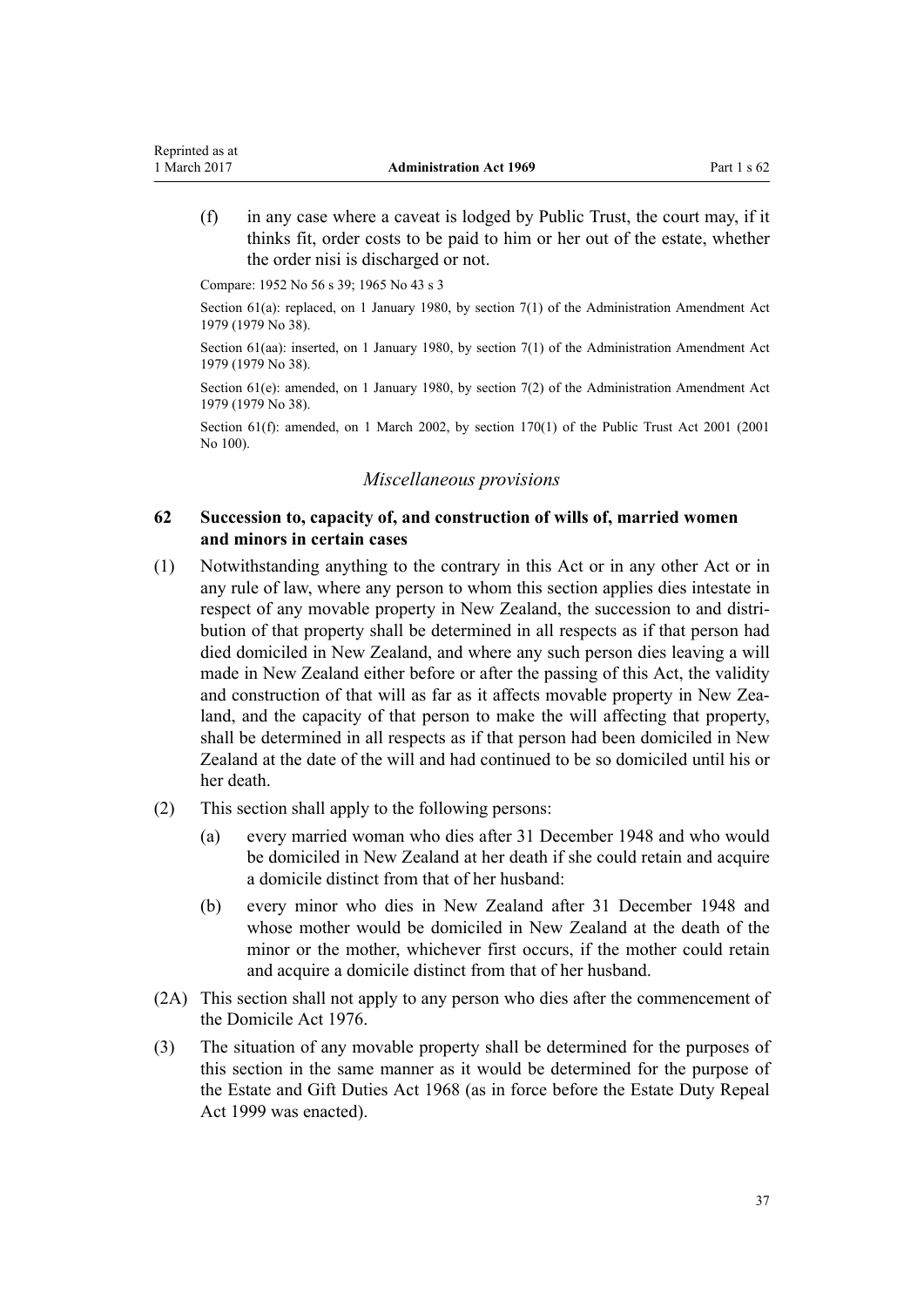# <span id="page-37-0"></span>(4) *[Repealed]*

Compare: 1952 No 56 s 41

Section 62(2A): inserted, on 1 January 1981, by [section 14\(1\)](http://prd-lgnz-nlb.prd.pco.net.nz/pdflink.aspx?id=DLM438780) of the Domicile Act 1976 (1976) No 17).

Section 62(3): amended, on 24 May 1999, by [section 15\(1\)](http://prd-lgnz-nlb.prd.pco.net.nz/pdflink.aspx?id=DLM30504) of the Estate Duty Repeal Act 1999 (1999 No 64).

Section 62(4): repealed, on 24 May 1999, by [section 15\(1\)](http://prd-lgnz-nlb.prd.pco.net.nz/pdflink.aspx?id=DLM30504) of the Estate Duty Repeal Act 1999 (1999 No 64).

# **63 Administration not to be granted to companies other than trustee companies**

- (1) No grant of probate of the will of any deceased person or letters of administration of the estate of a deceased person, either with or without a will annexed, shall be made to any company unless the company is expressly authorised by an Act of Parliament to apply for and obtain the grant.
- (2) For the purposes of this section a grant of probate or letters of administration to a syndic of a company shall be deemed to be a grant to that company; and where a power is granted to a company or to the directors of a company by will to nominate any person as executor of the will, a grant to a person so nominated shall be deemed to be a grant to the company.
- (3) Nothing in this section shall—
	- (a) prevent the grant of probate of the will of any deceased person to any company or to a syndic of the company in any case where the company is appointed as executor of the will and the actual document providing for the appointment was made before 1 January 1963:
	- (b) prevent the grant of probate of the will of any deceased person to any person nominated as executor of the will by a company or the directors of a company pursuant to a power granted by any testamentary instrument, if the actual document granting the power was made before 1 January 1963:
	- (c) prevent the resealing in New Zealand of probate or letters of administration granted to a company in any other country:
	- (d) affect any grant of probate or letters of administration subsisting at the date of the commencement of this section.

Compare: 1960 No 100 s 4

### **64 Devolution of loan stock without administration**

(1) Where any person has died, whether before or after the commencement of this section, and at the time of his or her death the person was the registered holder of government stock of a nominal value not exceeding the prescribed amount, or of local authorities stock of a nominal value not exceeding the prescribed amount, or of both, the registrar of such stock may, in its discretion and without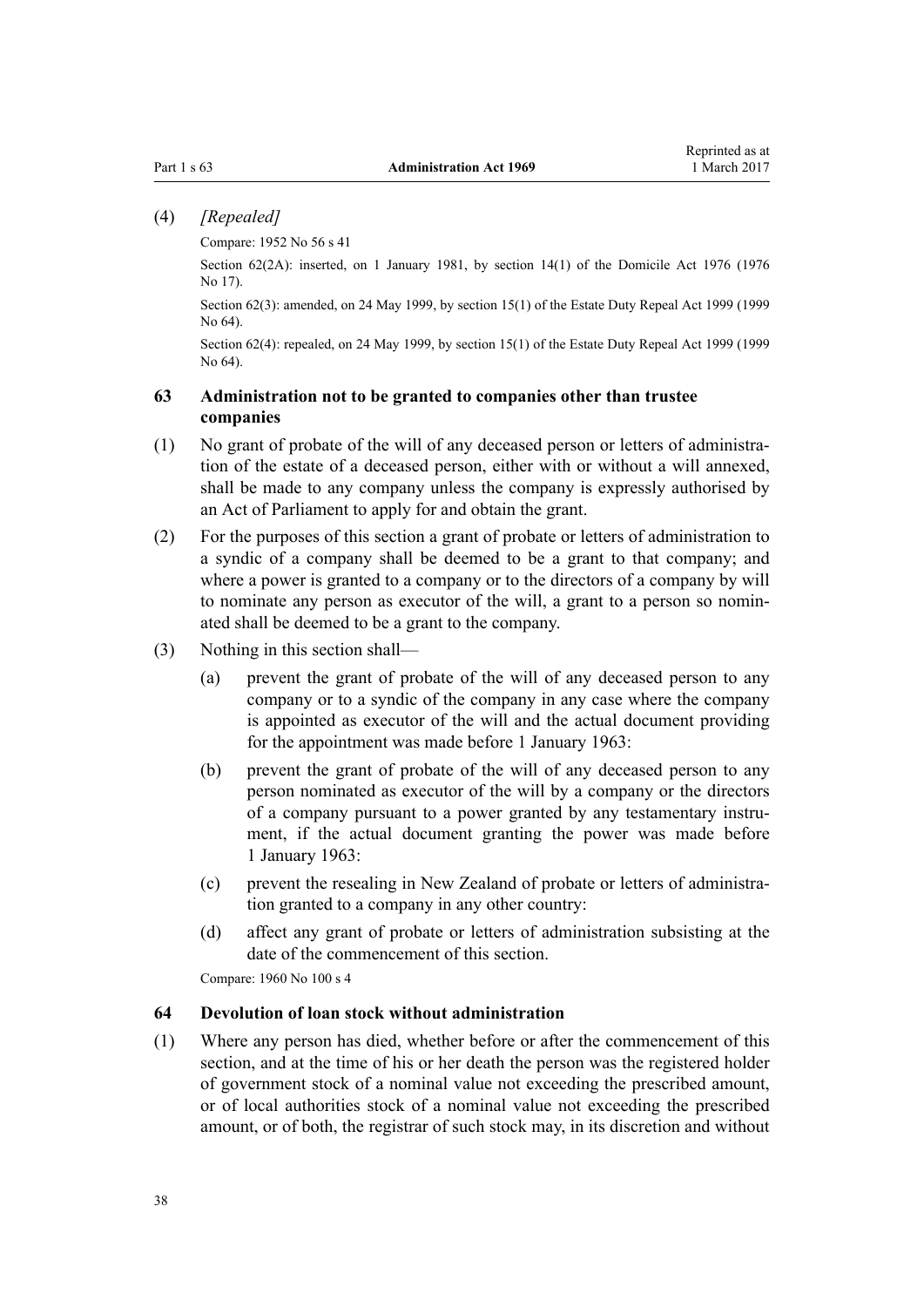<span id="page-38-0"></span>requiring any person to obtain administration, register as holder of the stock any person who proves to its satisfaction:

- (a) that the registered holder has died and administration of his or her estate has not been obtained in New Zealand; and
- (b) that he or she is either—
	- (i) beneficially entitled to the stock under the will or on the intestacy of the deceased stockholder; or
	- (ii) entitled to obtain in New Zealand administration of the estate of the deceased stockholder.
- (2) In this section,—

**government stock** means any stock issued under [Part 6](http://prd-lgnz-nlb.prd.pco.net.nz/pdflink.aspx?id=DLM162727) of the Public Finance Act 1989

**local authorities stock** means any stock issued—

- (a) under Part 3 of the Local Authorities Loans Act 1956; or
- (b) by a local authority within the meaning of the [Local Government Act](http://prd-lgnz-nlb.prd.pco.net.nz/pdflink.aspx?id=DLM170872) [2002](http://prd-lgnz-nlb.prd.pco.net.nz/pdflink.aspx?id=DLM170872); or
- (c) before the commencement of [section 2](http://prd-lgnz-nlb.prd.pco.net.nz/pdflink.aspx?id=DLM170877) of the Local Government Act 2002, by a local authority within the meaning of the [Local Government](http://prd-lgnz-nlb.prd.pco.net.nz/pdflink.aspx?id=DLM415531) [Act 1974.](http://prd-lgnz-nlb.prd.pco.net.nz/pdflink.aspx?id=DLM415531)

Compare: 1952 No 56 s 43A; [1964 No 24](http://prd-lgnz-nlb.prd.pco.net.nz/pdflink.aspx?id=DLM351216) [s 3](http://prd-lgnz-nlb.prd.pco.net.nz/pdflink.aspx?id=DLM351224)

Section 64(1): amended, on 3 June 1998, by [section 2](http://prd-lgnz-nlb.prd.pco.net.nz/pdflink.aspx?id=DLM426209) of the Administration Amendment Act 1998 (1998 No 24).

Section 64(1): amended (with effect on 1 July 1989), on 26 July 1989, by [section 86\(1\)](http://prd-lgnz-nlb.prd.pco.net.nz/pdflink.aspx?id=DLM163175) of the Public Finance Act 1989 (1989 No 44).

Section 64(2): replaced, on 1 July 2003, by [section 262](http://prd-lgnz-nlb.prd.pco.net.nz/pdflink.aspx?id=DLM174088) of the Local Government Act 2002 (2002) No 84).

# **64A Vesting of shares or debentures without administration**

- (1) This section applies to a company within the meaning of [section 2\(1\)](http://prd-lgnz-nlb.prd.pco.net.nz/pdflink.aspx?id=DLM319576) of the Companies Act 1993 that has issued shares or debentures.
- (2) In this section, **value**, in relation to shares, means the amount paid up on the shares and, in relation to debentures, means the amount owing under the debentures.
- (3) Where the registered holder of shares or debentures dies, whether before or after the commencement of this Act, and the value of the shares or debentures does not exceed the prescribed amount, the directors of a company to which this section applies may, without requiring the production of probate or letters of administration, register, as the holder of the shares or debentures, any person who proves to their satisfaction—
	- (a) that he or she is entitled to be so registered under the will or intestacy of the deceased holder; or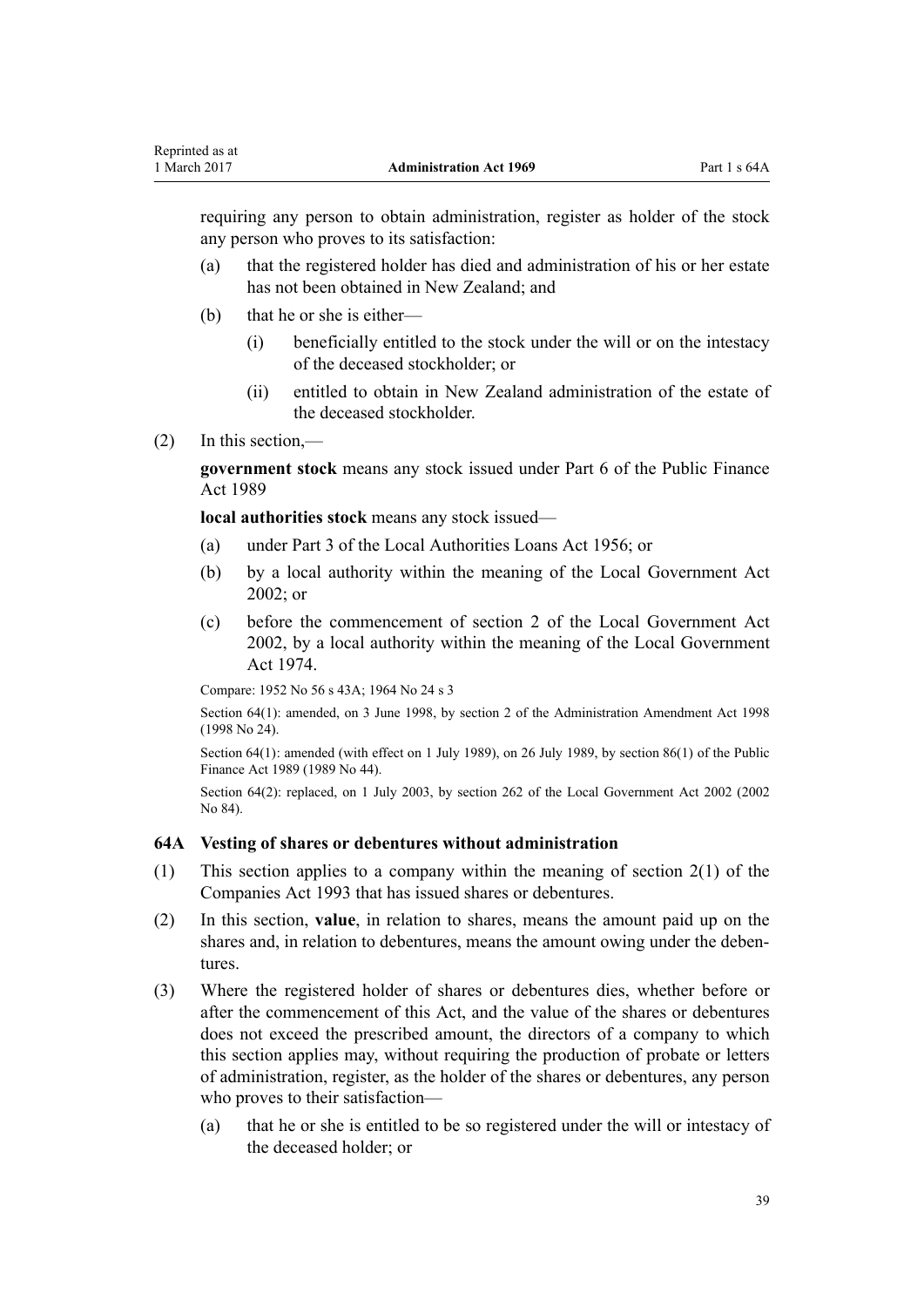- <span id="page-39-0"></span>(b) that he or she is entitled to obtain probate of the will of the deceased holder or letters of administration of that person's estate; and
- (c) that in neither case has any grant of probate or letters of administration been made or resealed in New Zealand in respect of the deceased holder.
- (d) *[Repealed]*

Section 64A: inserted, on 1 July 1994, by section 2(1) of the Administration Amendment Act 1993 (1993 No 109).

Section 64A(1): replaced, on 5 December 2013, by [section 14](http://prd-lgnz-nlb.prd.pco.net.nz/pdflink.aspx?id=DLM5620822) of the Companies Amendment Act 2013 (2013 No 111).

Section 64A(3): amended, on 3 June 1998, by [section 3](http://prd-lgnz-nlb.prd.pco.net.nz/pdflink.aspx?id=DLM426210) of the Administration Amendment Act 1998 (1998 No 24).

Section 64A(3)(c): amended, on 24 May 1999, by [section 15\(1\)](http://prd-lgnz-nlb.prd.pco.net.nz/pdflink.aspx?id=DLM30504) of the Estate Duty Repeal Act 1999 (1999 No 64).

Section 64A(3)(d): repealed, on 24 May 1999, by [section 15\(1\)](http://prd-lgnz-nlb.prd.pco.net.nz/pdflink.aspx?id=DLM30504) of the Estate Duty Repeal Act 1999 (1999 No 64).

# **65 Payment without administration**

(1) In this section,—

**bank** means a person carrying on in New Zealand the business of banking; and includes the Reserve Bank of New Zealand and Post Office Bank Limited

**local authority** means a local authority within the meaning of the [Local Gov](http://prd-lgnz-nlb.prd.pco.net.nz/pdflink.aspx?id=DLM170872)[ernment Act 2002](http://prd-lgnz-nlb.prd.pco.net.nz/pdflink.aspx?id=DLM170872)

**society** means any building society within the meaning of the [Building Societ](http://prd-lgnz-nlb.prd.pco.net.nz/pdflink.aspx?id=DLM367767)[ies Act 1965,](http://prd-lgnz-nlb.prd.pco.net.nz/pdflink.aspx?id=DLM367767) any industrial and provident society registered or deemed to be registered under the [Industrial and Provident Societies Act 1908](http://prd-lgnz-nlb.prd.pco.net.nz/pdflink.aspx?id=DLM144405), or any friendly society or branch thereof or credit union registered or deemed to be registered under the [Friendly Societies and Credit Unions Act 1982](http://prd-lgnz-nlb.prd.pco.net.nz/pdflink.aspx?id=DLM59731)

**trustees of a superannuation fund** means the trustees or administering body of any pension plan or superannuation fund; and includes the Government Superannuation Fund Authority and the Board of Trustees of the National Provident Fund.

(2) In the event of the death of any person to whom any sum of money not exceeding the prescribed amount is payable by the trustees of a superannuation fund, a society, a bank, an employer of the deceased person at or within 6 months before the date of his or her death, a local authority, a trustee corporation, Housing New Zealand Corporation, the Accident Compensation Corporation, the chief executive of the department for the time being responsible for the administration of the [Social Security Act 1964](http://prd-lgnz-nlb.prd.pco.net.nz/pdflink.aspx?id=DLM359106), or the Crown respectively, whether the death occurred before or after the commencement of this section, it shall be lawful for the trustees of the superannuation fund, society, bank, employer, local authority, trustee corporation, Housing New Zealand Corporation, the Accident Compensation Corporation, the chief executive of the department for the time being responsible for the administration of the [Social Security Act 1964](http://prd-lgnz-nlb.prd.pco.net.nz/pdflink.aspx?id=DLM359106),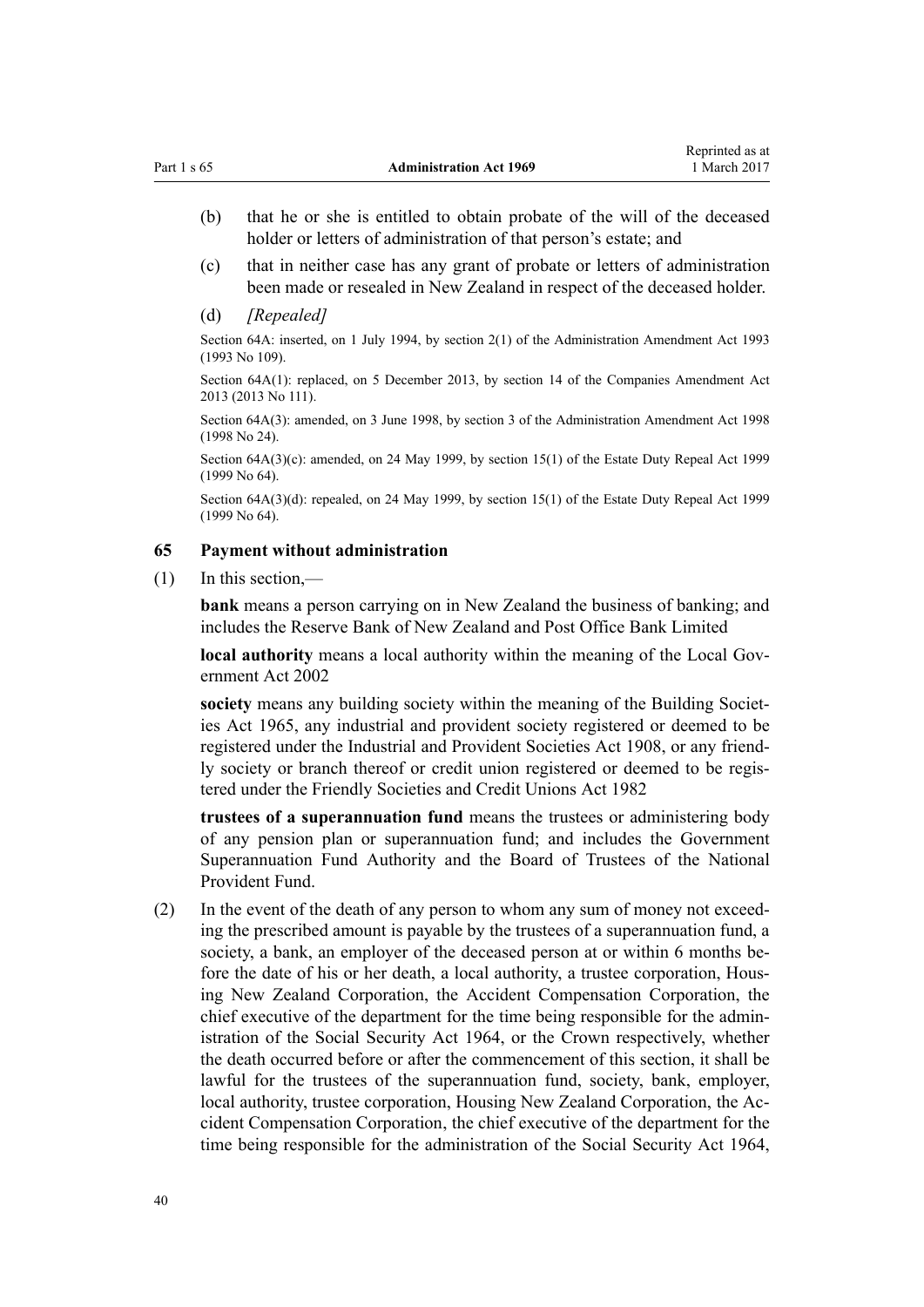or the Crown, as the case may be, without requiring administration of the estate of that deceased person to be obtained in New Zealand, and on receiving such evidence as it considers satisfactory that the person has died and that administration of his or her estate has not been obtained in New Zealand, to pay the sum or any part thereof to any of the following persons:

- (a) the widow, widower, surviving civil union partner, or children of the deceased person:
- (aa) a surviving de facto partner of the deceased person:

Reprinted as at

- (b) the persons beneficially entitled to the estate of the deceased person under the will or on the intestacy of that person:
- (c) any person appearing to be entitled to obtain administration of the estate of the deceased person in New Zealand:
- (d) any person related by blood or marriage or civil union to the deceased person who undertakes to maintain the children of that person who are minors or any of them:
- (e) any person who has and is exercising the role of providing day-to-day care for any of the children of the deceased person who are minors:

provided that no payment shall be made to any person unless he or she applies for or consents to receive that payment.

- (3) It shall be lawful for the trustees of a superannuation fund, a society, a bank, an employer of the deceased person at or within 6 months before the date of his or her death, a local authority, a trustee corporation, Housing New Zealand Corporation, the Accident Compensation Corporation, the chief executive of the department for the time being responsible for the administration of the [Social](http://prd-lgnz-nlb.prd.pco.net.nz/pdflink.aspx?id=DLM359106) [Security Act 1964,](http://prd-lgnz-nlb.prd.pco.net.nz/pdflink.aspx?id=DLM359106) or the Crown, respectively, out of the money to which subsection (2) applies, to pay the funeral expenses of a deceased person, or to refund the amount of those expenses to any person who has paid them, in any case where no person has applied for or consented to receive payment of the money under subsection (2).
- (4) Where money is payable by a bank in the event of the death of any person and comprises money in a separate investment account under the National Savings Act 1940 and also other money, the provisions of subsections (2) and (3) shall apply separately to the amount of money in the investment account and to the amount of other money as if each such amount was the only amount payable by the bank in the event of the death of that person.
- (5) Where, by virtue of a policy or policies of insurance within the meaning of the [Life Insurance Act 1908](http://prd-lgnz-nlb.prd.pco.net.nz/pdflink.aspx?id=DLM169542), a sum of money not exceeding the prescribed amount (including profits but not including any money that may be payable to or deductible by the company liable under the policy or policies) has become payable to the administrator of a deceased person, whether before or after the commencement of this section, it shall be lawful for the company, without requiring administration of the estate of the deceased person to be obtained in New Zea-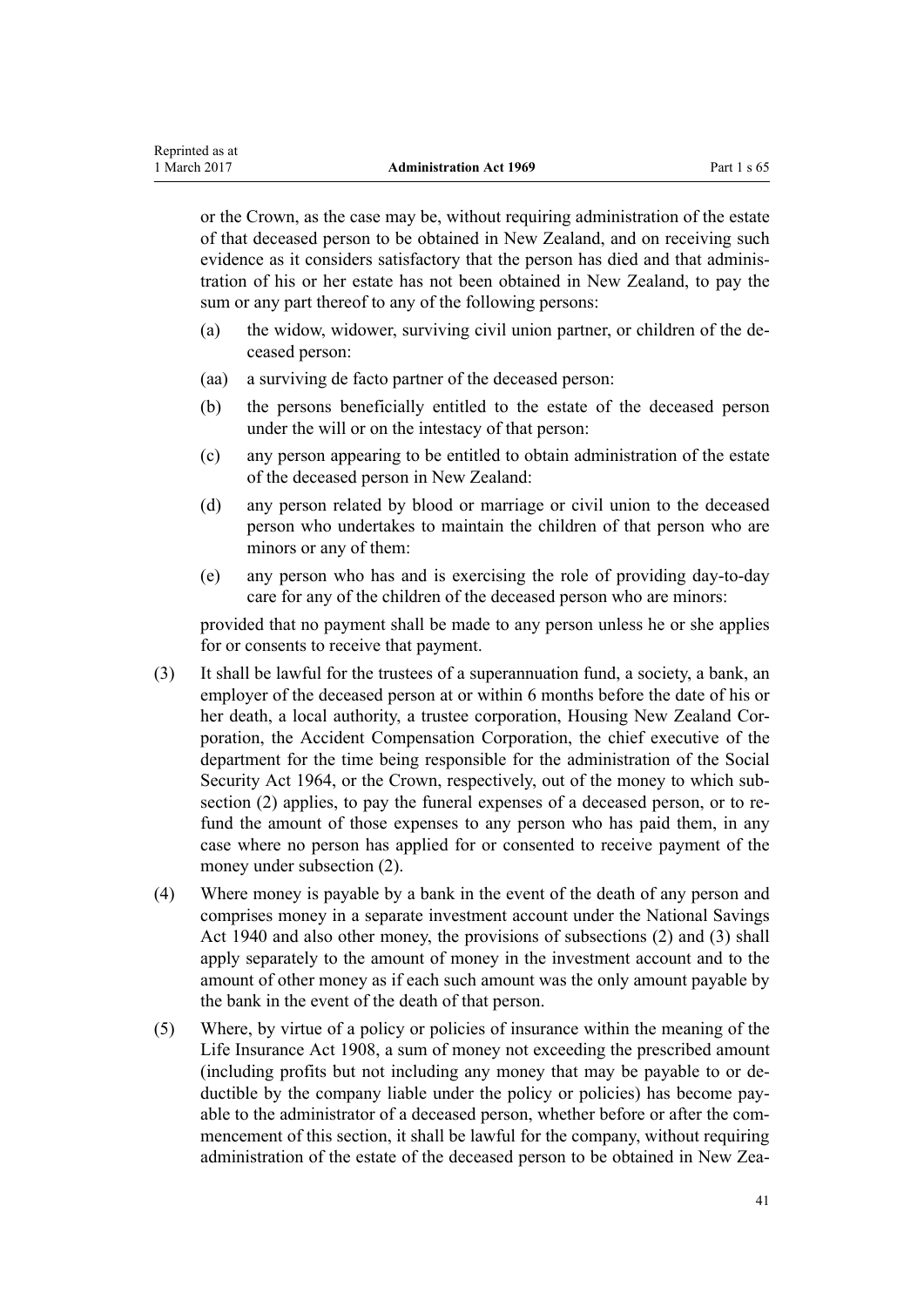land, and upon receiving such evidence as it considers satisfactory that the person has died and that administration of his or her estate has not been obtained in New Zealand, to make payment of the sum or any part thereof to any of the persons to whom payment may be made under paragraphs (a) to (e) of subsection (2).

Reprinted as at

- (6) Any payment made in good faith pursuant to this section to a person to whom the maker of the payment has reasonable grounds to believe that payment may be made under this section shall be valid against all persons whomsoever, and the maker of the payment shall be absolutely discharged from all liability in respect of money paid by him or her under this section.
- (7) Every person to whom money is paid pursuant to this section shall be liable to apply the money in due course of administration, and the maker of the payment may, if he or she thinks fit, without being liable to see to the application of the money, require any such person to give sufficient undertakings, by bond or otherwise, that the money so paid will be so applied.

Compare: 1952 No 56 s 43B; [1964 No 24](http://prd-lgnz-nlb.prd.pco.net.nz/pdflink.aspx?id=DLM351216) [s 3](http://prd-lgnz-nlb.prd.pco.net.nz/pdflink.aspx?id=DLM351224)

Section 65(1) **bank**: replaced, on 22 May 1998, by [section 22\(1\)](http://prd-lgnz-nlb.prd.pco.net.nz/pdflink.aspx?id=DLM261023) of the Private Savings Banks (Transfer of Undertakings) Act 1992 (1992 No 21).

Section 65(1) **local authority**: replaced, on 1 July 2003, by [section 262](http://prd-lgnz-nlb.prd.pco.net.nz/pdflink.aspx?id=DLM174088) of the Local Government Act 2002 (2002 No 84).

Section 65(1) **society**: amended, on 1 April 1983, by [section 161\(1\)](http://prd-lgnz-nlb.prd.pco.net.nz/pdflink.aspx?id=DLM61310) of the Friendly Societies and Credit Unions Act 1982 (1982 No 118).

Section 65(1) **trustees of a superannuation fund**: amended, on 2 October 2001, by [section 40](http://prd-lgnz-nlb.prd.pco.net.nz/pdflink.aspx?id=DLM99003) of the Government Superannuation Fund Amendment Act 2001 (2001 No 47).

Section 65(1) **trustees of a superannuation fund**: amended, on 1 October 1995, by [section 31](http://prd-lgnz-nlb.prd.pco.net.nz/pdflink.aspx?id=DLM366271) of the Government Superannuation Fund Amendment Act 1995 (1995 No 28).

Section 65(2): amended, on 1 April 2002, by [section 337\(1\)](http://prd-lgnz-nlb.prd.pco.net.nz/pdflink.aspx?id=DLM104117) of the Accident Compensation Act 2001 (2001 No 49).

Section 65(2): amended, on 1 July 2001, by [section 24\(1\)](http://prd-lgnz-nlb.prd.pco.net.nz/pdflink.aspx?id=DLM96736) of the Housing Corporation Amendment Act 2001 (2001 No 37).

Section 65(2): amended, on 1 October 1998, by [section 11](http://prd-lgnz-nlb.prd.pco.net.nz/pdflink.aspx?id=DLM429013) of the Employment Services and Income Support (Integrated Administration) Act 1998 (1998 No 96).

Section 65(2): amended, on 3 June 1998, by [section 4](http://prd-lgnz-nlb.prd.pco.net.nz/pdflink.aspx?id=DLM426211) of the Administration Amendment Act 1998 (1998 No 24).

Section 65(2): amended, on 1 April 1983, pursuant to section 122(8) of the Accident Compensation Act 1982 (1982 No 181).

Section 65(2): amended, on 6 August 1976, by section 11(3) of the Superannuation Schemes Act 1976 (1976 No 3).

Section  $65(2)(a)$ : amended, on 26 April 2005 (applying only in respect of the estates of persons who die on or after that date), by [section 6\(1\)](http://prd-lgnz-nlb.prd.pco.net.nz/pdflink.aspx?id=DLM334751) of the Administration Amendment Act 2005 (2005 No 4).

Section 65(2)(aa): inserted, on 1 February 2002 (applying only in respect of the estates of persons who die on or after that date), by [section 7](http://prd-lgnz-nlb.prd.pco.net.nz/pdflink.aspx?id=DLM88128) of the Administration Amendment Act 2001 (2001 No 6).

Section 65(2)(d): amended, on 26 April 2005 (applying only in respect of the estates of persons who die on or after that date), by [section 6\(2\)](http://prd-lgnz-nlb.prd.pco.net.nz/pdflink.aspx?id=DLM334751) of the Administration Amendment Act 2005 (2005 No 4).

Section  $65(2)(e)$ : amended, on 1 July 2005, by [section 151](http://prd-lgnz-nlb.prd.pco.net.nz/pdflink.aspx?id=DLM317988) of the Care of Children Act 2004 (2004) No 90).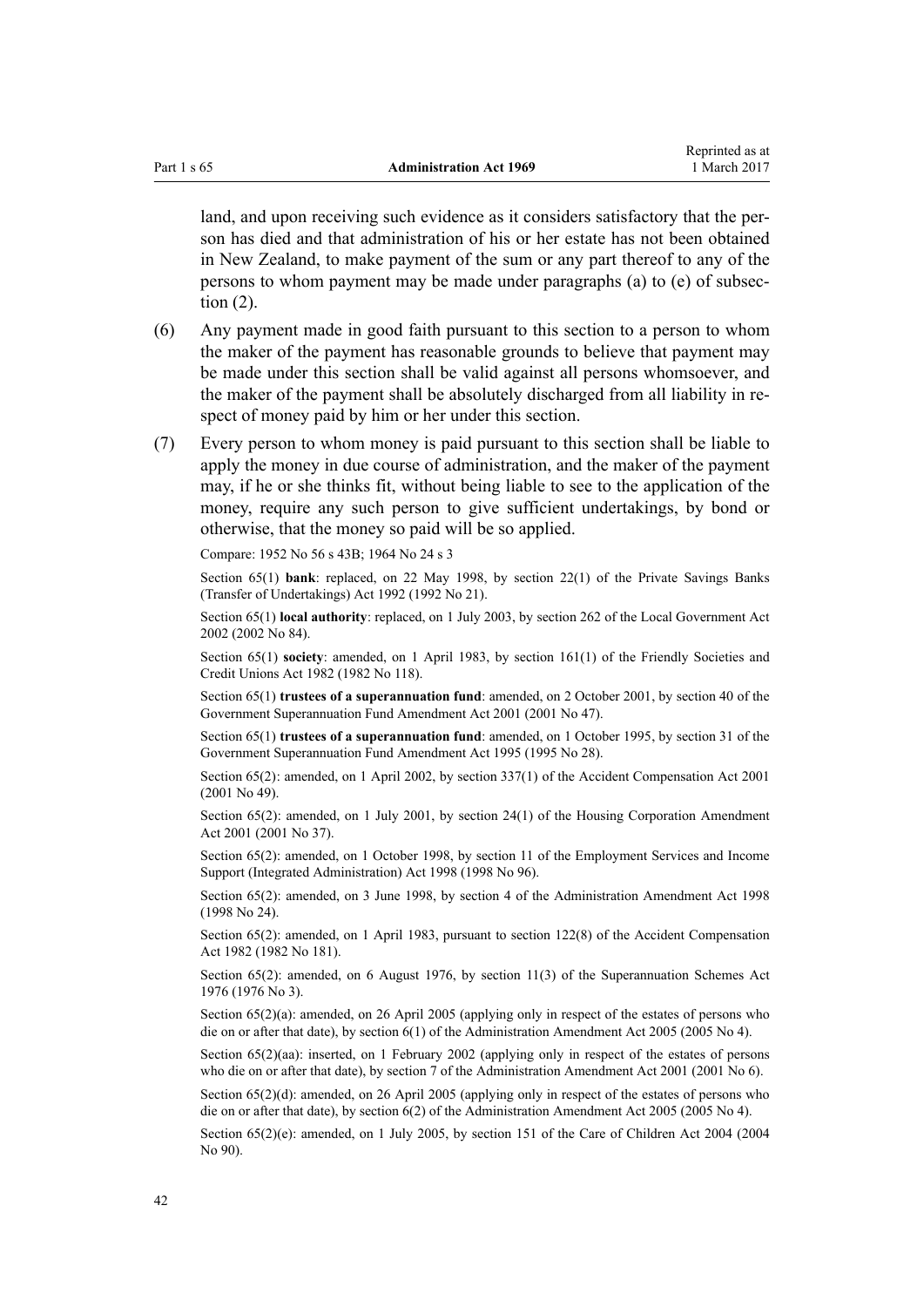<span id="page-42-0"></span>Section 65(3): amended, on 1 April 2002, by [section 337\(1\)](http://prd-lgnz-nlb.prd.pco.net.nz/pdflink.aspx?id=DLM104117) of the Accident Compensation Act 2001 (2001 No 49).

Section 65(3); amended, on 1 July 2001, by [section 24\(1\)](http://prd-lgnz-nlb.prd.pco.net.nz/pdflink.aspx?id=DLM96736) of the Housing Corporation Amendment Act 2001 (2001 No 37).

Section 65(3): amended, on 1 October 1998, by [section 11](http://prd-lgnz-nlb.prd.pco.net.nz/pdflink.aspx?id=DLM429013) of the Employment Services and Income Support (Integrated Administration) Act 1998 (1998 No 96).

Section 65(3): amended, on 1 April 1983, pursuant to section 122(8) of the Accident Compensation Act 1982 (1982 No 181).

Section 65(3): amended, on 6 August 1976, by section 11(3) of the Superannuation Schemes Act 1976 (1976 No 3).

Section 65(5): amended, on 3 June 1998, by [section 4](http://prd-lgnz-nlb.prd.pco.net.nz/pdflink.aspx?id=DLM426211) of the Administration Amendment Act 1998 (1998 No 24).

#### **66 Saving**

Nothing in [section 65](#page-39-0) shall prevent any person to whom the money to which that section applies or any part thereof ought to have been paid from pursuing and exercising any remedy for recovery thereof against the person or persons to whom the money has been paid.

Compare: 1952 No 56 s 43B(8); 1964 No 24 [s 3](http://prd-lgnz-nlb.prd.pco.net.nz/pdflink.aspx?id=DLM351224)

#### **67 Other Acts providing for payment without administration not affected**

- (1) Nothing in this Act shall affect the powers of any person or body to make any payment to, or register any person to be, the owner of any property in accordance with any of the provisions of section 109 of the Shipping and Seamen Act 1952, [section 167](http://prd-lgnz-nlb.prd.pco.net.nz/pdflink.aspx?id=DLM2193520) of the Patents Act 2013, [section 41](http://prd-lgnz-nlb.prd.pco.net.nz/pdflink.aspx?id=DLM281772) of the Designs Act 1953, [section 52](http://prd-lgnz-nlb.prd.pco.net.nz/pdflink.aspx?id=DLM164619) of the Trade Marks Act 2002, or of any other enactment for the time being in force authorising the payment of money belonging to the estate of a deceased person without requiring administration of the estate to be obtained.
- (2) Nothing in this Act, other than [Part 1A](#page-43-0), shall affect the power of any building society, friendly society, industrial and provident society, trustee savings bank, private savings bank, or the Post Office Bank Limited, to make payment of any money or to transfer any property in accordance with a nomination made by any person pursuant to any other enactment.

Compare: 1952 No 56 s 43(3); 1964 No 24 [ss 2](http://prd-lgnz-nlb.prd.pco.net.nz/pdflink.aspx?id=DLM351222), [4\(6\)](http://prd-lgnz-nlb.prd.pco.net.nz/pdflink.aspx?id=DLM351226)

Section 67(1): amended, on 13 September 2014, by [section 249](http://prd-lgnz-nlb.prd.pco.net.nz/pdflink.aspx?id=DLM1419624) of the Patents Act 2013 (2013 No 68).

Section 67(1): amended, on 20 August 2003, by [section 201](http://prd-lgnz-nlb.prd.pco.net.nz/pdflink.aspx?id=DLM165256) of the Trade Marks Act 2002 (2002 No 49).

Section 67(1): amended, on 1 July 1994, by section 3 of the Administration Amendment Act 1993 (1993 No 109).

Section 67(2): amended, on 1 April 1987, by [section 32\(1\)](http://prd-lgnz-nlb.prd.pco.net.nz/pdflink.aspx?id=DLM98437) of the State-Owned Enterprises Act 1986 (1986 No 124).

Section 67(2): amended (with effect on 11 December 1982), on 11 June 1985, by section 2 of the Administration Amendment Act 1985 (1985 No 79).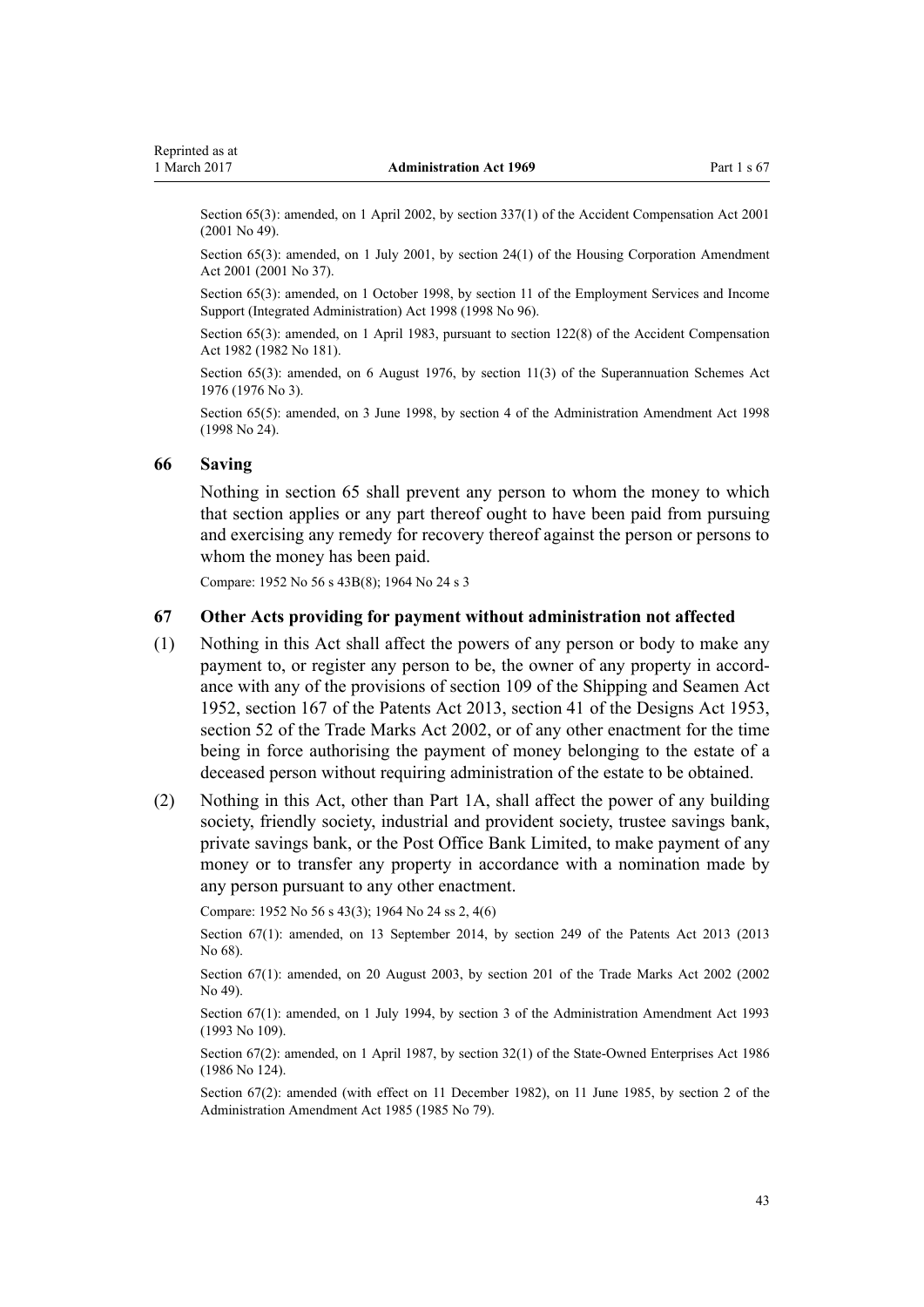### <span id="page-43-0"></span>**68 Bondsmen and sureties deemed to be trustees**

Every person who, in the capacity of bondsman or surety for another, receives money or other property belonging to the estate of any deceased person shall be deemed to be a trustee within the meaning of the [Trustee Act 1956](http://prd-lgnz-nlb.prd.pco.net.nz/pdflink.aspx?id=DLM304703) in respect of that money or property, and may under that Act apply for relief and to be discharged from the custody of the money or property.

Compare: 1952 No 56 s 44

# **Part 1A**

# **Nominations of accounts**

Part 1A: inserted, on 11 December 1982, by section 2 of the Administration Amendment Act 1982 (1982 No 43).

# **68A Interpretation**

In this Part, unless the context otherwise requires, the term **nomination** means the nomination by any person (in this Part referred to as the nominator), pursuant to any enactment, of any person or persons (in this Part referred to as the nominee or nominees) to whom any amount standing to the credit of the nominator in any account at the time of his or her death is to be paid on his or her death.

Section 68A: inserted, on 11 December 1982, by section 2 of the Administration Amendment Act 1982 (1982 No 43).

#### **68B Application of Part**

- (1) Except as provided in subsections (2) and (2A), this Part applies to every nomination whether made before or after the commencement of this Part.
- (2) This Part does not apply to any nomination made before the commencement of this Part if the nominator died before that commencement.
- (2A) The revocation, before the date of commencement of this Part, of a testamentary disposition shall not affect a nomination made before the date of that revocation; but if a testamentary disposition revoked before the date of commencement of this Part is revived or republished on or after that date of commencement, this Part shall apply in respect of any revocation of a testamentary disposition contained in the revived or republished testamentary disposition.
- (3) In the event of any conflict between any provision of this Part and any provision of any enactment under which any nomination is made, the provision of this Part shall prevail.

Section 68B: inserted, on 11 December 1982, by section 2 of the Administration Amendment Act 1982 (1982 No 43).

Section 68B(1): amended (with effect on 11 December 1982), on 11 June 1985, by section 3(1) of the Administration Amendment Act 1985 (1985 No 79).

Section 68B(2A): inserted (with effect on 11 December 1982), on 11 June 1985, by section 3(2) of the Administration Amendment Act 1985 (1985 No 79).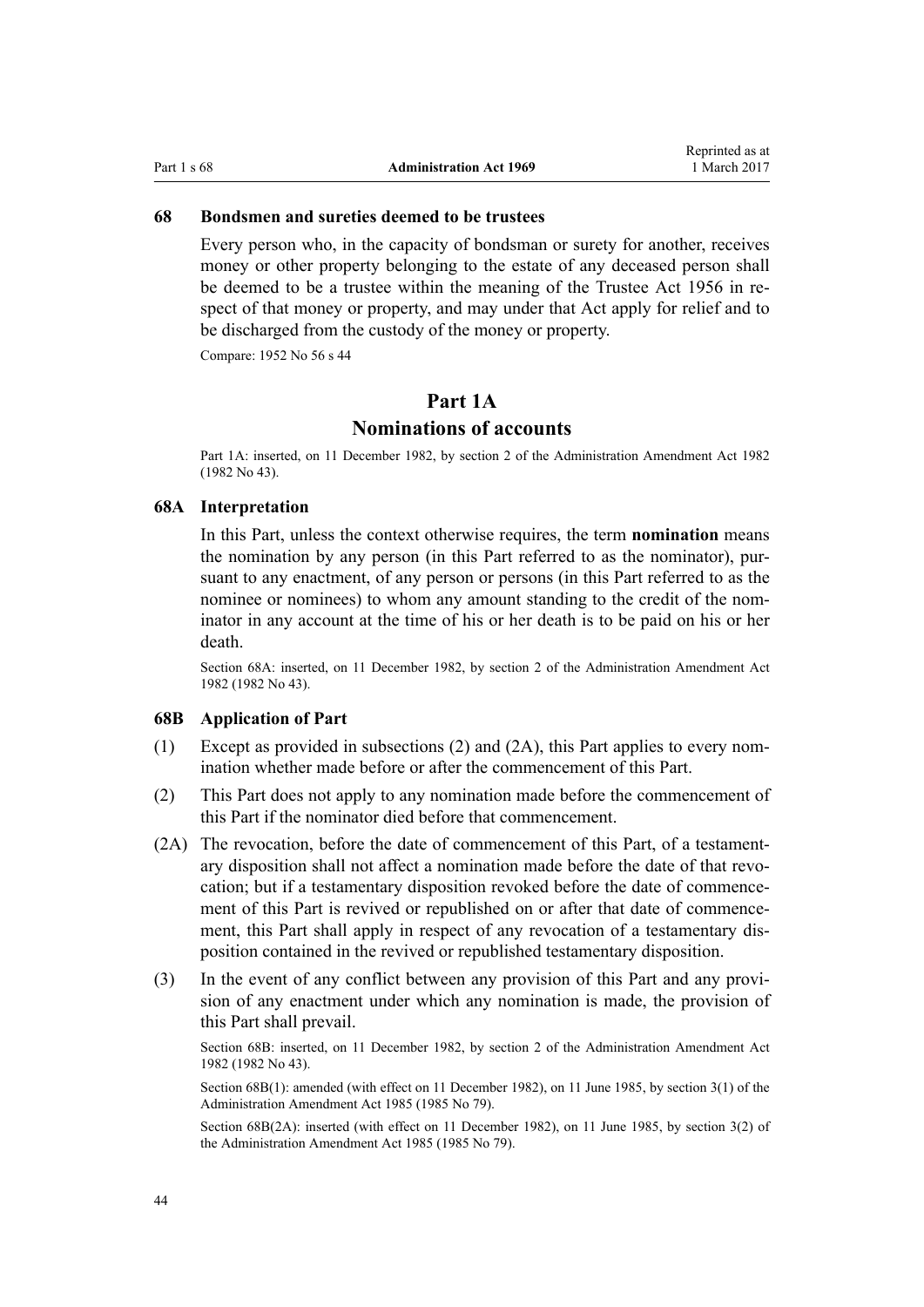### **68C Effect of nominations**

<span id="page-44-0"></span>Reprinted as at

- (1) No nomination, or nominations in the aggregate, shall have effect in respect of any sum in excess of \$6,000 in any account.
- (2) Subject to subsection (3), every nomination shall have effect as if it were a specific legacy bequeathed by will.
- (3) All money in any account that is subject to a nomination at the death of the nominator shall, notwithstanding the nomination, form part of his or her estate, and shall devolve and be subject to all claims against that estate, whether arising under any enactment or contract or otherwise, in the same manner and to the same extent as if it were a specific legacy bequeathed by will.
- (4) Notwithstanding [section 24,](#page-18-0) it shall not be necessary to pay to the administrator of a deceased nominator any money in an account that is subject to a nomination by reason only that it forms part of the deceased nominator's estate pursuant to subsection (3).

Section 68C: inserted, on 11 December 1982, by section 2 of the Administration Amendment Act 1982 (1982 No 43).

Section 68C(4): inserted (with effect on 11 December 1982), on 11 June 1985, by section 4 of the Administration Amendment Act 1985 (1985 No 79).

# **68D Revocation of nomination**

- (1) Any instrument of nomination may be revoked in any manner by which a will or codicil may be revoked.
- (2) Every instrument of nomination shall be revoked by operation of law in any circumstances in which it would be so revoked if it were a will or codicil.
- (3) Without limiting subsection (1) or subsection (2),—
	- (a) every general revocation by a nominator of all former testamentary dispositions shall be deemed to include the revocation of the nomination, unless the nomination is expressly preserved:
	- (b) every general testamentary disposition of the nominator's whole estate, or of the whole of his or her residuary estate, made subsequent to the nomination shall be deemed to revoke the nomination, unless the nomination is expressly preserved.

Section 68D: inserted, on 11 December 1982, by section 2 of the Administration Amendment Act 1982 (1982 No 43).

# **Part 2 Administration granted out of New Zealand**

### **69 Interpretation**

For the purposes of this Part,—

**probate or letters of administration** includes an exemplification of any probate or letters of administration, or a duplicate thereof sealed with the seal of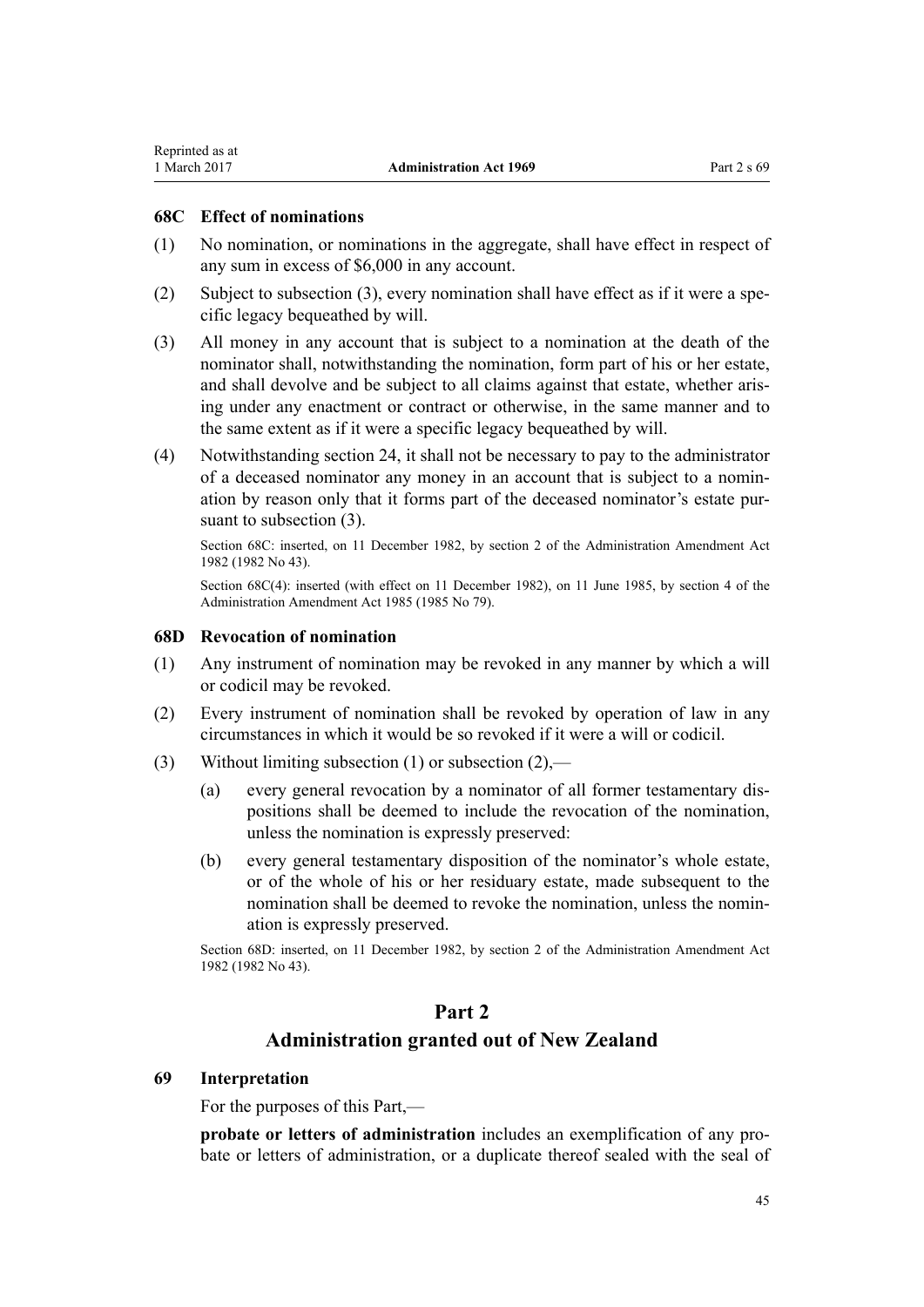<span id="page-45-0"></span>the court granting the same, or a copy thereof certified as correct by or under the authority of the court granting the same, and also includes an exemplification or a copy certified by or under the authority of any court, or a duplicate sealed under the seal of any court, of any instrument which is filed in or issued out of that court and which within the jurisdiction of that court operates to make any person the administrator of any property of a deceased person as if probate or letters of administration had been granted to him or her by that court:

the filing in or the issuing out of any court of any instrument which operates to make any person an administrator as aforesaid shall be deemed to be equivalent to the granting of probate or letters of administration by that court to that person.

Compare: 1952 No 56 s 48

# **70 Estate of person dying abroad not to vest without administration obtained in New Zealand**

- (1) Estate in New Zealand belonging to any person who dies abroad shall not vest in any person under any bequest or devise, or under an intestacy, or by inheritance, until administration of that estate is obtained in New Zealand; or, if probate or letters of administration of the estate have been granted in any place out of New Zealand, unless the probate or letters of administration are resealed in New Zealand as hereinafter provided.
- (2) Upon the estate in New Zealand becoming legally vested in accordance with the provisions of this section, the legal estate therein shall vest as from the time of the death of the person from whom it is obtained.

Compare: 1952 No 56 s 49

# **71 Resealing of probate, etc**

- (1) Where any probate or letters of administration granted—
	- (a) by any competent court in any Commonwealth country (other than New Zealand) or in the Republic of Ireland; or
	- (b) by any court of any Commonwealth country (other than New Zealand) which at the date of the grant has jurisdiction out of the Commonwealth in pursuance of an Order in Council, whether made under any Act or otherwise; or
	- (c) by any competent court of any other country, being a country to which (at the date of the production for sealing under this section) this section is, by Order in Council, declared to apply—

are produced to and a copy thereof deposited with any Registrar of the High Court of New Zealand, the probate or letters of administration may be sealed with the seal of the last-mentioned court, and shall thereupon have the like force and effect and have the same operation in New Zealand, and every executor and administrator thereunder shall perform the same duties and be subject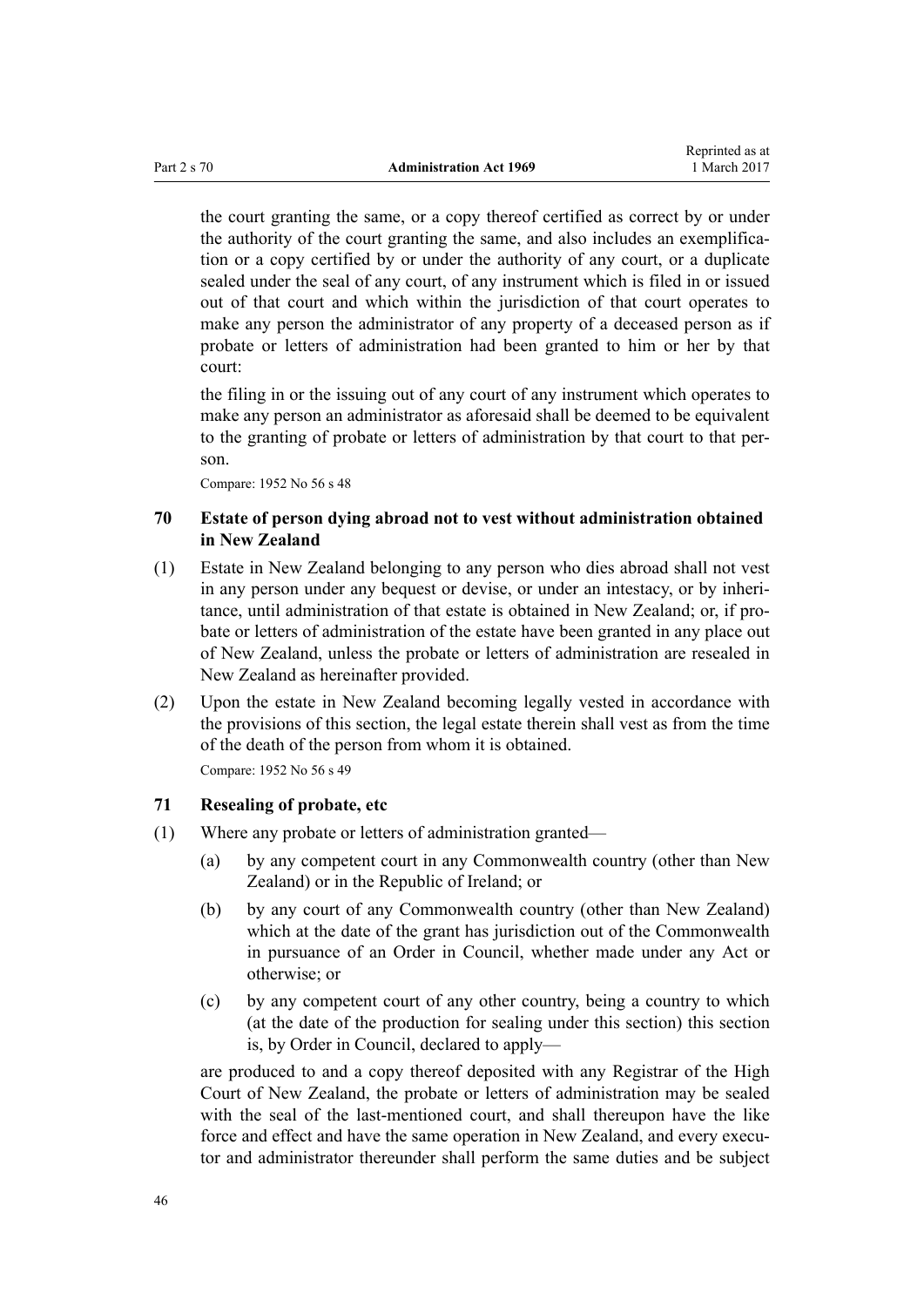<span id="page-46-0"></span>to the same liabilities, as if the probate or letters of administration had been originally granted by the High Court of New Zealand.

(2) Nothing in this section shall prevent the court from making an independent grant of administration in New Zealand.

Compare: 1952 No 56 s 50

Section 71(1): amended, on 1 April 1980, pursuant to [section 12](http://prd-lgnz-nlb.prd.pco.net.nz/pdflink.aspx?id=DLM35049) of the Judicature Amendment Act 1979 (1979 No 124).

# **72 Seal not to be affixed till fees are paid and administration bond is entered into**

The seal of the High Court of New Zealand shall not be affixed to any probate or letters of administration granted in any Commonwealth country (other than New Zealand) or in the Republic of Ireland, or in any other country to which [section 71](#page-45-0) is declared as aforesaid to apply, so as to give operation thereto as if the grant had been made by the High Court of New Zealand, until all such fees have been paid as would have been payable if the probate or letters of administration had been originally granted by the High Court of New Zealand; and, further, no such letters of administration shall be so sealed until such bond is entered into as would have been required if the letters had been originally granted by the said High Court:

provided that the court may if it thinks fit dispense with the bond or reduce the amount of the penalty thereunder:

provided also that where letters of administration are at any time granted to any Public Trustee or other like public official of any Commonwealth country (other than New Zealand) or of the Republic of Ireland or of any other country to which [section 71](#page-45-0) is declared as aforesaid to apply, it shall not be necessary, upon the resealing in New Zealand of the letters of administration, for the said Public Trustee or other official, as the case may be, to execute any such bond.

Compare: 1952 No 56 s 51

Section 72: amended, on 1 April 1980, pursuant to [section 12](http://prd-lgnz-nlb.prd.pco.net.nz/pdflink.aspx?id=DLM35049) of the Judicature Amendment Act 1979 (1979 No 124).

# **73 No probate, etc, granted out of New Zealand to be evidence unless resealed**

Probate or letters of administration granted in any place out of New Zealand shall not be received in evidence of the title of any person to any estate in New Zealand until the probate or letters of administration are resealed in New Zealand as hereinbefore provided.

Compare: 1952 No 56 s 52

# **74 Effect of sections 70 and 73**

Nothing in [sections 70](#page-45-0) and 73 shall restrict the provisions of [sections 64](#page-37-0) and [65,](#page-39-0) or the provisions of any other enactment relating to the payment or devolution of any estate without administration.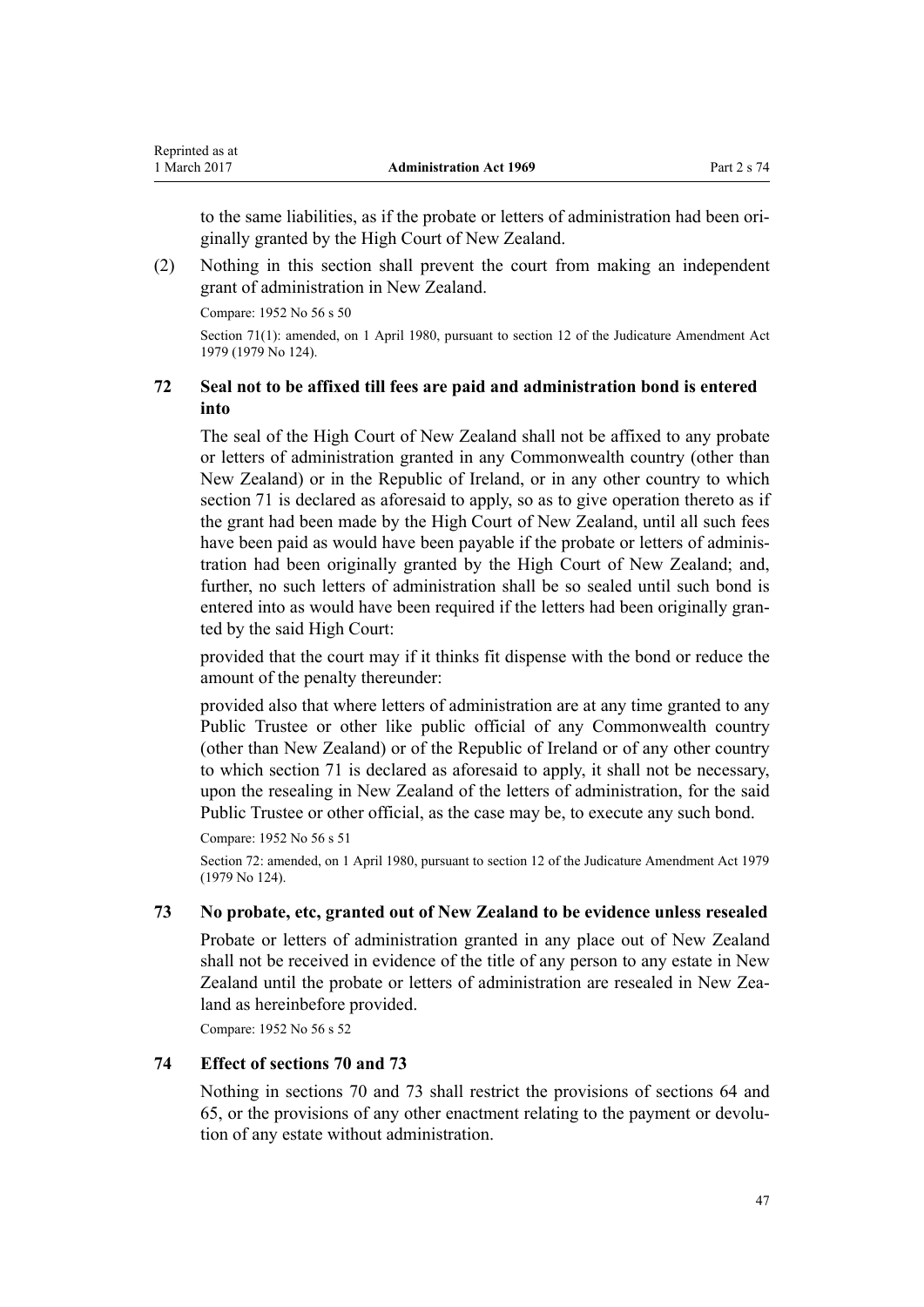# **Part 3 Distribution of intestate estates**

# <span id="page-47-0"></span>**75 Application of this Part**

This Part, except [section 80,](#page-54-0) shall not apply in any case where the death occurred before the commencement of this Act; and the estate of any person who died intestate before the commencement of this Act shall be distributed in accordance with the enactments and law in force at the death of that person.

Compare: 1952 No 56 s 54

Section 75: amended, on 1 January 1980, by [section 9\(1\)](http://prd-lgnz-nlb.prd.pco.net.nz/pdflink.aspx?id=DLM32823) of the Administration Amendment Act 1979 (1979 No 38).

# **76 Abolition of escheat**

There shall be no escheat to the Crown for want of heirs or successors.

Compare: 1952 No 56 s 55

# **77 Succession to real and personal estate on intestacy**

If a person (the **intestate**) dies intestate as to any real or personal estate and leaves the other person or people referred to in column 1 of the following table, that estate must be distributed in the manner or held on the trusts set out in column 2 of that table opposite the reference to the other person or people:

# **Person or people intestate**

ing de facto partner, but no issue and no parents

#### **leaves How estate to be distributed**

1 Husband, wife, civil union partner, or surviv-**Personal chattels (as defined in [section 2\(1\)](#page-5-0)):**

the husband, wife, civil union partner, or surviving de facto partner takes these absolutely, except that any that are subject to a hire purchase agreement, are taken subject to the vendor's rights under that agreement

#### **Residue of the estate:**

- this stands charged with the payment to the husband, wife, civil union partner, or surviving de facto partner of the prescribed amount, plus interest (at the rate prescribed by or under [section 39\)](#page-24-0) on that amount from the date of the death until that amount is paid or appropriated
- anything that remains of the residue is held in trust for the husband, wife, civil union partner, or surviving de facto partner absolutely
- 2 Husband, wife, civil union partner, or surviving de facto partner, and issue

#### **Personal chattels (as defined in [section 2\(1\)](#page-5-0)):**

the husband, wife, civil union partner, or surviving de facto partner takes these absolutely, except that any that are subject to a hire purchase agreement, are taken subject to the vendor's rights under that agreement

#### **Residue of the estate:**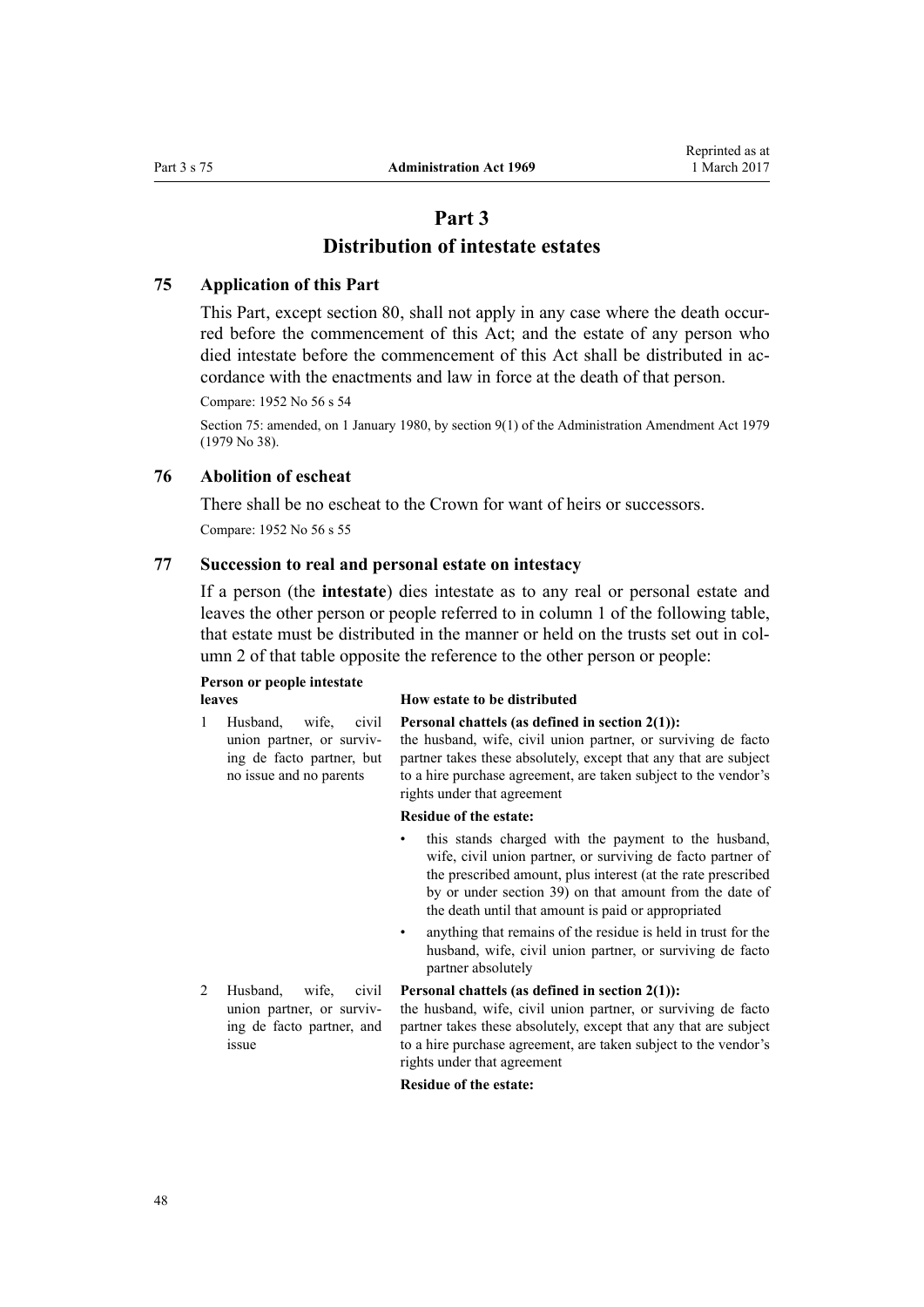| Person or people intestate |                                                                                                                                                                                         |                                                                                                                                                                                                                                                                                                                                                                                 |  |
|----------------------------|-----------------------------------------------------------------------------------------------------------------------------------------------------------------------------------------|---------------------------------------------------------------------------------------------------------------------------------------------------------------------------------------------------------------------------------------------------------------------------------------------------------------------------------------------------------------------------------|--|
|                            | leaves                                                                                                                                                                                  | How estate to be distributed                                                                                                                                                                                                                                                                                                                                                    |  |
|                            |                                                                                                                                                                                         | this stands charged with the payment to the husband,<br>wife, civil union partner, or surviving de facto partner of<br>the prescribed amount, plus interest (at the rate prescribed<br>by or under section 39) on that amount from the date of<br>the death until that amount is paid or appropriated                                                                           |  |
|                            |                                                                                                                                                                                         | anything that remains of the residue is held in trust as fol-<br>٠<br>lows:                                                                                                                                                                                                                                                                                                     |  |
|                            |                                                                                                                                                                                         | a third for the husband, wife, civil union partner, or<br>$\bullet$<br>surviving de facto partner absolutely; and                                                                                                                                                                                                                                                               |  |
|                            |                                                                                                                                                                                         | two-thirds on the statutory trusts for the issue of the<br>٠<br>intestate                                                                                                                                                                                                                                                                                                       |  |
| 3                          | wife,<br>Husband,<br>civil<br>union partner, or surviv-<br>ing de facto partner, no<br>issue, but one or both pa-<br>rents                                                              | Personal chattels (as defined in section $2(1)$ ):<br>the husband, wife, civil union partner, or surviving de facto<br>partner takes these absolutely, except that any that are subject<br>to a hire purchase agreement, are taken subject to the vendor's<br>rights under that agreement                                                                                       |  |
|                            |                                                                                                                                                                                         | Residue of the estate:                                                                                                                                                                                                                                                                                                                                                          |  |
|                            |                                                                                                                                                                                         | this stands charged with the payment to the husband,<br>wife, civil union partner, or surviving de facto partner of<br>the prescribed amount, plus interest (at the rate prescribed<br>by or under section 39) on that amount from the date of<br>the death until that amount is paid or appropriated<br>anything that remains of the residue is held in trust as fol-<br>lows: |  |
|                            |                                                                                                                                                                                         | two-thirds for the husband, wife, civil union partner,<br>$\bullet$<br>or surviving de facto partner absolutely; and                                                                                                                                                                                                                                                            |  |
|                            |                                                                                                                                                                                         | a third for the father and mother in equal shares abso-<br>$\bullet$<br>lutely or, if the intestate leaves only one parent, for<br>that parent absolutely                                                                                                                                                                                                                       |  |
| 4                          | Issue but no husband,<br>wife, civil union partner,<br>or surviving de facto part-<br>ner                                                                                               | All of the estate is held on the statutory trusts for the issue of<br>the intestate                                                                                                                                                                                                                                                                                             |  |
| 5                          | No husband, wife, civil<br>union partner, or surviv-<br>ing de facto partner, and<br>no issue, but one or both<br>parents                                                               | All of the estate is held in trust in equal shares for the parents,<br>but if the intestate leaves only one parent, for that parent                                                                                                                                                                                                                                             |  |
| 6                          | No husband, wife, civil<br>union partner, or surviv-<br>ing de facto partner, no<br>issue, and no parents, but<br>1 or more brothers or sis-<br>ters (whether of full or<br>half blood) | All of the estate is held on the statutory trusts for the 1 or<br>more brothers or sisters                                                                                                                                                                                                                                                                                      |  |
| 7                          | No one who takes an ab-<br>solutely vested interest<br>under the trusts referred                                                                                                        | All of the estate is held in trust as follows:<br>as to half:                                                                                                                                                                                                                                                                                                                   |  |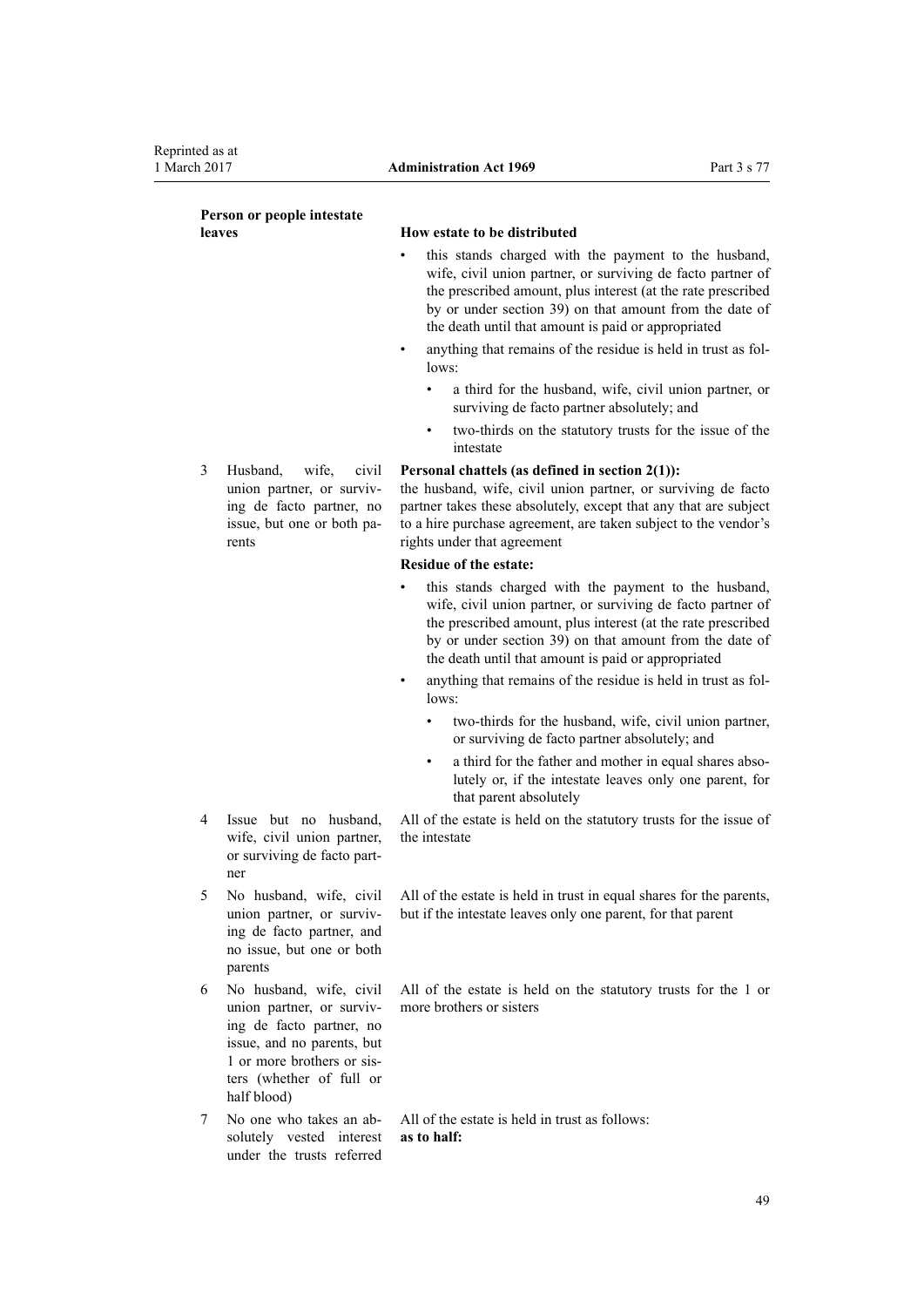#### **Person or people intestate leaves How estate to be distributed**

to in items 1 to 6, but one or both maternal or paternal grandparents, or 1 or more maternal or paternal uncles or aunts (whether of full or half blood)

- in equal shares for the maternal grandparents, but if the intestate leaves only one such grandparent, for that grandparent; or
- if the intestate leaves no maternal grandparent, then on the statutory trusts for the maternal uncles and aunts; or
- if no maternal grandparent or maternal uncle or aunt takes an absolutely vested interest under those trusts, then on the trusts on which the other half of the estate must be held

#### **as to the other half:**

- in equal shares for the paternal grandparents, but if the intestate leaves only one such grandparent, for that grandparent; or
- if the intestate leaves no paternal grandparent, then on the statutory trusts for the paternal uncles and aunts; or
- if no paternal grandparent or paternal uncle or aunt takes an absolutely vested interest under those trusts, then on the trusts on which the first half of the estate must be held
- 8 No one who takes an absolute interest under items 1 to 7 All of the estate belongs to the Crown as *bona vacantia*, and the Crown may (without prejudice to any other powers), out of all or any part of the estate, provide for
	- dependants (whether kindred or not) of the intestate; and
	- other persons for whom the intestate might reasonably have been expected to make provision.

Section 77: replaced, on 1 February 2002 (applying only in respect of the estates of persons who die on or after that date), by [section 8](http://prd-lgnz-nlb.prd.pco.net.nz/pdflink.aspx?id=DLM88129) of the Administration Amendment Act 2001 (2001 No 6).

Section 77 table item 1: amended, on 26 April 2005 (applying only in respect of the estates of persons who die on or after that date), by [section 7\(1\)](http://prd-lgnz-nlb.prd.pco.net.nz/pdflink.aspx?id=DLM334752) of the Administration Amendment Act 2005 (2005 No 4).

Section 77 table item 1: amended, on 26 April 2005 (applying only in respect of the estates of persons who die on or after that date), by [section 7\(2\)](http://prd-lgnz-nlb.prd.pco.net.nz/pdflink.aspx?id=DLM334752) of the Administration Amendment Act 2005 (2005 No 4).

Section 77 table item 1: amended, on 1 April 2005, by [section 139](http://prd-lgnz-nlb.prd.pco.net.nz/pdflink.aspx?id=DLM213532) of the Credit Contracts and Consumer Finance Act 2003 (2003 No 52).

Section 77 table item 2: amended, on 26 April 2005 (applying only in respect of the estates of persons who die on or after that date), by [section 7\(1\)](http://prd-lgnz-nlb.prd.pco.net.nz/pdflink.aspx?id=DLM334752) of the Administration Amendment Act 2005 (2005 No 4).

Section 77 table item 2: amended, on 26 April 2005 (applying only in respect of the estates of persons who die on or after that date), by [section 7\(2\)](http://prd-lgnz-nlb.prd.pco.net.nz/pdflink.aspx?id=DLM334752) of the Administration Amendment Act 2005 (2005 No 4).

Section 77 table item 2: amended, on 1 April 2005, by [section 139](http://prd-lgnz-nlb.prd.pco.net.nz/pdflink.aspx?id=DLM213532) of the Credit Contracts and Consumer Finance Act 2003 (2003 No 52).

Section 77 table item 3: amended, on 26 April 2005 (applying only in respect of the estates of persons who die on or after that date), by [section 7\(1\)](http://prd-lgnz-nlb.prd.pco.net.nz/pdflink.aspx?id=DLM334752) of the Administration Amendment Act 2005 (2005 No 4).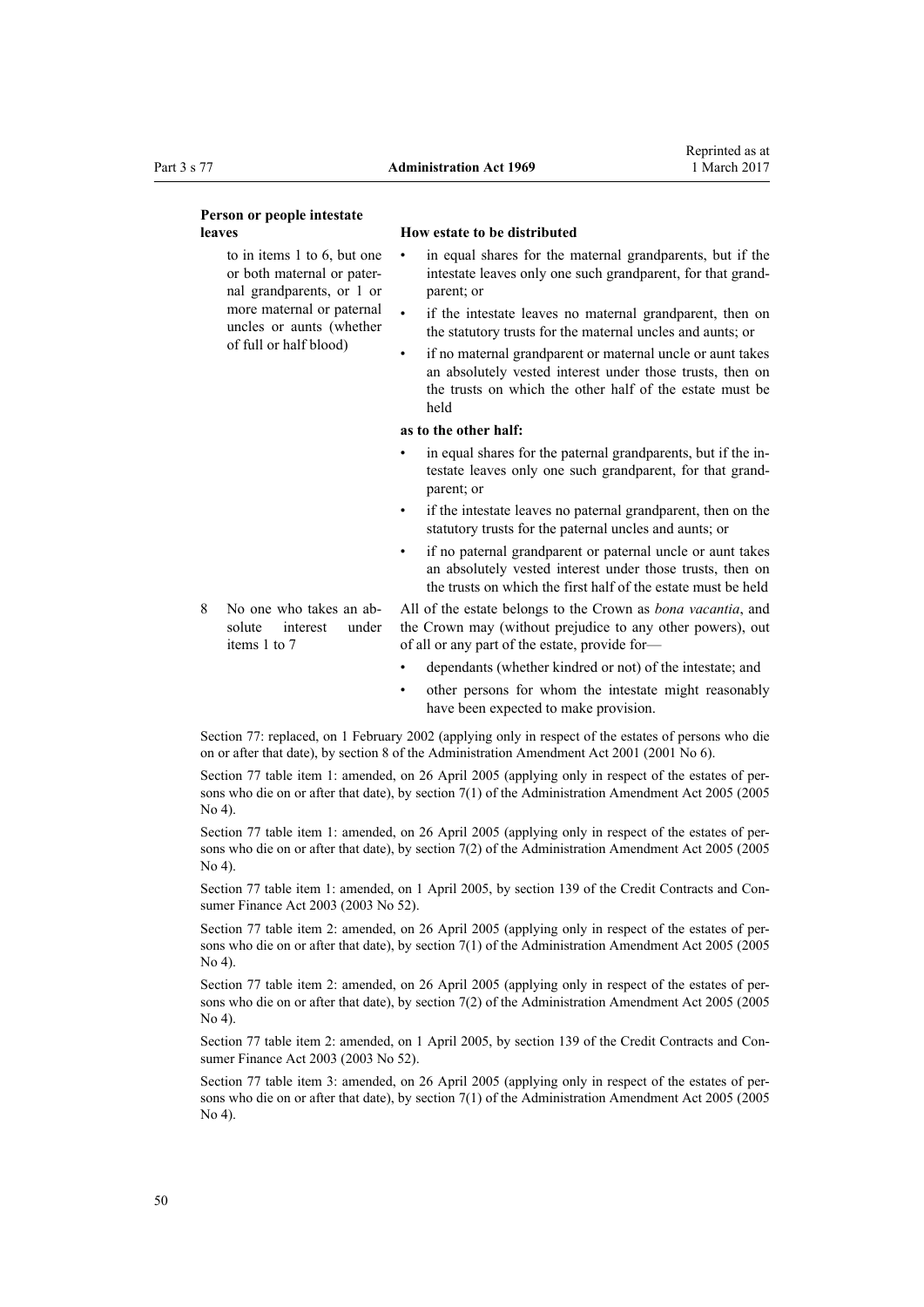<span id="page-50-0"></span>Section 77 table item 3: amended, on 26 April 2005 (applying only in respect of the estates of persons who die on or after that date), by [section 7\(2\)](http://prd-lgnz-nlb.prd.pco.net.nz/pdflink.aspx?id=DLM334752) of the Administration Amendment Act 2005 (2005 No 4).

Section 77 table item 3: amended, on 1 April 2005, by [section 139](http://prd-lgnz-nlb.prd.pco.net.nz/pdflink.aspx?id=DLM213532) of the Credit Contracts and Consumer Finance Act 2003 (2003 No 52).

Section 77 table item 4: amended, on 26 April 2005 (applying only in respect of the estates of persons who die on or after that date), by [section 7\(1\)](http://prd-lgnz-nlb.prd.pco.net.nz/pdflink.aspx?id=DLM334752) of the Administration Amendment Act 2005 (2005 No 4).

Section 77 table item 5: amended, on 26 April 2005 (applying only in respect of the estates of persons who die on or after that date), by [section 7\(1\)](http://prd-lgnz-nlb.prd.pco.net.nz/pdflink.aspx?id=DLM334752) of the Administration Amendment Act 2005 (2005 No 4).

Section 77 table item 6: amended, on 26 April 2005 (applying only in respect of the estates of persons who die on or after that date), by [section 7\(1\)](http://prd-lgnz-nlb.prd.pco.net.nz/pdflink.aspx?id=DLM334752) of the Administration Amendment Act 2005 (2005 No 4).

### **77A Effect on succession on intestacy of separation order**

Nothing in [section 77](#page-47-0) affects [section 26](http://prd-lgnz-nlb.prd.pco.net.nz/pdflink.aspx?id=DLM40256) of the Family Proceedings Act 1980.

Section 77A: inserted, on 1 February 2002 (applying only in respect of the estates of persons who die on or after that date), by [section 8](http://prd-lgnz-nlb.prd.pco.net.nz/pdflink.aspx?id=DLM88129) of the Administration Amendment Act 2001 (2001 No 6).

### **77B Restrictions on succession on intestacy by certain de facto partners**

- (1) This section applies to a surviving de facto partner if his or her de facto relationship with the intestate is a relationship of short duration as defined in [sec](http://prd-lgnz-nlb.prd.pco.net.nz/pdflink.aspx?id=DLM441012)[tion 2](http://prd-lgnz-nlb.prd.pco.net.nz/pdflink.aspx?id=DLM441012) of the Property (Relationships) Act 1976.
- (2) If this section applies to a surviving de facto partner, the partner is not entitled under [section 77](#page-47-0) to receive, or have held on trust for his or her benefit, any real or personal estate to which section 77 applies, and section 77 applies as if the partner were not a person left by the intestate, unless—
	- (a) the court is satisfied—
		- (i) that there is a child of the de facto relationship; or
		- (ii) that the partner has made a substantial contribution to the de facto relationship; and
	- (b) the court is satisfied that not being entitled to succeed on the intestacy would result in serious injustice to the partner.
- (3) In subsection (2), **child of the de facto relationship** and **contribution** have the same meanings as they have in [section 2](http://prd-lgnz-nlb.prd.pco.net.nz/pdflink.aspx?id=DLM441012) of the Property (Relationships) Act 1976.

Section 77B: inserted, on 1 February 2002 (applying only in respect of the estates of persons who die on or after that date), by [section 8](http://prd-lgnz-nlb.prd.pco.net.nz/pdflink.aspx?id=DLM88129) of the Administration Amendment Act 2001 (2001 No 6).

# **77C Succession on intestacy if intestate partner dies leaving husband, wife, or civil union partner and 1 or more de facto partners**

- (1) This section applies if the intestate dies leaving—
	- (a) 1 or more surviving de facto partners entitled to succeed on the intestacy, and a husband, wife, or civil union partner; or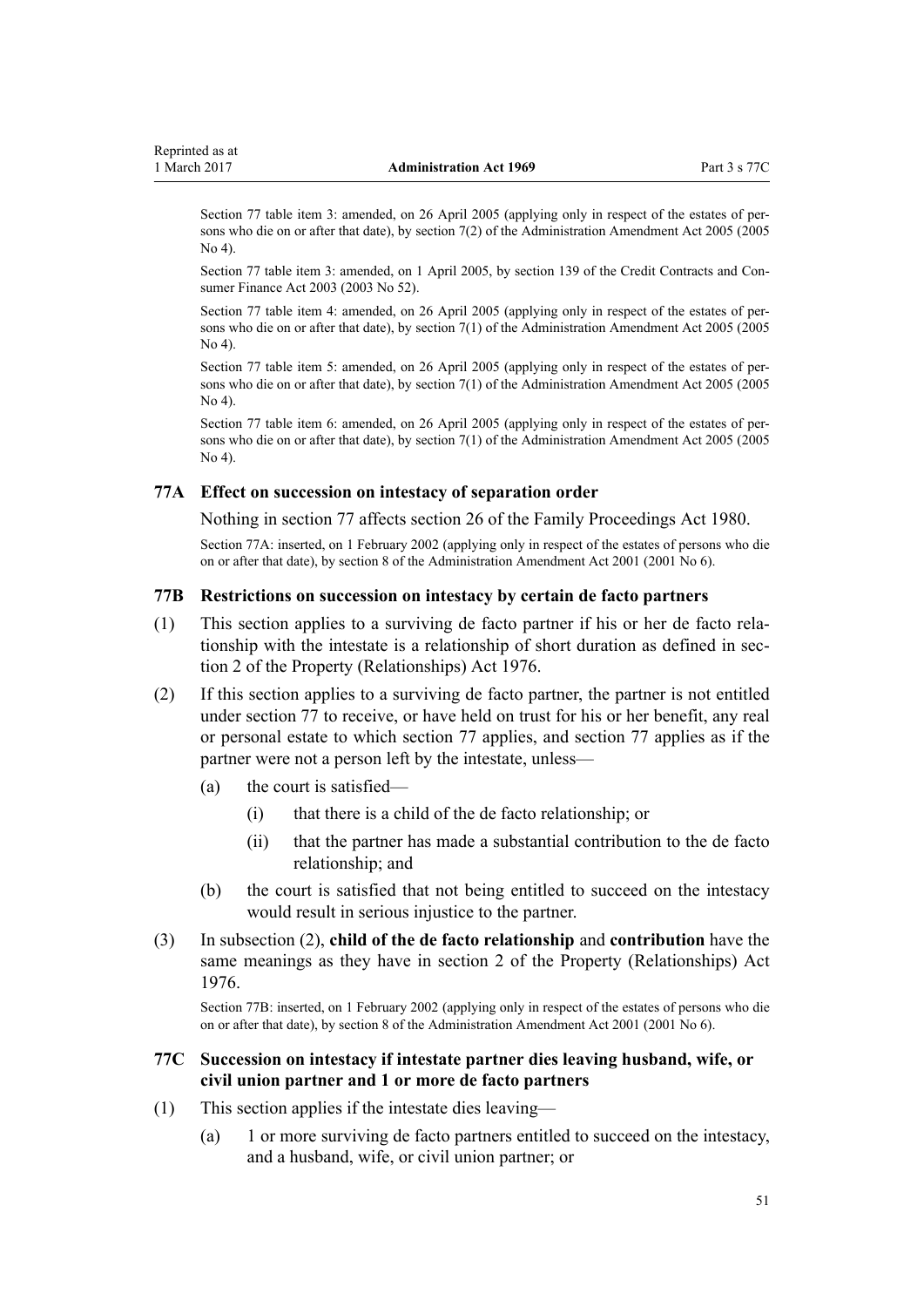- (b) 2 or more surviving de facto partners entitled to succeed on the intestacy.
- <span id="page-51-0"></span>(2) If this section applies,—
	- (a) the real or personal estate of the intestate to which [section 77](#page-47-0) applies must be distributed or held on trust under that section as if the intestate died leaving (as well as issue, or parents, or other classes of relatives (if any)) only a husband, wife, or civil union partner or, as the case requires, only one of the surviving de facto partners; but
	- (b) the husband, wife, or civil union partner and each surviving de facto partner or, as the case requires, each of the surviving de facto partners, is entitled to an equal share of the estate that would, under [section 77](#page-47-0), be distributed to or held on trust for a husband, wife, or civil union partner or, as the case requires, 1 surviving de facto partner.

Section 77C: replaced, on 26 April 2005 (applying only in respect of the estates of persons who die on or after that date), by [section 8](http://prd-lgnz-nlb.prd.pco.net.nz/pdflink.aspx?id=DLM334753) of the Administration Amendment Act 2005 (2005 No 4).

# **78 Statutory trusts in favour of issue and other classes of relatives of intestate**

- (1) Where under this Act the estate of an intestate, or any part thereof, is directed to be held on the statutory trusts for the issue of the intestate, the same shall be held upon the following trusts, namely:
	- (a) in trust, in equal shares if more than 1, for all or any children or child of the intestate, living at the death of the intestate, who attain full age or marry or enter into a civil union under that age, and for all or any of the issue living at the death of the intestate who attain full age or marry or enter into a civil union under that age of any child of the intestate who predeceases the intestate, the said issue to take through all degrees, according to their stocks, in equal shares if more than 1, the share which their parent would have taken if living at the death of the intestate, and so that no issue shall take whose parent takes an absolutely vested interest:

provided that if any person capable of taking under this paragraph (including this proviso) dies before taking an absolutely vested interest leaving any child or children who shall be living at the expiration of 21 years from the death of the intestate or who shall sooner attain full age or marry or enter into a civil union under that age, that child or those children shall take, in equal shares if more than 1, the share which his, her, or their parent would have taken if he or she had not so died:

(b) the statutory power of advancement, and the statutory provisions which relate to maintenance, education, and benefit, and the accumulation of surplus income, shall apply, and when a person becomes entitled to a vested share or interest under the statutory trusts, that person shall be entitled on attaining the age of 18 years or sooner marrying or entering into a civil union to give a valid receipt for his or her share or interest: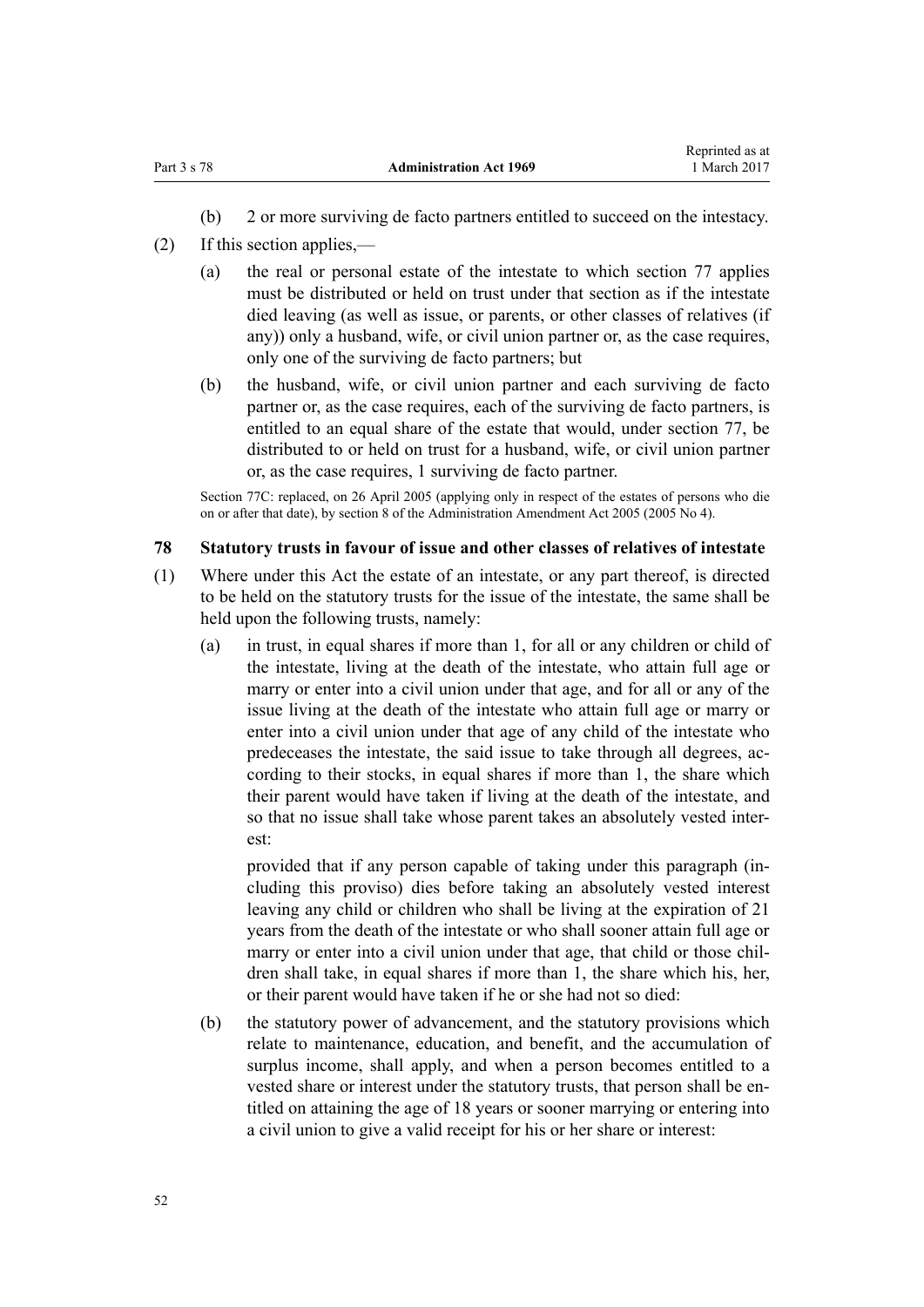- (c) the administrator may permit any minor who has a vested or contingent interest in any personal chattels to have the use and enjoyment of the chattels in such manner and subject to such conditions (if any) as the administrator may consider reasonable, and without being liable to account for any consequential loss.
- (2) If the trusts in favour of the issue of the intestate fail by reason of no child or other issue attaining an absolutely vested interest—
	- (a) the estate of the intestate and the income thereof and all statutory accumulations, if any, of the income thereof, or so much thereof as may not have been paid or applied under any power affecting the same, shall go, devolve, and be held under the provisions of this Act as if the intestate had died without leaving issue living at the death of the intestate:
	- (b) references in this Act to the intestate "leaving no issue" shall, subject to the provisions of this section, be construed as "leaving no issue who attain an absolutely vested interest":
	- (c) references in this Act to the intestate "leaving issue" or "leaving a child or other issue" shall, subject to the provisions of this section, be construed as "leaving issue who attain an absolutely vested interest":
	- (d) references in the table in [section 77](#page-47-0) to "no issue" must be construed as "no issue who attain an absolutely vested interest":
	- (e) references in the table in [section 77](#page-47-0) to "issue" must be construed as "issue who attain an absolutely vested interest".
- (3) Where under this Act the estate of an intestate or any part thereof is directed to be held on the statutory trusts for any class of the relatives of the intestate, other than issue of the intestate, the same shall be held on trusts corresponding to the statutory trusts for the issue of the intestate as if those trusts were repeated with the substitution of references to the members or member of that class for references to the children or child of the intestate.

Compare: 1952 No 56 s 57

Section 78(1)(a): amended, on 26 April 2005 (applying only in respect of the estates of persons who die on or after that date), by [section 9\(1\)](http://prd-lgnz-nlb.prd.pco.net.nz/pdflink.aspx?id=DLM334755) of the Administration Amendment Act 2005 (2005 No 4).

Section 78(1)(a) proviso: amended, on 26 April 2005 (applying only in respect of the estates of persons who die on or after that date), by [section 9\(1\)](http://prd-lgnz-nlb.prd.pco.net.nz/pdflink.aspx?id=DLM334755) of the Administration Amendment Act 2005 (2005 No 4).

Section 78(1)(b): amended, on 26 April 2005 (applying only in respect of the estates of persons who die on or after that date), by [section 9\(2\)](http://prd-lgnz-nlb.prd.pco.net.nz/pdflink.aspx?id=DLM334755) of the Administration Amendment Act 2005 (2005 No 4).

Section 78(2)(d): inserted, on 1 February 2002 (applying only in respect of the estates of persons who die on or after that date), by [section 9](http://prd-lgnz-nlb.prd.pco.net.nz/pdflink.aspx?id=DLM88136) of the Administration Amendment Act 2001 (2001 No 6).

Section 78(2)(e): inserted, on 1 February 2002 (applying only in respect of the estates of persons who die on or after that date), by [section 9](http://prd-lgnz-nlb.prd.pco.net.nz/pdflink.aspx?id=DLM88136) of the Administration Amendment Act 2001 (2001 No 6).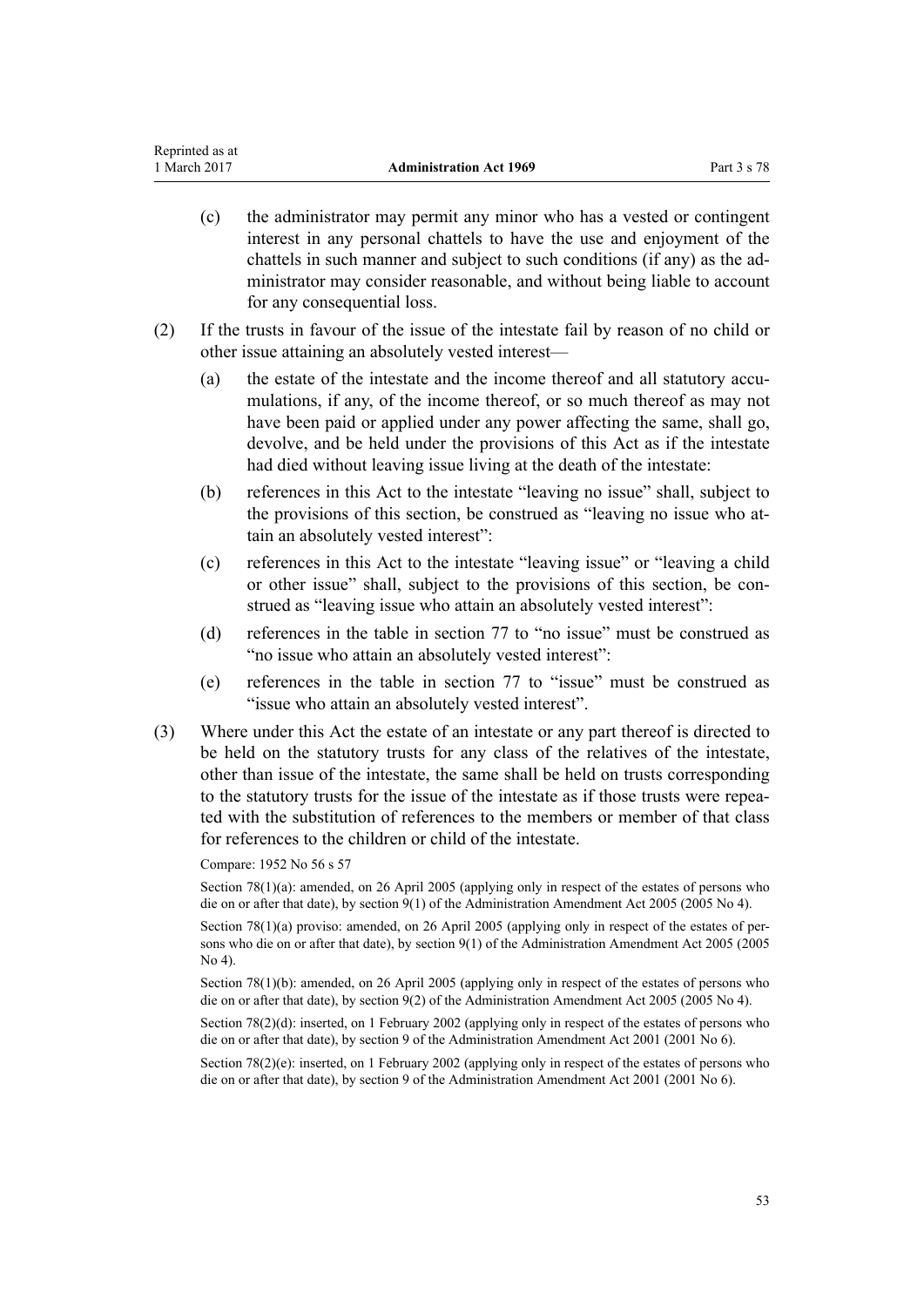# <span id="page-53-0"></span>**79 Application to cases of partial intestacy**

- (1) Where any person dies leaving a will effectively disposing of part of his or her estate, the provisions of this Part shall have effect in respect of the part of his or her estate not so disposed of, subject to the provisions of the will and of subsection  $(2)$ .
- (2) Where the deceased leaves a husband, wife, civil union partner, or surviving de facto partner who acquires a beneficial interest under the will of the deceased,—
	- (a) the references in [section 77](#page-47-0) to the prescribed amount payable to a surviving husband, wife, civil union partner, or surviving de facto partner, and to interest on that amount, must be taken as references to that amount diminished by the value of the beneficial interest at the date of death, and to interest on that amount as so diminished; and
	- (b) if the value of the beneficial interest exceeds the prescribed amount, [sec](#page-47-0)[tion 77](#page-47-0) has effect as if references to that amount and interest were omitted.
- (3) References in the foregoing provisions of this section to a beneficial interest acquired under a will shall be construed—
	- (a) as including a reference to a beneficial interest acquired by virtue of the exercise by the will of a general power of appointment, but not a special power of appointment:
	- (b) as not including a reference to a beneficial interest in any personal chattels.
- (4) For the purposes of the foregoing provisions of this section the administrator may ascertain and fix the value of the said beneficial interest in accordance with [section 28](http://prd-lgnz-nlb.prd.pco.net.nz/pdflink.aspx?id=DLM305237) of the Trustee Act 1956, and no action shall lie against the administrator if he or she distributes the estate in accordance with the value that he or she has honestly and reasonably so fixed.

Compare: 1952 No 56 s 59; 1965 No 43 s 5

Section 79(2): replaced, on 3 June 1998, by [section 6](http://prd-lgnz-nlb.prd.pco.net.nz/pdflink.aspx?id=DLM426213) of the Administration Amendment Act 1998 (1998 No 24).

Section 79(2): amended, on 26 April 2005 (applying only in respect of the estates of persons who die on or after that date), by [section 10](http://prd-lgnz-nlb.prd.pco.net.nz/pdflink.aspx?id=DLM334756) of the Administration Amendment Act 2005 (2005 No 4).

Section 79(2): amended, on 1 February 2002 (applying only in respect of the estates of persons who die on or after that date), by [section 10](http://prd-lgnz-nlb.prd.pco.net.nz/pdflink.aspx?id=DLM88137) of the Administration Amendment Act 2001 (2001 No 6).

Section 79(2)(a): amended, on 26 April 2005 (applying only in respect of the estates of persons who die on or after that date), by [section 10](http://prd-lgnz-nlb.prd.pco.net.nz/pdflink.aspx?id=DLM334756) of the Administration Amendment Act 2005 (2005 No 4).

Section 79(2)(a): amended, on 1 February 2002 (applying only in respect of the estates of persons who die on or after that date), by [section 10](http://prd-lgnz-nlb.prd.pco.net.nz/pdflink.aspx?id=DLM88137) of the Administration Amendment Act 2001 (2001  $N<sub>0</sub>$  6).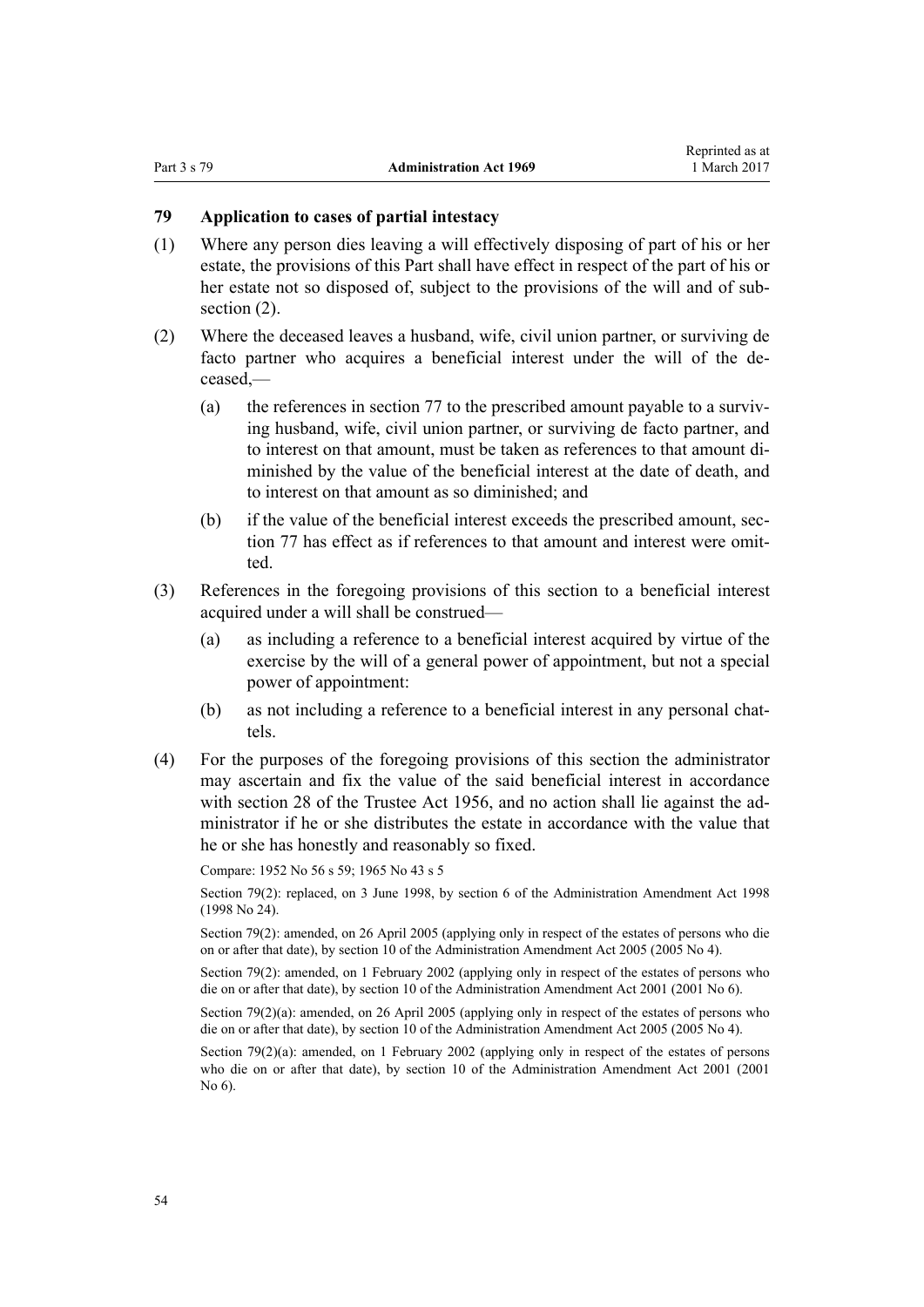# <span id="page-54-0"></span>**80 Construction of documents**

- (1) References to any Statutes of Distribution in an instrument *inter vivos* made, or in a will coming into operation, on or after the commencement of this Act, shall be construed as references to the provisions of this Part as they stand when the instrument is made or the will comes into operation; and references in such an instrument or will to statutory next of kin shall be construed, unless the context otherwise requires, as referring to the persons who would take beneficially on an intestacy under the foregoing provisions of this Part as they stand when the instrument is made or the will comes into operation.
- (2) Trusts declared in an instrument *inter vivos* made, or in a will coming into operation, before the commencement of this Act and on or after 1 January 1945 (being the date of the commencement of the Administration Amendment Act 1944), by reference to the Statutes of Distribution, or to the statutes relating to the distribution of intestates' estates, shall, unless the contrary thereby appears, be construed as referring to the enactments relating to the distribution of estates of intestates which were in force when the instrument was made or the will came into operation.
- (3) Trusts declared in an instrument *inter vivos* made, or in a will coming into operation, before 1 January 1945, by reference to the Statutes of Distribution, or to the statutes relating to the distribution of intestates' estates, shall, unless the contrary thereby appears, be construed as referring to the enactments relating to the distribution of estates of intestates which were in force immediately before 1 January 1945.

Compare: 1952 No 56 s 60

Section 80(1): amended, on 1 January 1980, by [section 9\(2\)\(a\)](http://prd-lgnz-nlb.prd.pco.net.nz/pdflink.aspx?id=DLM32823) of the Administration Amendment Act 1979 (1979 No 38).

Section 80(1): amended, on 1 January 1980, by [section 9\(2\)\(b\)](http://prd-lgnz-nlb.prd.pco.net.nz/pdflink.aspx?id=DLM32823) of the Administration Amendment Act 1979 (1979 No 38).

# **Part 4**

# **Miscellaneous provisions**

# **81 Right of successor on intestacy to disclaim**

- (1) Subject to the provisions of this section, where a successor has become entitled under this Act to an interest as a beneficiary in the whole or any part of the real and personal property which passes on the intestacy of any person,—
	- (a) the successor may, by deed delivered to the intestate person's administrator, disclaim that interest if at the date of the disclaimer he or she has attained full age and is of sound mind:
	- (b) the court may, by order, disclaim the interest on behalf of the successor or authorise the disclaimer of the interest by or on behalf of the successor if at the date of the disclaimer the successor has not attained full age or is not of sound mind.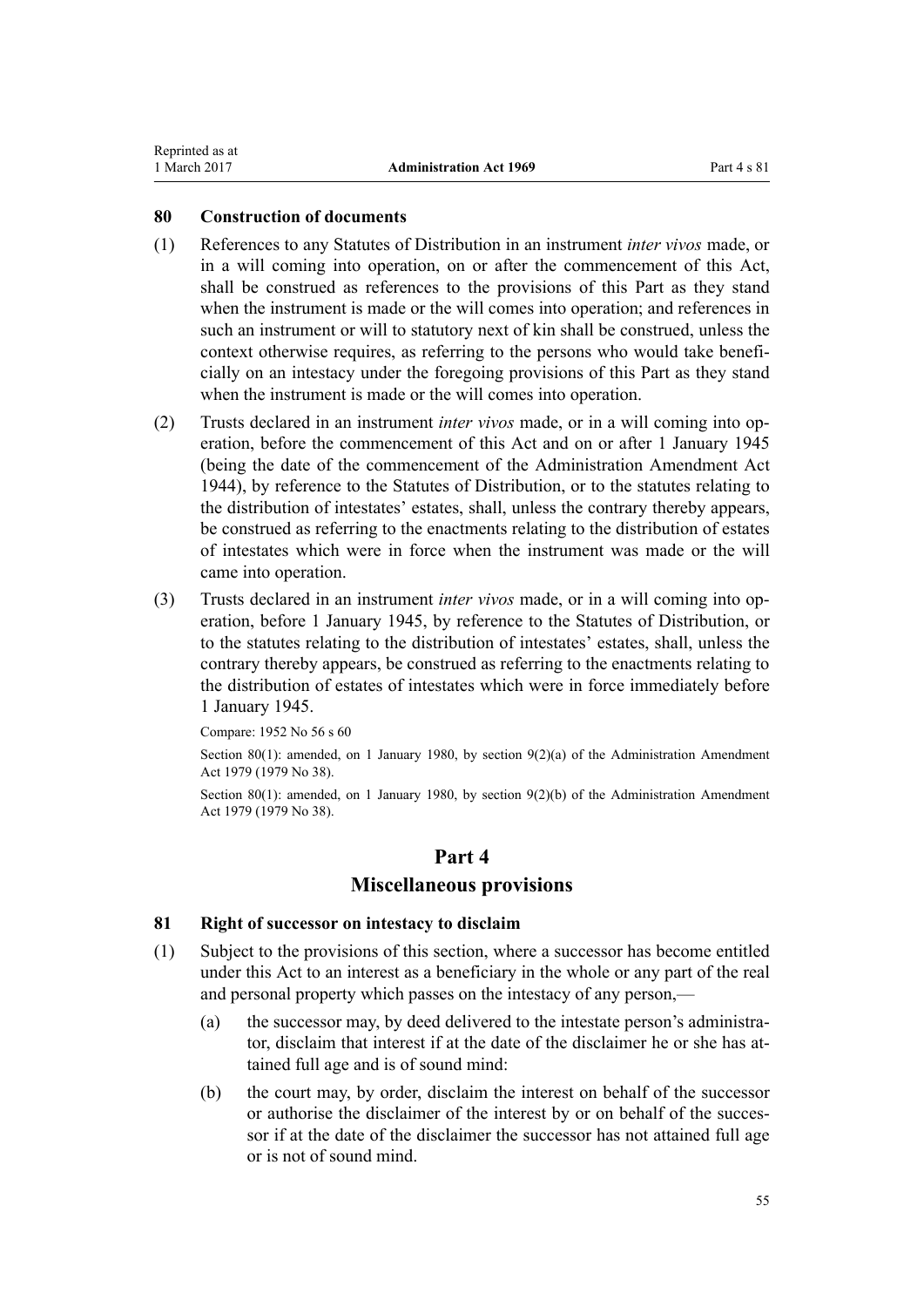- (2) No disclaimer under this section shall be valid unless—
	- (a) the disclaimer is made by the successor in his or her lifetime; and
	- (b) the disclaimer relates to the whole of the successor's interest as a beneficiary under this Act in the real and personal property which passes on the intestacy of the person, including property which any other person has disclaimed under this section; and
	- (c) the disclaimer is made within 1 year after the date of the first grant in New Zealand of administration in respect of the estate or will of the intestate person (whether that grant was made before or after the commencement of this Act) or within such extended period as may be allowed by the court.
- (3) No disclaimer under this section shall be valid if—
	- (a) the successor has entered into enjoyment of the whole or any part of the interest to which he or she has become entitled as aforesaid; or
	- (b) the successor has transferred, assigned, mortgaged, settled, or otherwise disposed of that interest or of any part thereof or of any property which would include that interest or any part thereof if it were not disclaimed, or has covenanted or agreed to do any such thing; or
	- (c) there is any valuable consideration for the disclaimer; or
	- (d) the disclaimer provides for any assignment of the disclaimed interest or in any manner provides who is to be entitled to that interest; or
	- (e) the successor is bankrupt when the disclaimer is made.
- (4) The following provisions shall apply to every disclaimer under this section:
	- (a) the disclaimer shall be irrevocable:
	- (b) the disclaimer shall not affect the right of the successor to make any application to the court to which [section 47](#page-26-0) applies in respect of the estate of the intestate person.
- (5) Where a disclaimer which complies with all the requirements of this section has been made by or on behalf of any successor and the disclaimer is not void and does not become void by reason of its being deemed under [section 82](#page-56-0) to be a transfer of the disclaimed interest—
	- (a) the property which passes on the intestacy of the person shall be distributed as if the successor had died immediately before the intestate person leaving only such issue (if any) as the successor would have left if he or she had died immediately before the intestate person:
	- (b) the successor shall be deemed for all purposes neither to have become entitled to nor to have disposed of the disclaimed interest or any part thereof.
- (6) Nothing in this section shall affect any right which any successor may have to disclaim any property apart from this section.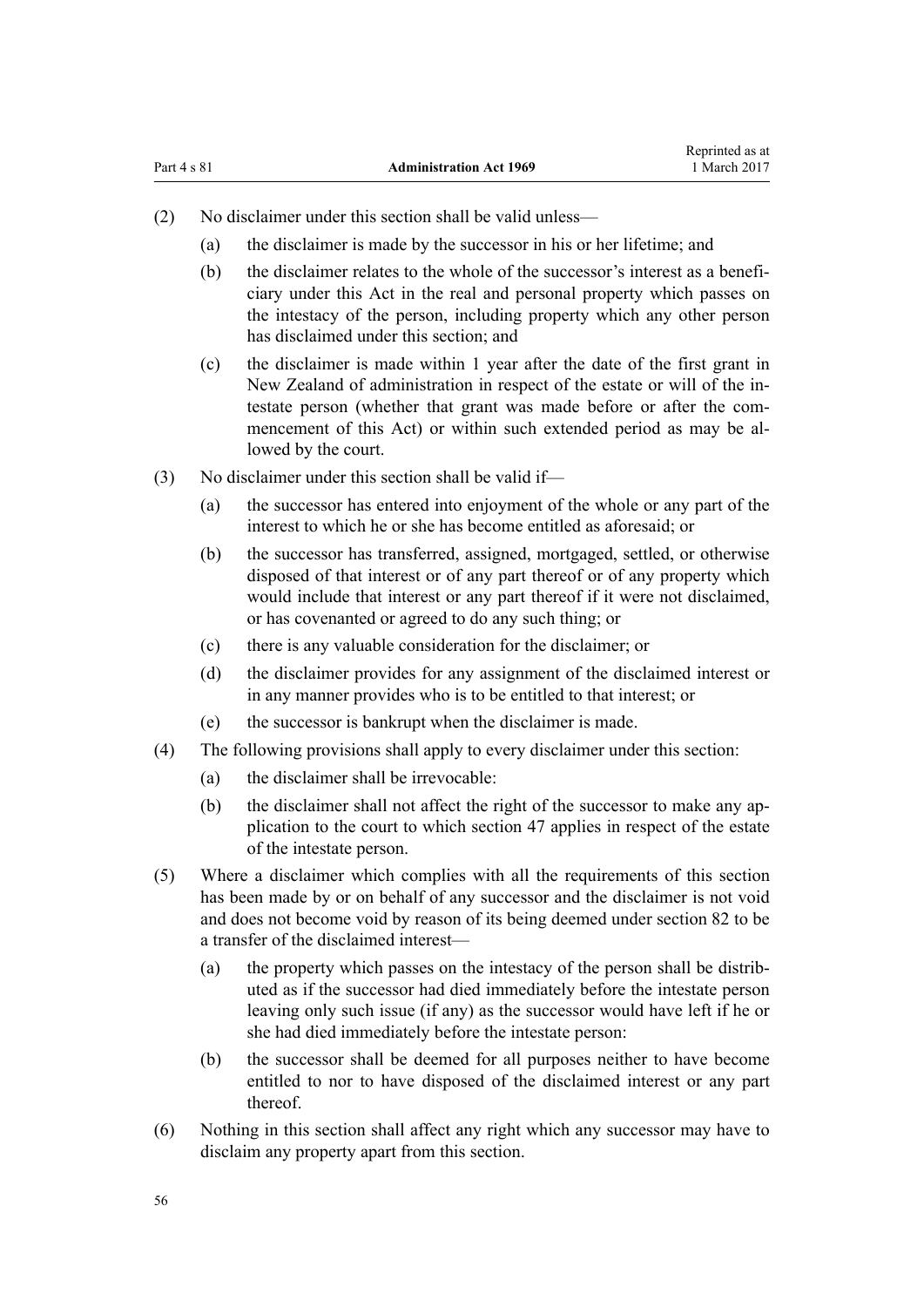<span id="page-56-0"></span>(7) Every disclaimer under this section shall be deemed to be made at the first point of time when everything has been done in respect of the disclaimer which is necessary to comply with the requirements of this section and of any order of the court which relates to the disclaimer and is made under this section.

Compare: 1952 No 56 s 62; 1954 No 51 s 48

Section 81(5)(a): amended, on 24 May 1999, by [section 15\(1\)](http://prd-lgnz-nlb.prd.pco.net.nz/pdflink.aspx?id=DLM30504) of the Estate Duty Repeal Act 1999 (1999 No 64).

# **82 Effect of bankruptcy on disclaimer on intestacy or under a will and right of administrator to distribute**

- (1) Where a successor disclaims the interest as a beneficiary to which he or she is entitled under this Act in any real or personal property which passes on the intestacy of any person, or disclaims any interest as a beneficiary in any real or personal property to which he or she is entitled under the will of a deceased person, then, for the purposes of the [Insolvency Act 2006](http://prd-lgnz-nlb.prd.pco.net.nz/pdflink.aspx?id=DLM385298) and of any other Act or rule of law relating to the protection of creditors,—
	- (a) the successor shall be deemed to have accepted the disclaimed interest; and
	- (b) the disclaimer shall be deemed to be a transfer of the disclaimed interest by the successor to the person or persons who become entitled thereto in consequence of the disclaimer.
- (2) Where any such successor has disclaimed any such interest in any property and there is no possibility of the disclaimer being void or voidable otherwise than by reason of its being deemed to be a transfer of the disclaimed interest, the deceased person's administrator may distribute the disclaimed interest or any part of it as if there were no possibility of the disclaimer being or becoming void or voidable by reason of its being deemed to be a transfer of the disclaimed interest if, at the date of the distribution,—
	- (a) the successor is not bankrupt; and
	- (b) the administrator has no reason to believe that the successor is about to become bankrupt; and
	- (c) the administrator has no reason to believe that the disclaimer is void or voidable or is about to become void or voidable by reason of its being deemed to be a transfer of the disclaimed interest.
- (3) No action shall lie against any such administrator by reason of his or her distributing any disclaimed interest as aforesaid or by reason of his or her having failed to make any inquiry as to whether the successor was about to become bankrupt or as to whether the disclaimer was void or voidable or about to become void or voidable by reason of its being deemed to be a transfer of the disclaimed interest; but nothing in this subsection or in subsection (2) shall affect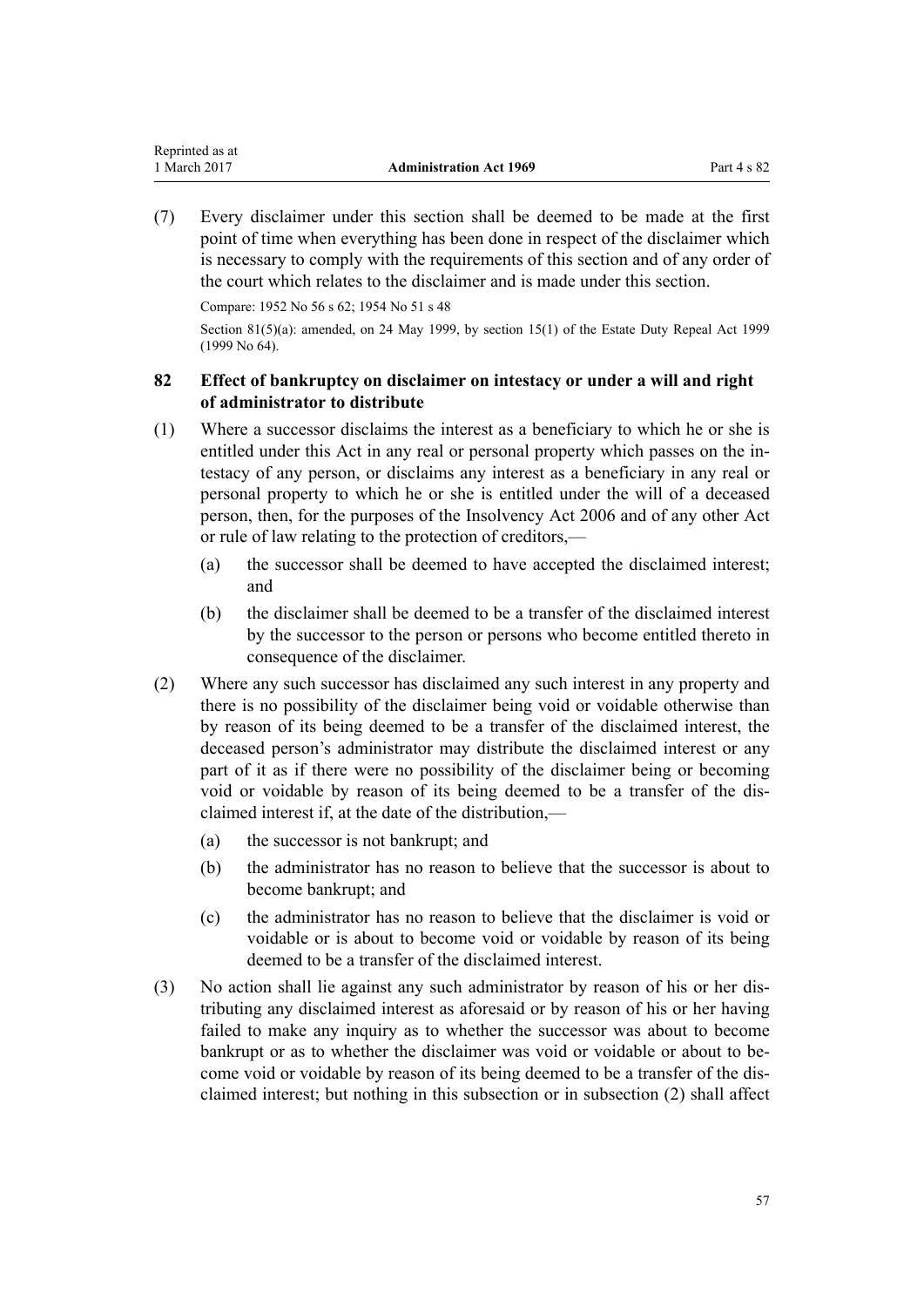<span id="page-57-0"></span>any right which any person may have to follow and recover any property to which the disclaimer relates.

Compare: 1952 No 56 s 63

Section 82(1): amended, on 3 December 2007, by [section 445](http://prd-lgnz-nlb.prd.pco.net.nz/pdflink.aspx?id=DLM387857) of the Insolvency Act 2006 (2006 No 55).

# **82A Regulations relating to prescribed amounts**

- (1) The Governor-General may from time to time, by Order in Council, make regulations prescribing amounts that are required to be prescribed for the purposes of [sections 64\(1\),](#page-37-0) [64A\(3\),](#page-38-0) [65\(2\),](#page-39-0) 65(5), and [77.](#page-47-0)
- (2) If no regulations are made under subsection (1) in respect of—
	- (a) [section 64\(1\)](#page-37-0), then the prescribed amount for the purposes of that provision is \$11,000:
	- (b) [section 64A\(3\)](#page-38-0), then the prescribed amount for the purposes of that provision is \$11,000:
	- (c) [section 65\(2\)](#page-39-0), then the prescribed amount for the purposes of that provision is \$11,000:
	- (d) [section 65\(5\)](#page-39-0), then the prescribed amount for the purposes of that provision is \$11,000.
- (3) If no regulations are made under subsection (1) in respect of [section 77](#page-47-0),—
	- (a) the prescribed amount for the purposes of that provision is \$121,500; and
	- (b) that amount applies to the estates of all persons dying on or after the commencement of this section, but does not apply to the estates of persons dying before that date.
- (4) Each time regulations are made under subsection (1) prescribing an amount for the purposes of [section 77,](#page-47-0) the prescribed amount applies to the estates of all persons dying on or after the date on which those regulations come into force, but does not apply to the estates of persons dying before that date.

Section 82A: inserted, on 3 June 1998, by [section 7](http://prd-lgnz-nlb.prd.pco.net.nz/pdflink.aspx?id=DLM426214) of the Administration Amendment Act 1998 (1998 No 24).

Section 82A(1): amended, on 1 February 2002 (applying only in respect of the estates of persons who die on or after that date), by [section 11](http://prd-lgnz-nlb.prd.pco.net.nz/pdflink.aspx?id=DLM88138) of the Administration Amendment Act 2001 (2001 No 6).

Section 82A(3): amended, on 1 February 2002 (applying only in respect of the estates of persons who die on or after that date), by [section 11](http://prd-lgnz-nlb.prd.pco.net.nz/pdflink.aspx?id=DLM88138) of the Administration Amendment Act 2001 (2001 No 6).

Section 82A(4): amended, on 1 February 2002 (applying only in respect of the estates of persons who die on or after that date), by [section 11](http://prd-lgnz-nlb.prd.pco.net.nz/pdflink.aspx?id=DLM88138) of the Administration Amendment Act 2001 (2001 No 6).

#### **83 Consequential amendment**

*Amendment(s) incorporated in the [Act\(s\).](http://prd-lgnz-nlb.prd.pco.net.nz/pdflink.aspx?id=DLM304703)*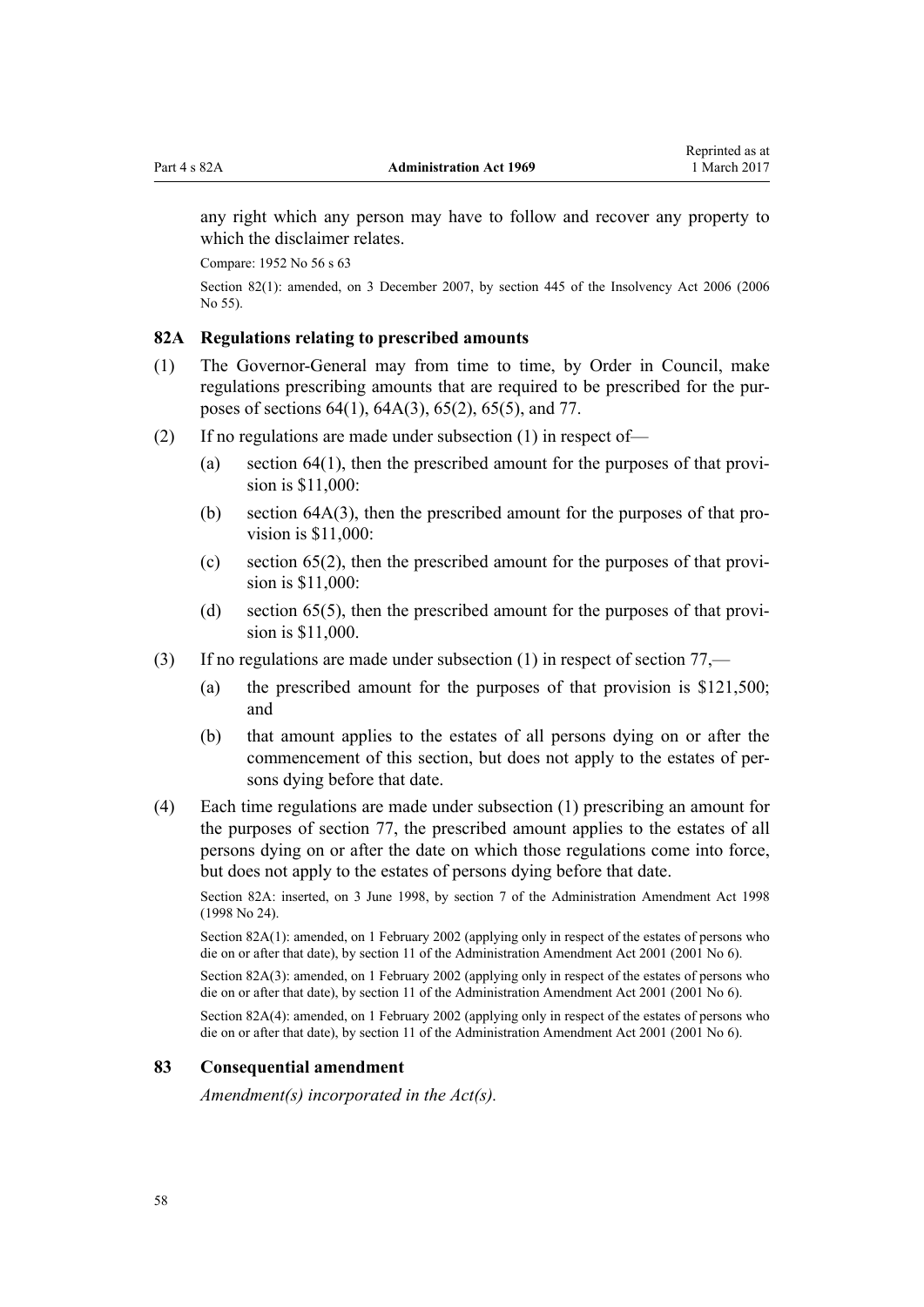<span id="page-58-0"></span>Reprinted as at

# **84 Repeals and savings**

- (1) The enactments specified in [Schedule 3](#page-61-0) are hereby repealed.
- (2) The enactments specified in [Schedule 4](#page-63-0) shall not have effect as part of the law of New Zealand.
- (3) The provisions of the Acts Interpretation Act 1924 relating to the repeal of Acts shall apply to the enactments specified in [Schedule 4](#page-63-0), so far as they were in force in New Zealand immediately before the commencement of this Act, as if they were Acts of the Parliament of New Zealand.
- (4) Without limiting the provisions of the Acts Interpretation Act 1924, it is hereby declared that the repeal of section 3 of the Administration Amendment Act 1960 shall not affect the amendments made by that section.
- (5) Except as expressly provided in this Act, nothing in this Act shall affect the [Maori Trustee Act 1953,](http://prd-lgnz-nlb.prd.pco.net.nz/pdflink.aspx?id=DLM282037) the [Public Trust Act 2001,](http://prd-lgnz-nlb.prd.pco.net.nz/pdflink.aspx?id=DLM122998) and the [Trustee Companies](http://prd-lgnz-nlb.prd.pco.net.nz/pdflink.aspx?id=DLM381179) [Act 1967.](http://prd-lgnz-nlb.prd.pco.net.nz/pdflink.aspx?id=DLM381179)

Section 84(3): amended, on 1 January 1987, pursuant to [section 29\(2\)](http://prd-lgnz-nlb.prd.pco.net.nz/pdflink.aspx?id=DLM94263) of the Constitution Act 1986 (1986 No 114).

Section 84(5): amended, on 1 March 2002, by section  $170(1)$  of the Public Trust Act 2001 (2001) No 100).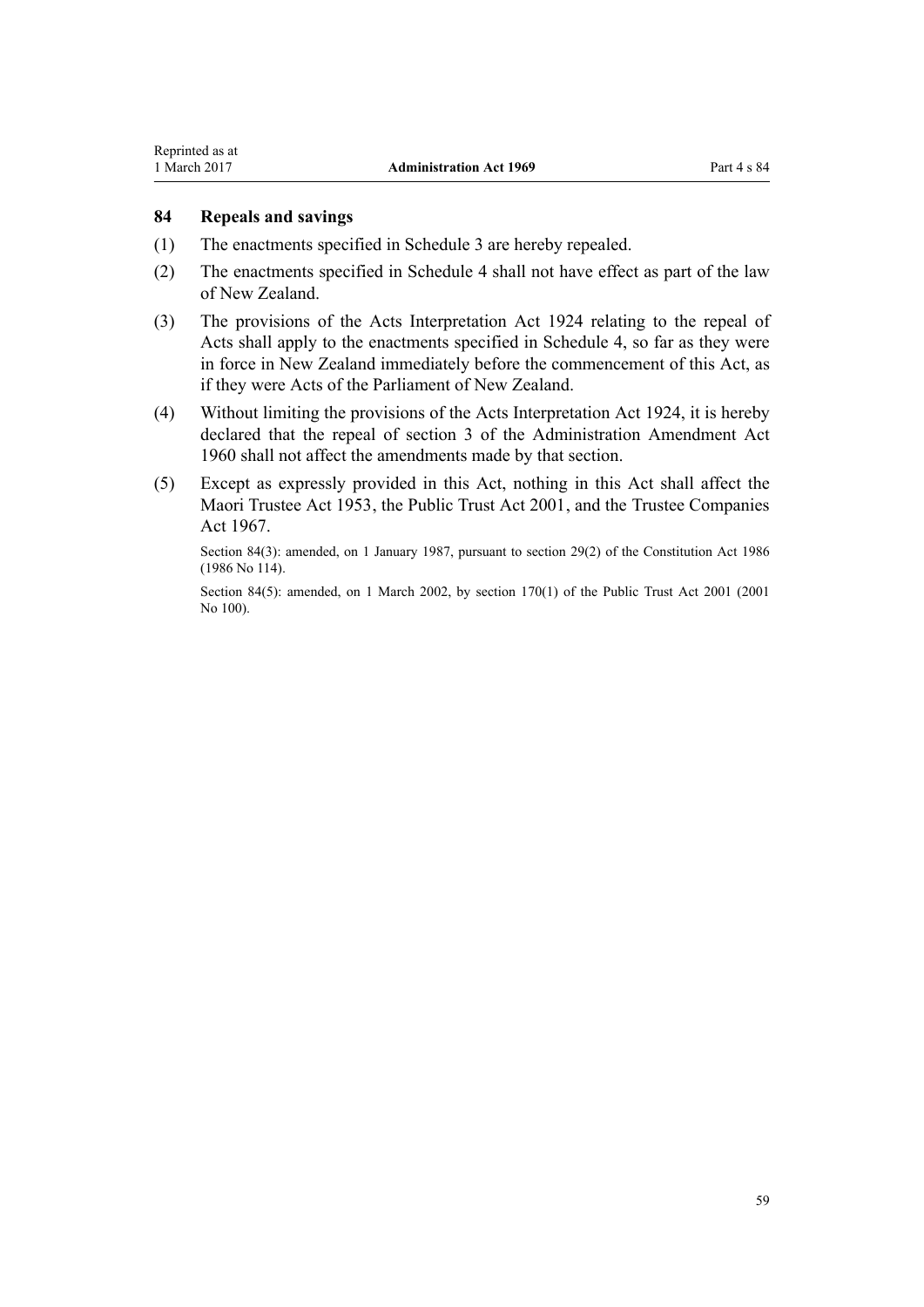In the High Court of New Zealand, at [*place*]

<span id="page-59-0"></span>**Schedule 1 Administration Act 1969** 

In the estate of [*name*], of [*address*], deceased.

Pursuant to section 18 of the Administration Act 1969, I hereby certify that, on [*date*], probate of the will (*or* letters of administration in the estate)\* of the above-named deceased who died on or about [*date*], was (were) granted to [*name*], of [*address*].

Dated at: [*place, date*]

[Seal]

Registrar.

\*In the case of a limited or special grant the exact nature of the grant should be shown.

Schedule 1: amended, on 1 April 1980, pursuant to [section 12](http://prd-lgnz-nlb.prd.pco.net.nz/pdflink.aspx?id=DLM35049) of the Judicature Amendment Act 1979 (1979 No 124).

Schedule 1: amended, on 1 April 1973, by [section 18\(3\)](http://prd-lgnz-nlb.prd.pco.net.nz/pdflink.aspx?id=DLM408384) of the Judicature Amendment Act 1972 (1972 No 130).

Reprinted as at 1 March 2017

# **Certificate of administration**

**Schedule 1**

[s 18](#page-15-0)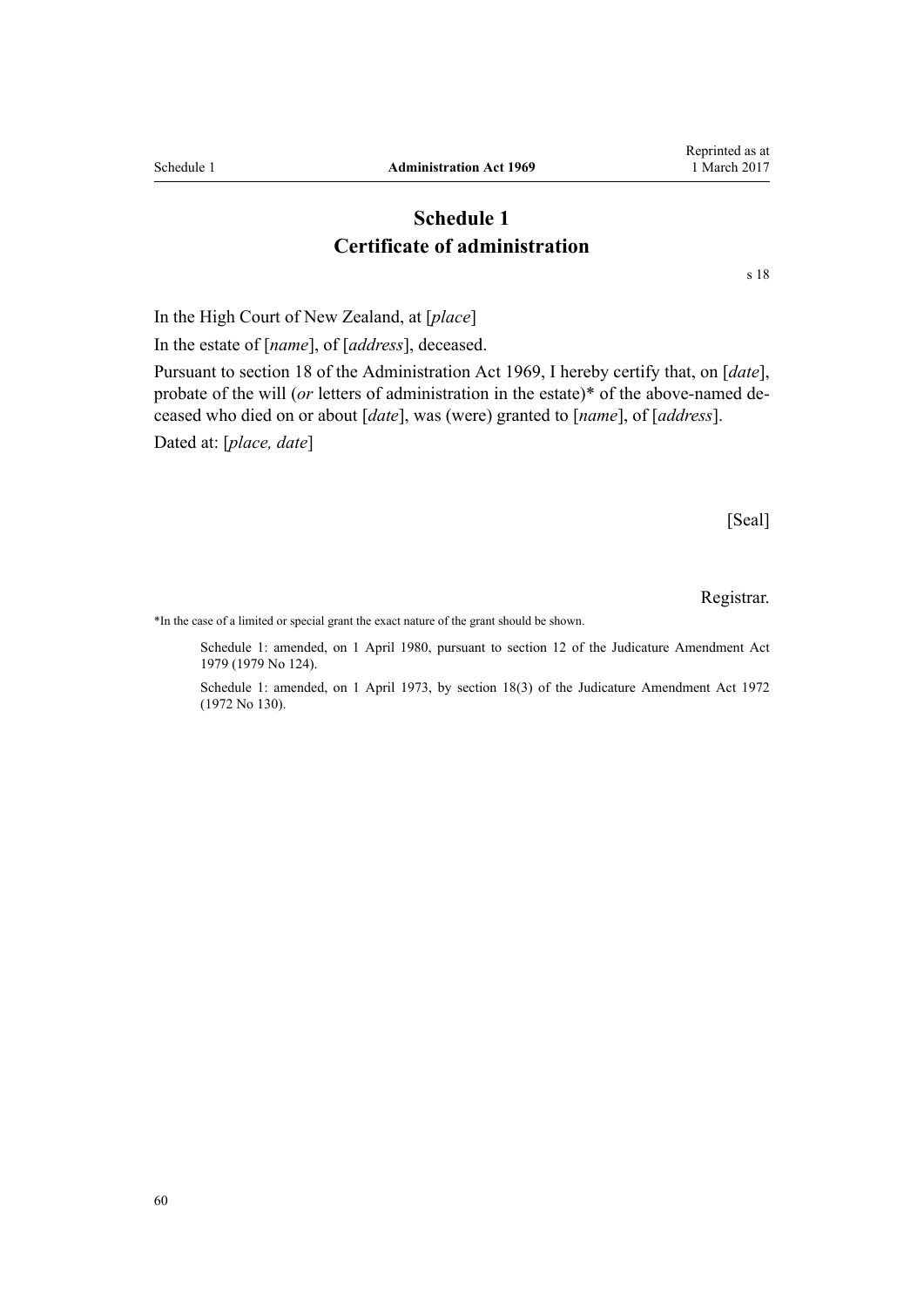# <span id="page-60-0"></span>**Schedule 2 Order to Public Trust or Māori Trustee to administer**

[s 58](#page-33-0)

Schedule 2 heading: amended, on 1 March 2002, by [section 170\(1\)](http://prd-lgnz-nlb.prd.pco.net.nz/pdflink.aspx?id=DLM124529) of the Public Trust Act 2001 (2001 No 100).

In the High Court of New Zealand,

Date:

Upon reading the affidavits of [*name*], it is ordered that [*name*] shall be administrator of all the real and personal estate of deceased (with the will of the said [*name*] annexed).

Schedule 2: amended, on 1 April 1980, pursuant to [section 12](http://prd-lgnz-nlb.prd.pco.net.nz/pdflink.aspx?id=DLM35049) of the Judicature Amendment Act 1979 (1979 No 124).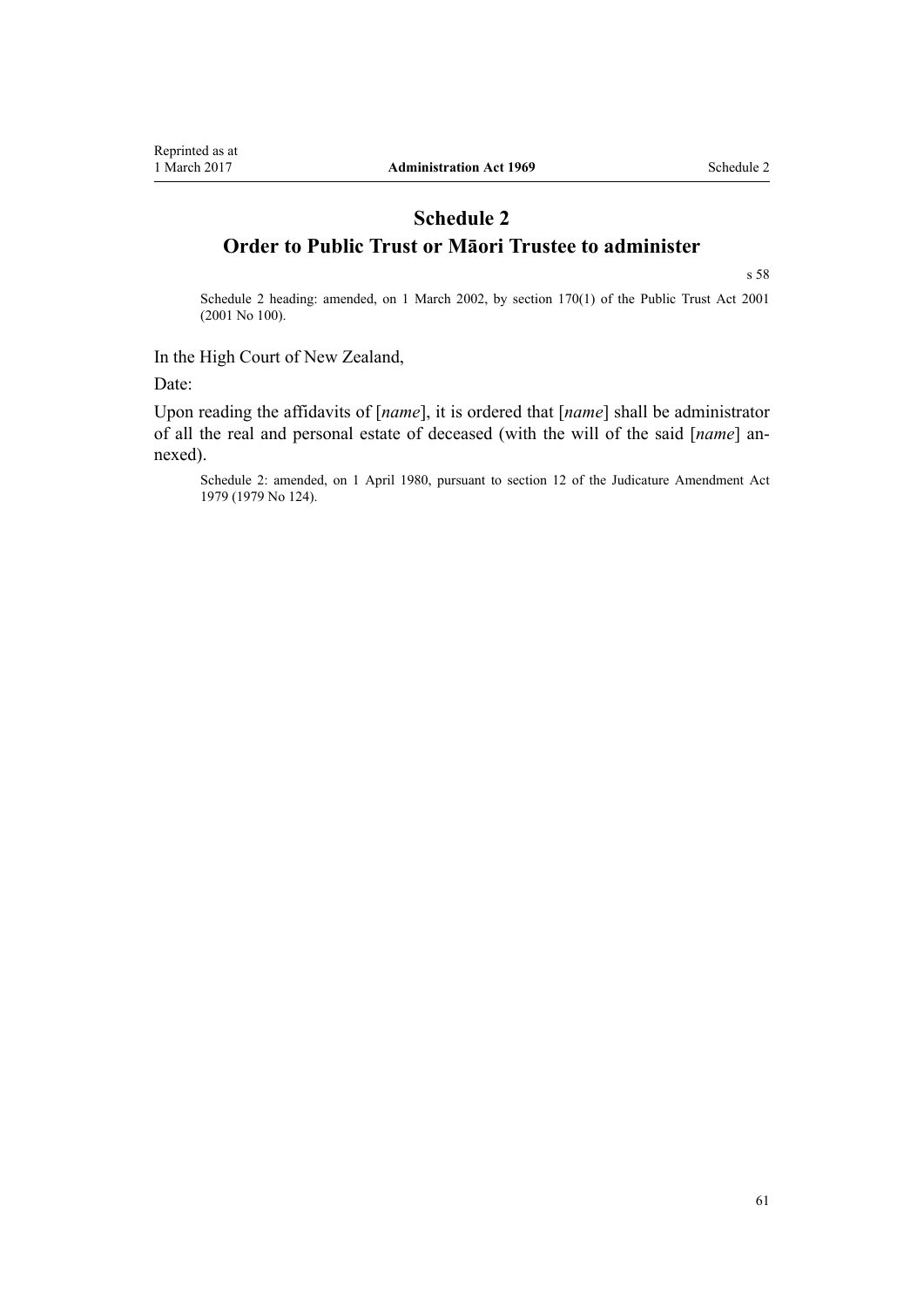# **Schedule 3 Enactments repealed**

[s 84\(1\)](#page-58-0)

<span id="page-61-0"></span>**Administration Act 1952 (1952 No 56) (1957 Reprint, Vol 1, p 39)**

**Administration Amendment Act 1957 (1957 No 38)**

**Administration Amendment Act 1960 (1960 No 100)**

**Administration Amendment Act 1964 (1964 No 24)**

*Amendment(s) incorporated in the [Act\(s\).](http://prd-lgnz-nlb.prd.pco.net.nz/pdflink.aspx?id=DLM351216)*

**Administration Amendment Act 1965 (1965 No 43)**

**Administration Amendment Act 1967 (1967 No 55)**

**Domestic Proceedings Act 1968 (1968 No 62)** *Amendment(s) incorporated in the Act(s).*

**Estate and Gift Duties Act 1968 (1968 No 35)** *Amendment(s) incorporated in the Act(s).*

**Maori Affairs Amendment Act 1967 (1967 No 124)** *Amendment(s) incorporated in the Act(s).*

**Maori Trustee Act 1953 (1953 No 95)** *Amendment(s) incorporated in the [Act\(s\).](http://prd-lgnz-nlb.prd.pco.net.nz/pdflink.aspx?id=DLM282703)*

**Matrimonial Proceedings Amendment Act 1968 (1968 No 60)** *Amendment(s) incorporated in the Act(s).*

**Matrimonial Property Amendment Act 1968 (1968 No 61)** *Amendment(s) incorporated in the Act(s).*

**Penal Institutions Act 1954 (1954 No 51)** *Amendment(s) incorporated in the Act(s).*

**Public Trust Office Act 1957 (1957 No 36) (1957 Reprint, Vol 12, p 454)** *Amendment(s) incorporated in the Act(s).*

**Status of Children Act 1969 (1969 No 18)** *Amendment(s) incorporated in the [Act\(s\).](http://prd-lgnz-nlb.prd.pco.net.nz/pdflink.aspx?id=DLM390653)*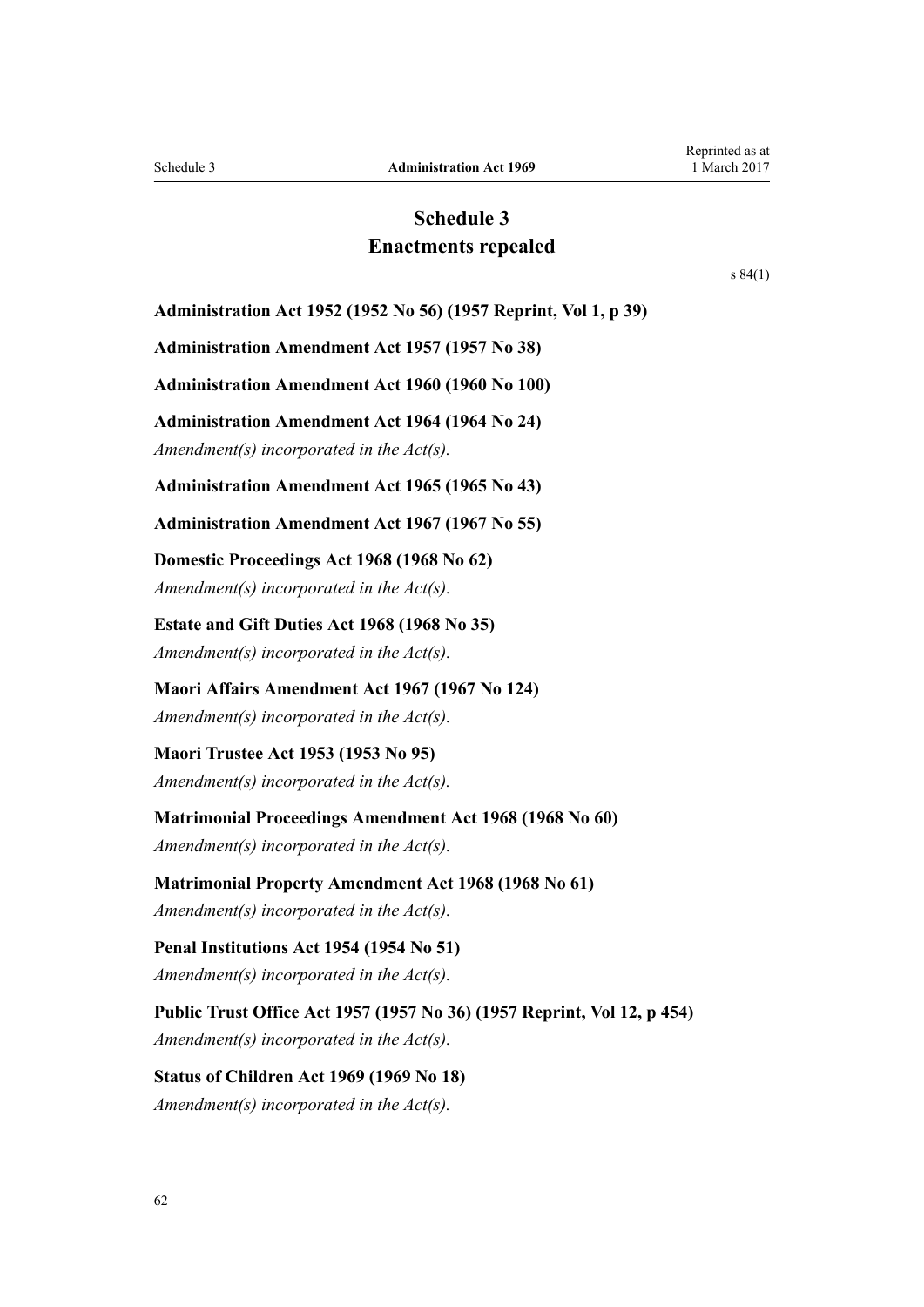# **Trustee Amendment Act 1968 (1968 No 24)**

*Amendment(s) incorporated in the Act(s).*

# **Trustee Companies Act 1967 (1967 No 35)**

*Amendment(s) incorporated in the [Act\(s\).](http://prd-lgnz-nlb.prd.pco.net.nz/pdflink.aspx?id=DLM381179)*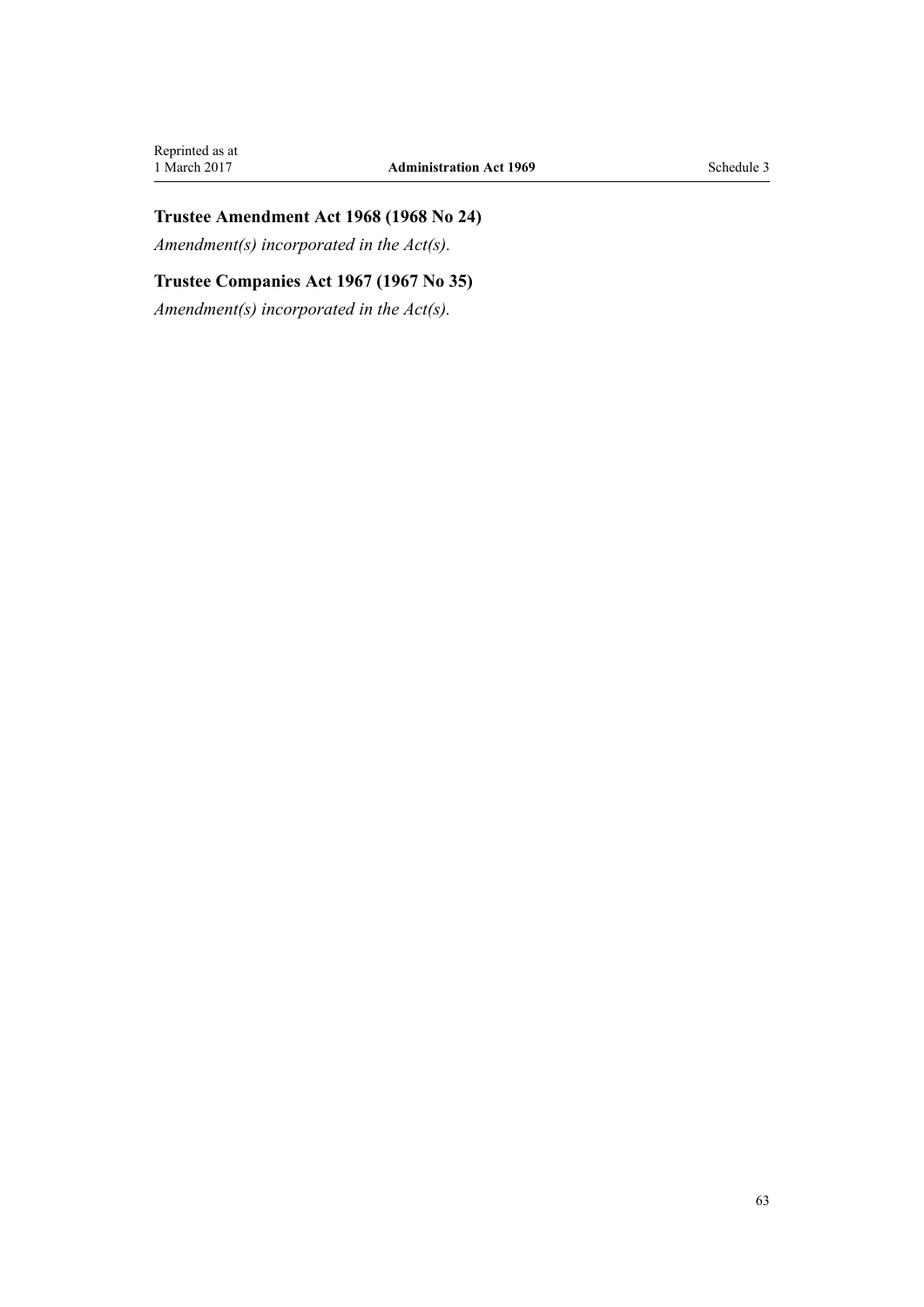# <span id="page-63-0"></span>**Schedule 4 Enactments declared not to have effect in New Zealand**

[ss 84\(2\), \(3\)](#page-58-0)

| <b>Session and chapter</b>                | <b>Title or Short Title</b>                                                                                                                                           | <b>Extent of repeal</b>                                                                                          |
|-------------------------------------------|-----------------------------------------------------------------------------------------------------------------------------------------------------------------------|------------------------------------------------------------------------------------------------------------------|
| 13 Edw 1 (Stat. Westm.<br>sec.), c 19     | The ordinary chargeable to<br>pay the debts of an intes-<br>tate.                                                                                                     | The whole chapter.                                                                                               |
| 13 Edw 1 (Stat. Westm.<br>sec.), c 23     | Writ of account for execu-<br>tors                                                                                                                                    | The whole chapter.                                                                                               |
| 13 Edw<br>(Stat.<br>Westm.<br>sec.), c 34 | Dower forfeited by elope-<br>ment with adulterer                                                                                                                      | From "and if a wife willingly leave her<br>husband" to "in which case she shall be re-<br>stored to her action". |
| 25 Edw 1, c 7                             | Widow; her marriage es-<br>tate; quarantine; estovers;<br>dower; remarriage                                                                                           | The whole chapter.                                                                                               |
| 25 Edw 1, c 18                            | The King's tenant, his debt-<br>or                                                                                                                                    | From "and the residue" to "reasonable<br>parts".                                                                 |
| Statute (temp. incert.)                   | Statute concerning tenants<br>by the Curtesy of England.                                                                                                              | The whole statute.                                                                                               |
| 4 Edw 3, c 7                              | Executors shall have an ac-<br>tion of trespass for a wrong<br>done to their testator.                                                                                | The whole chapter.                                                                                               |
| 25 Edw 3, st 5 c 5                        | of<br><b>Executors</b><br>executors<br>shall have the same rights<br>and duties as the first exec-<br>utors.                                                          | The whole chapter.                                                                                               |
| 31 Edw 3, st 4                            | Probate of testaments                                                                                                                                                 | The whole chapter.                                                                                               |
| 31 Edw 3, st 1 c 11                       | The ordinary shall commit<br>administration upon an in-<br>testacy. The administrators<br>shall have the same rights<br>and charges as executors.                     | The whole chapter.                                                                                               |
| 21 Hen 8, c 4                             | An Act concerning execu-<br>tors of last wills and testa-<br>ments.                                                                                                   | The whole Act.                                                                                                   |
| 21 Hen 8, c 5                             | An Act concerning fines<br>and sums of money to be<br>taken by the Ministers of<br>Bishops and other Ordina-<br>ries of Holy Church for the<br>probate of Testaments. | The whole Act.                                                                                                   |
| 32 Hen 8, c 37                            | For recovering of arrerage<br>by executors and adminis-<br>trators.                                                                                                   | Sections 1, 2, and 3.                                                                                            |
| 1 Edw 6, c 12                             | An Act for the repeal of<br>certain statutes concerning<br>treasons, felonies, etc                                                                                    | Section 16.                                                                                                      |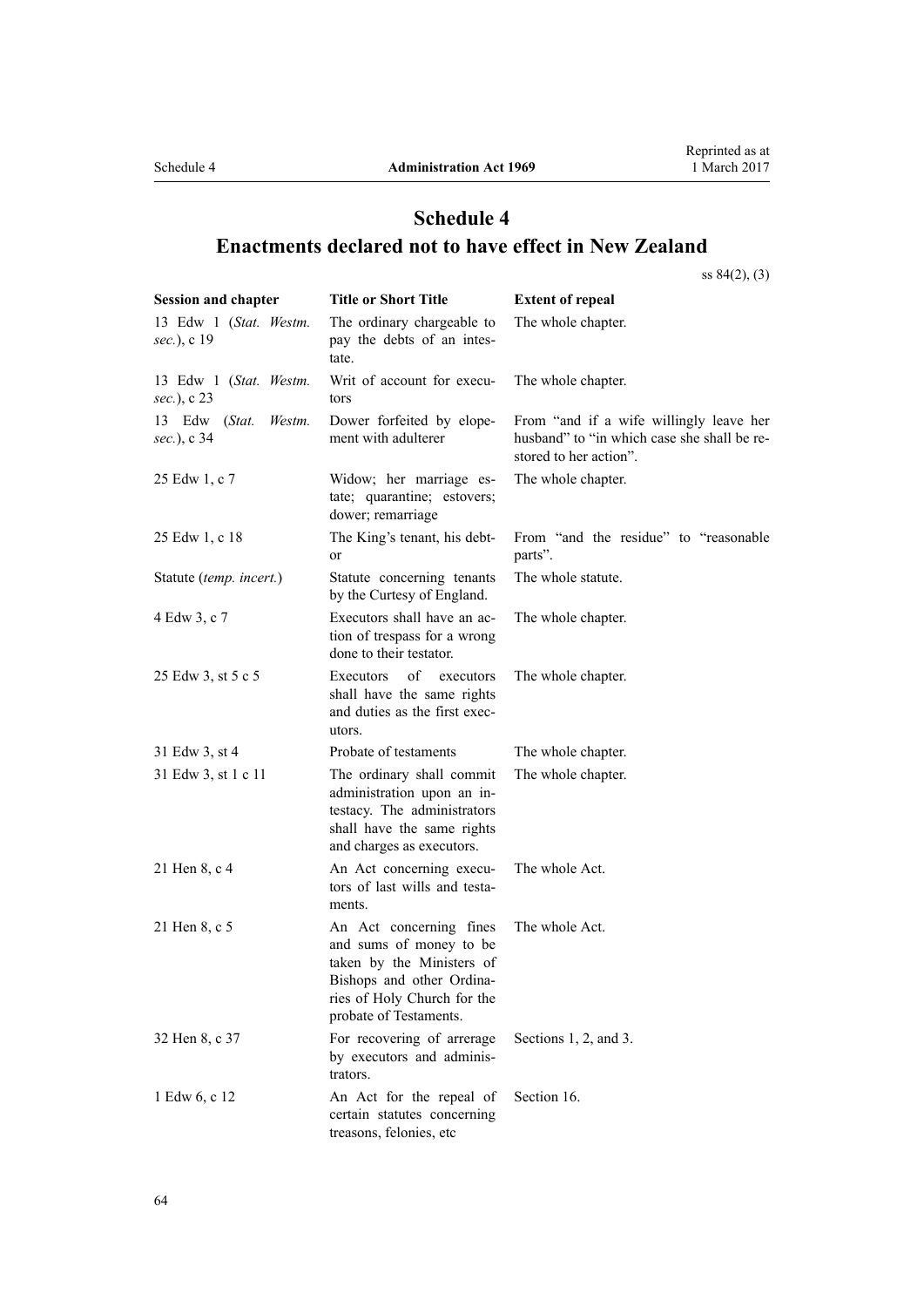Reprinted as at<br>1 March 2017

| <b>Session and chapter</b> | <b>Title or Short Title</b>                                                                                                          | <b>Extent of repeal</b>                                                |
|----------------------------|--------------------------------------------------------------------------------------------------------------------------------------|------------------------------------------------------------------------|
| 43 Eliz, c 8               | An Act against fraudulent<br>administration of intestates<br>goods.                                                                  | The whole Act.                                                         |
| 29 Chas 2, c 3             | The Statute of Frauds                                                                                                                | Sections 10, 11, 23, and 24.                                           |
| 30 Chas 2, c 7             | An Act to enable creditors<br>to recover their debts of the<br>executors and administra-<br>tors of executors in their<br>own wrong. | The whole Act.                                                         |
| 1 Jas 2, c 17              | An Act for reviving and<br>continuance of several Acts<br>of Parliament therein men-<br>tioned.                                      | The whole Act.                                                         |
| 4 Will & Mar, c 24         | An Act for reviving, con-<br>tinuing and explaining sev-<br>eral laws therein mentioned<br>that are expired and near<br>expiring.    | Section 12.                                                            |
| 38 Geo 3, c 87             | The Administration of Es-<br>tates Act 1798.                                                                                         | The whole Act.                                                         |
| 11 Geo 4 & 1 Will 4, c 40  | The Executors Act 1830                                                                                                               | The whole Act.                                                         |
| 11 Geo 4 & 1 Will 4, c 47  | The Debts Recovery Act<br>1830                                                                                                       | The whole Act.                                                         |
| 3 & 4 Will 4, c 42         | The Civil Procedure Act<br>1833                                                                                                      | Sections 2, 37, and 38.                                                |
| 3 & 4 Will 4, c 74         | The Fines and Recoveries<br>Act 1833                                                                                                 | In section 27, the words "no woman in re-<br>spect of her dower, and". |
| 3 & 4 Will, c 104          | The Administration of Es-<br>tates Act 1833.                                                                                         | The whole Act.                                                         |
| 2 & 3 Vict, c 60           | The Debts Recovery Act<br>1839                                                                                                       | The whole Act.                                                         |
| 20 & 21 Vict, c 77         | The Court of Probate Act<br>1857                                                                                                     | The whole Act.                                                         |
| 21 & 22 Vict, c 95         | The Court of Probate Act<br>1858                                                                                                     | The whole Act.                                                         |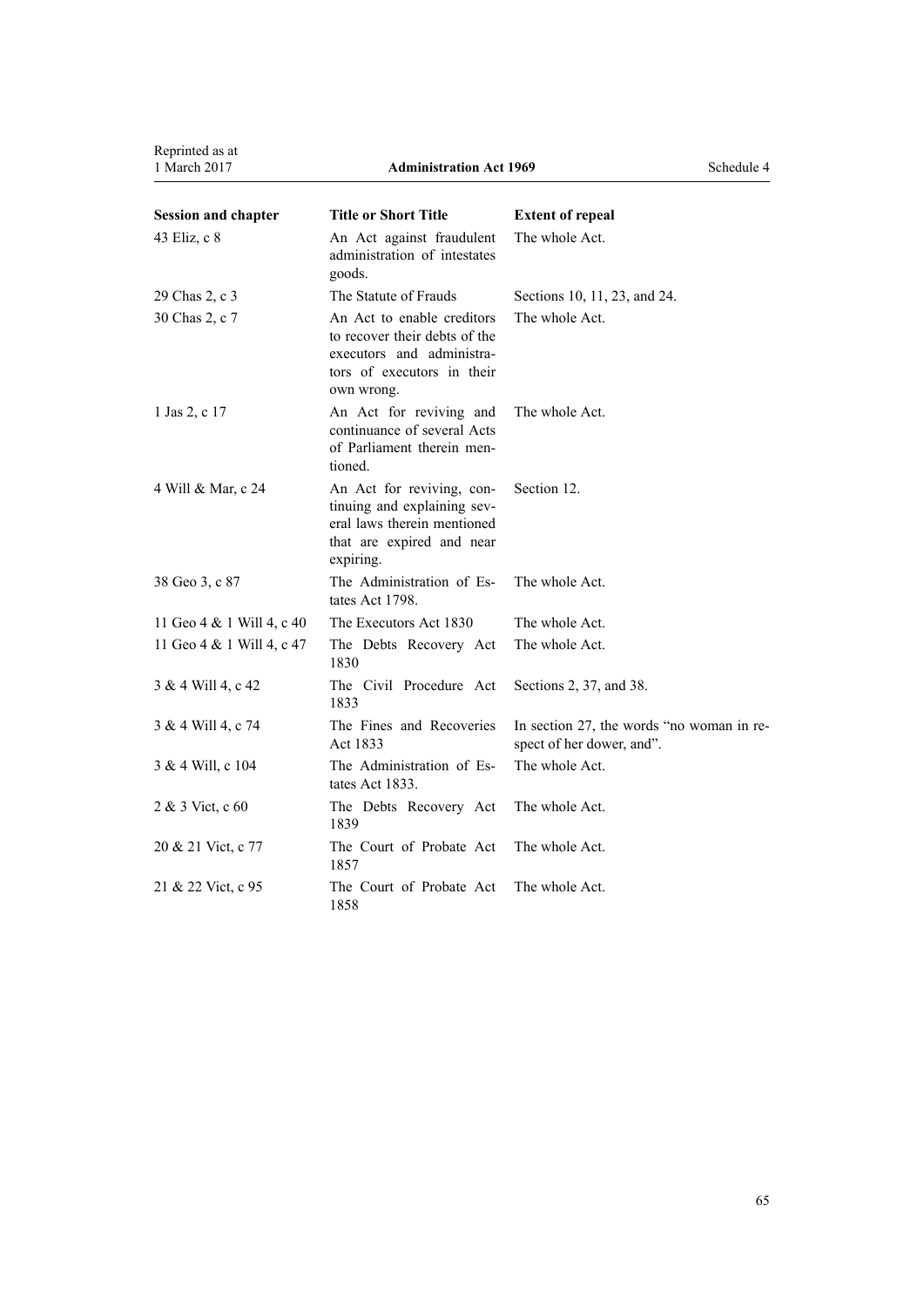#### **Reprints notes**

#### *1 General*

This is a reprint of the Administration Act 1969 that incorporates all the amendments to that Act as at the date of the last amendment to it.

#### *2 Legal status*

Reprints are presumed to correctly state, as at the date of the reprint, the law enacted by the principal enactment and by any amendments to that enactment. [Section 18](http://prd-lgnz-nlb.prd.pco.net.nz/pdflink.aspx?id=DLM2998516) of the Legislation Act 2012 provides that this reprint, published in electronic form, has the status of an official version under [section 17](http://prd-lgnz-nlb.prd.pco.net.nz/pdflink.aspx?id=DLM2998515) of that Act. A printed version of the reprint produced directly from this official electronic version also has official status.

### *3 Editorial and format changes*

Editorial and format changes to reprints are made using the powers under [sec](http://prd-lgnz-nlb.prd.pco.net.nz/pdflink.aspx?id=DLM2998532)[tions 24 to 26](http://prd-lgnz-nlb.prd.pco.net.nz/pdflink.aspx?id=DLM2998532) of the Legislation Act 2012. See also [http://www.pco.parlia](http://www.pco.parliament.govt.nz/editorial-conventions/)[ment.govt.nz/editorial-conventions/](http://www.pco.parliament.govt.nz/editorial-conventions/).

#### *4 Amendments incorporated in this reprint*

Senior Courts Act 2016 (2016 No 48): [section 183\(b\)](http://prd-lgnz-nlb.prd.pco.net.nz/pdflink.aspx?id=DLM5759564) Companies Amendment Act 2013 (2013 No 111): [section 14](http://prd-lgnz-nlb.prd.pco.net.nz/pdflink.aspx?id=DLM5620822) Patents Act 2013 (2013 No 68): [section 249](http://prd-lgnz-nlb.prd.pco.net.nz/pdflink.aspx?id=DLM1419624) High Court Fees Regulations 2013 (SR 2013/226): [regulation 5\(1\)](http://prd-lgnz-nlb.prd.pco.net.nz/pdflink.aspx?id=DLM5196144) Māori Trustee Amendment Act 2009 (2009 No 12): [section 30\(1\)](http://prd-lgnz-nlb.prd.pco.net.nz/pdflink.aspx?id=DLM1583888) Succession (Homicide) Act 2007 (2007 No 95): [section 17](http://prd-lgnz-nlb.prd.pco.net.nz/pdflink.aspx?id=DLM970309) Property Law Act 2007 (2007 No 91): [section 364\(1\)](http://prd-lgnz-nlb.prd.pco.net.nz/pdflink.aspx?id=DLM969644) Insolvency Act 2006 (2006 No 55): [section 445](http://prd-lgnz-nlb.prd.pco.net.nz/pdflink.aspx?id=DLM387857) [Administration Amendment Act 2005](http://prd-lgnz-nlb.prd.pco.net.nz/pdflink.aspx?id=DLM334742) (2005 No 4) Care of Children Act 2004 (2004 No 90): [section 151](http://prd-lgnz-nlb.prd.pco.net.nz/pdflink.aspx?id=DLM317988) [Administration Amendment Act 2003](http://prd-lgnz-nlb.prd.pco.net.nz/pdflink.aspx?id=DLM215887) (2003 No 58) Credit Contracts and Consumer Finance Act 2003 (2003 No 52): [section 139](http://prd-lgnz-nlb.prd.pco.net.nz/pdflink.aspx?id=DLM213532) Local Government Act 2002 (2002 No 84): [section 262](http://prd-lgnz-nlb.prd.pco.net.nz/pdflink.aspx?id=DLM174088) Trade Marks Act 2002 (2002 No 49): [section 201](http://prd-lgnz-nlb.prd.pco.net.nz/pdflink.aspx?id=DLM165256) Public Trust Act 2001 (2001 No 100): [section 170\(1\)](http://prd-lgnz-nlb.prd.pco.net.nz/pdflink.aspx?id=DLM124529) Accident Compensation Act 2001 (2001 No 49): [section 337\(1\)](http://prd-lgnz-nlb.prd.pco.net.nz/pdflink.aspx?id=DLM104117) Government Superannuation Fund Amendment Act 2001 (2001 No 47): [section 40](http://prd-lgnz-nlb.prd.pco.net.nz/pdflink.aspx?id=DLM99003) Housing Corporation Amendment Act 2001 (2001 No 37): [section 24\(1\)](http://prd-lgnz-nlb.prd.pco.net.nz/pdflink.aspx?id=DLM96736) [Administration Amendment Act 2001](http://prd-lgnz-nlb.prd.pco.net.nz/pdflink.aspx?id=DLM88114) (2001 No 6) Personal Property Act 1999 (1999 No 126): [section 191\(1\)](http://prd-lgnz-nlb.prd.pco.net.nz/pdflink.aspx?id=DLM47639) Estate Duty Repeal Act 1999 (1999 No 64): [section 15\(1\)](http://prd-lgnz-nlb.prd.pco.net.nz/pdflink.aspx?id=DLM30504)